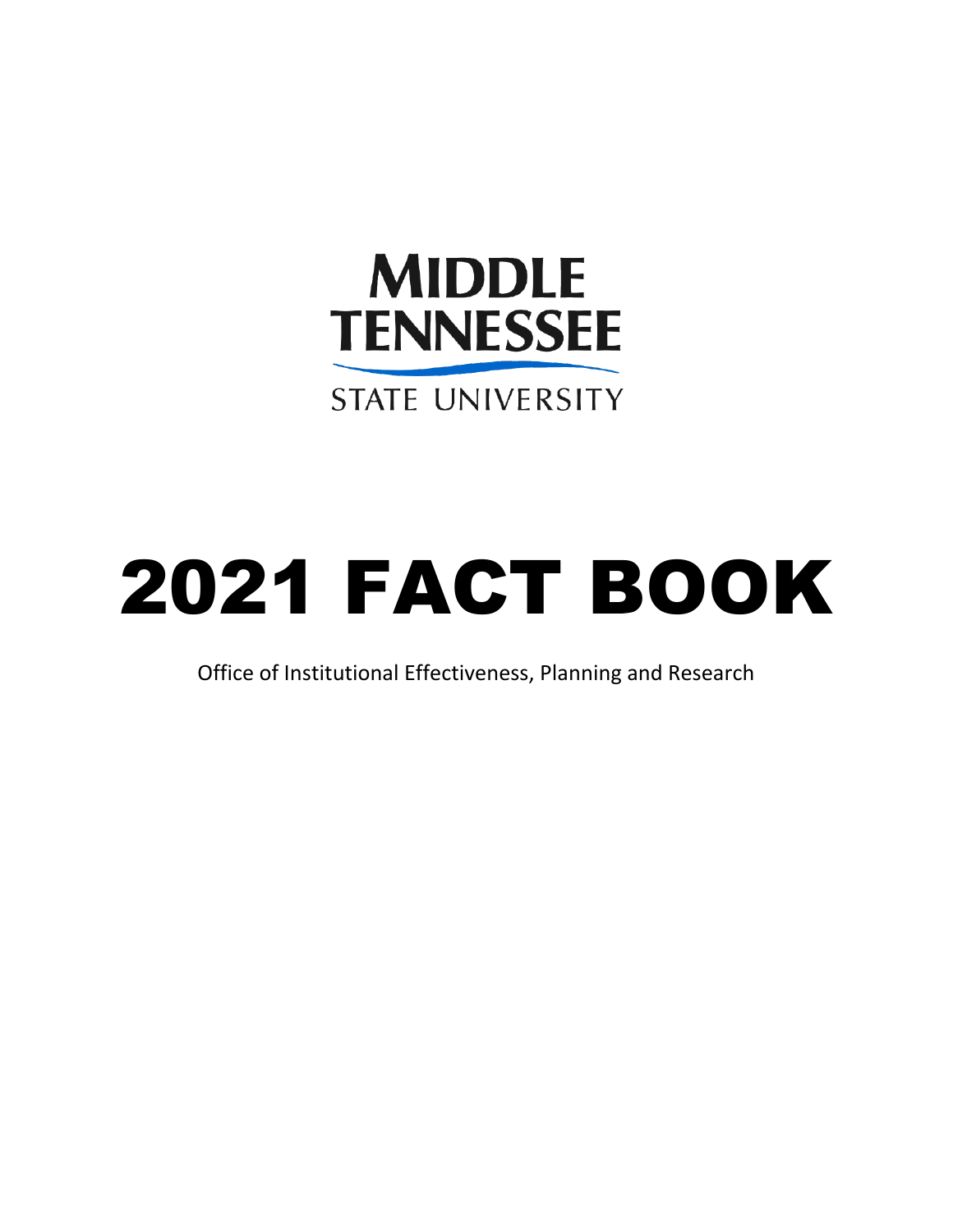1220-9390 / Middle Tennessee State University does not discriminate against students, employees, or applicants for admission or employment on the basis of race, color, religion, creed, national origin, sex, sexual orientation,

gender identity/expression, disability, age, status as a protected veteran, genetic information, or any other legally protected class with respect to all employment, programs, and activities sponsored by MTSU.

The Assistant to the President for Institutional Equity and Compliance/Title IX Coordinator has been designated to handle inquiries regarding the non-discrimination policies and can be reached at Cope Administration Building 116,

1301 East Main Street, Murfreesboro, TN 37132[; Christy.Sigler@mtsu.edu;](mailto:Christy.Sigler@mtsu.edu) or 615-898-2185. The MTSU policy on nondiscrimination can be found at www.mtsu.edu/iec.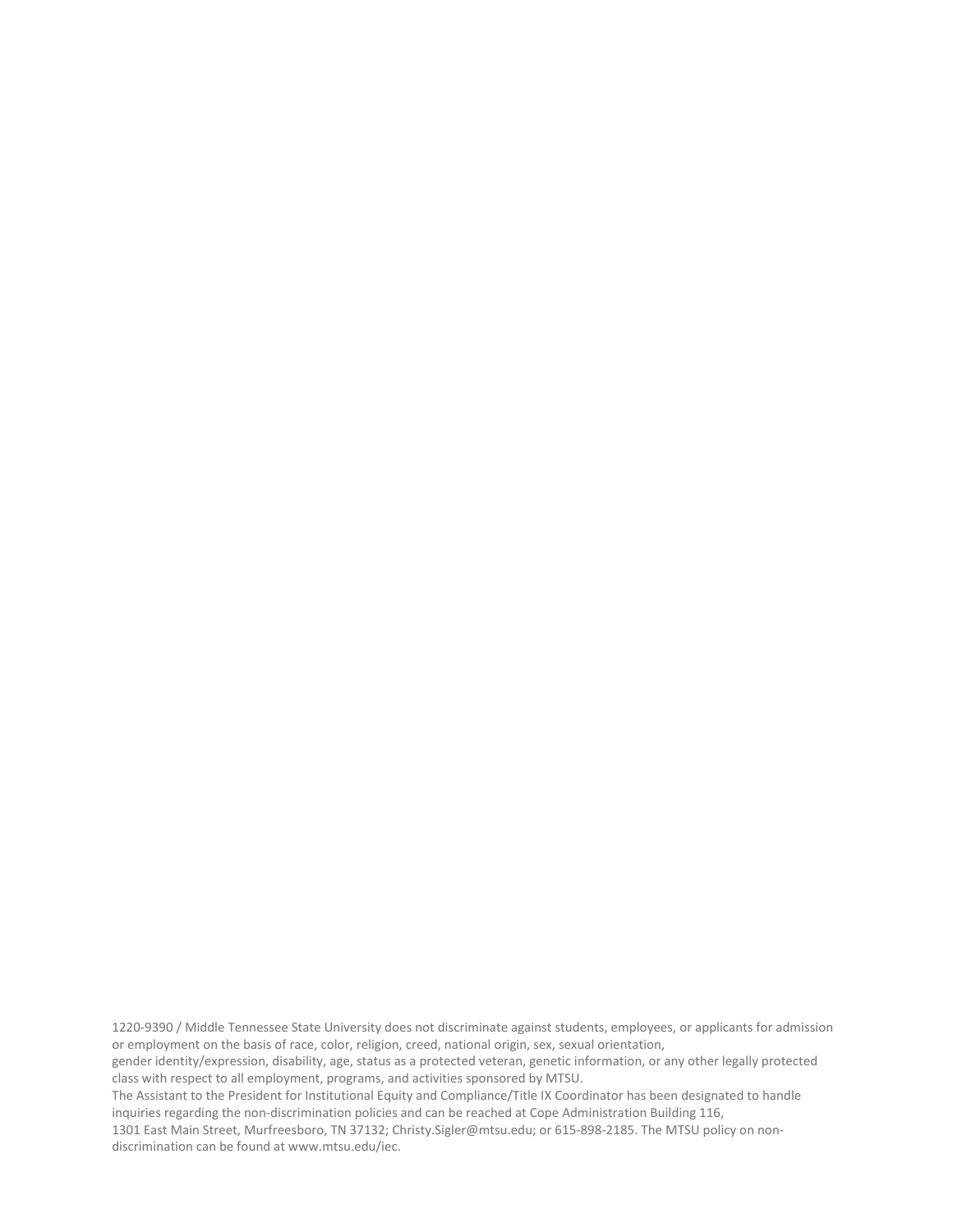#### **TABLE OF CONTENTS**

|                                                        | Page |
|--------------------------------------------------------|------|
| <b>About the Fact Book</b>                             | 1    |
| Fall 2021 Summary                                      | 2    |
| <b>Total Headcount</b>                                 | 2    |
| <b>Total FTE</b>                                       | 2    |
| <b>Full-time Employees</b>                             | 2    |
| <b>Financial Aid</b>                                   | 2    |
| Undergraduate Headcount                                | 2    |
| Undergraduate Classification                           | 2    |
| Undergraduate Ethnicity                                | 2    |
| Undergraduate Gender                                   | 2    |
| Undergraduate Age Group                                | 2    |
| Undergraduate Residency                                | 2    |
| Undergraduate College                                  | 2    |
| Undergraduate Annual Cost of Attendance                | 2    |
| 2020-21 Undergraduate Degrees                          | 2    |
| Graduate Headcount                                     | 2    |
| <b>Graduate Classification</b>                         | 2    |
| Graduate Ethnicity                                     | 2    |
| Graduate Gender                                        | 2    |
| <b>Graduate Residency</b>                              | 2    |
| <b>Graduate College</b>                                | 2    |
| <b>Graduate Annual Cost of Attendance</b>              | 2    |
| 2020-21 Graduate Degrees                               | 2    |
| <b>Admissions</b>                                      | 3    |
| New Freshmen Applied, Admitted and Enrolled            | 3    |
| Percent of Admitted New Freshmen Who Enrolled          | 3    |
| ACT Scores of New Freshmen Enrolled Fall 2021          | 3    |
| Fall 2021 Admitted and Enrolled by Gender              | 3    |
| <b>Fall Enrollment</b>                                 | 4    |
| Undergraduate Fall Headcount by College and Department | 4    |
| Graduate Fall Headcount by College and Department      | 5    |
| Graduate Fall Headcount by Classification              | 5    |
| Total Fall Headcounty by Level                         | 6    |
| Total Fall Headcounty by Enrollment Status             | 6    |
| Total Fall Headcount by Classification                 | 6    |
| Total Fall Credit Hours Taught by College              | 6    |
| Total Fall FTE Taught by College                       | 6    |
| <b>New Freshmen Fall Enrollment</b>                    | 7    |
| New Freshmen by Gender                                 | 7    |
| New Freshmen by Ethnicity                              | 7    |
| Top Ten Majors of New Freshmen                         | 7    |
| Average ACT Scores of New Freshmen                     | 7    |
| New Freshmen by High School                            | 7    |
| New Freshmen by TN County                              | 7    |
| New Freshmen by College                                | 7    |
| New Freshmen by Enrollment Status                      | 8    |
| New Freshmen by College and Department                 | 8    |
| <b>New UG Transfer Fall Enrollment</b>                 | 9    |
| New UG Transfer by Gender                              | 9    |
| New UG Transfer by Ethnicity                           | 9    |
|                                                        |      |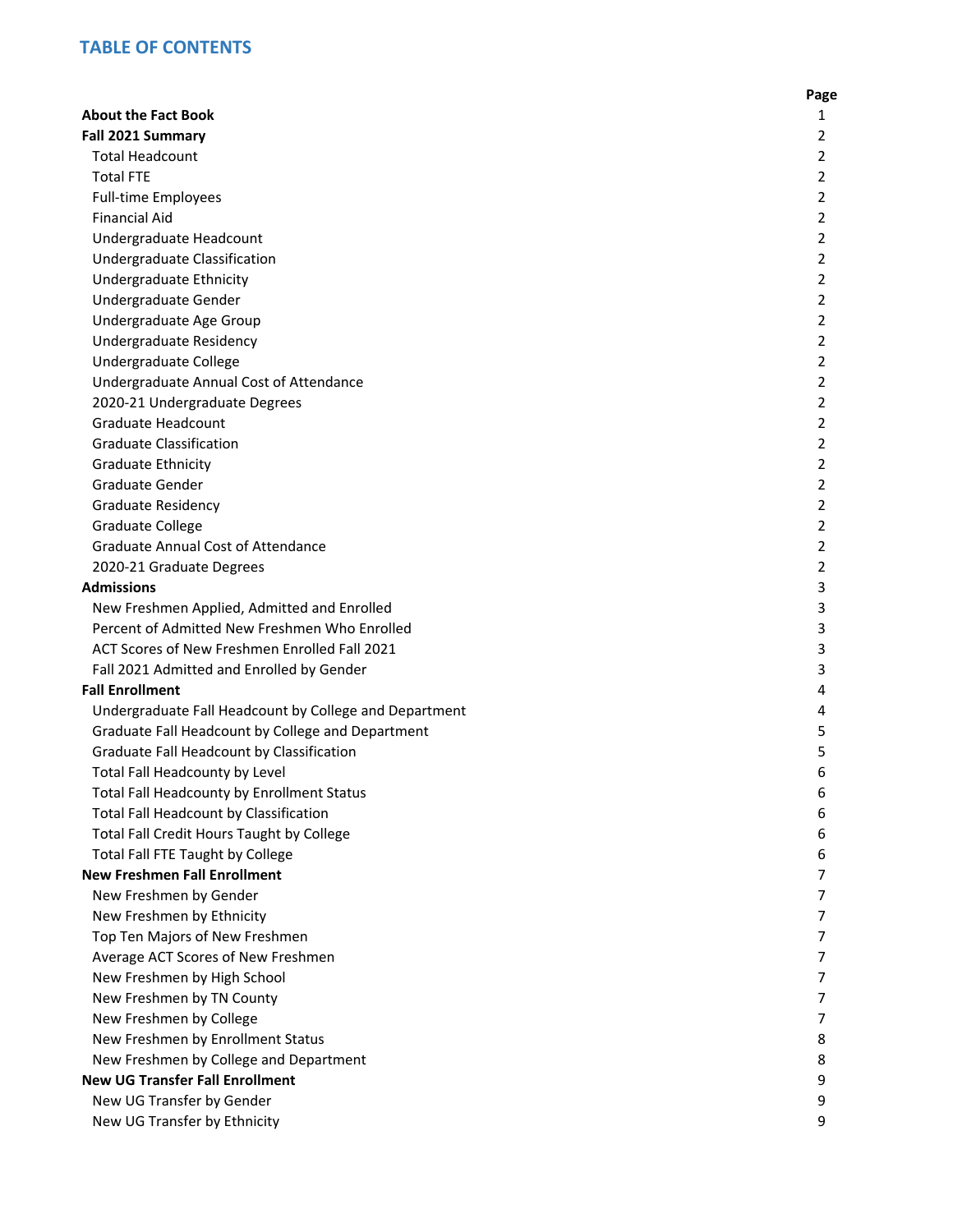#### **TABLE OF CONTENTS**

|                                                                      | Page |
|----------------------------------------------------------------------|------|
| Top Ten Majors of New UG Transfers                                   | 9    |
| Average New UG Transfer GPA                                          | 9    |
| New UG Transfer by Transfer Institution                              | 9    |
| New UG Transfer by TN County                                         | 9    |
| New UG Transfer by College                                           | 9    |
| New UG Transfer by Enrollment Status                                 | 10   |
| New UG Transfer by College and Department                            | 10   |
| <b>New Graduate Student Fall Enrollment</b>                          | 11   |
| New Graduate Student by Gender                                       | 11   |
| New Graduate Student by Ethnicity                                    | 11   |
| Top Ten Majors of New Graduate Students                              | 11   |
| New Graduate Student by Classification                               | 11   |
| New Graduate Student by Country                                      | 11   |
| New Graduate Student by US Region                                    | 11   |
| New Graduate Student by TN County                                    | 11   |
| New Graduate Student by College                                      | 12   |
| New Graduate Student by Enrollment Status                            | 12   |
| New Graduate Student by College and Department                       | 12   |
| <b>Undergraduate Fall-to-Fall Retention</b>                          | 13   |
| Fall-to-Fall Retention by Student Classification                     | 13   |
| New Freshmen Fall-to-Fall Retention by Ethnicity                     | 13   |
| New Freshmen Fall-to-Fall Retention by Enrollment Status             | 13   |
| Fall 2020 to Fall 2021 New Freshmen Retention by College             | 13   |
| New Freshman Fall-to-Fall Retention by College                       | 13   |
| New Freshmen Fall-to-Fall Retention by Gender                        | 14   |
| New Freshmen Fall-to-Fall Retention by College and Department        | 14   |
| Undergraduate Fall-to-Fall Retention by Gender                       | 15   |
| Undergraduate Fall-to-Fall Retention Rates by College and Department | 15   |
| 2020-2021 Degrees Conferred                                          | 16   |
| Total Undergraduate Degrees & Certificates                           | 16   |
| <b>Total Graduate Degrees &amp; Certificates</b>                     | 16   |
| Degrees Conferred by Degree Type                                     | 16   |
| Degrees Conferred by Race & Ethnicity                                | 16   |
| Degrees Conferred by College                                         | 16   |
| Degrees Conferred by Gender                                          | 16   |
| <b>Degrees Conferred</b>                                             | 17   |
| <b>Total Degrees Conferred by Level</b>                              | 17   |
| Undergraduate Degrees Conferred by College and Department            | 17   |
| <b>Total Degrees Conferred by Gender</b>                             | 18   |
| Graduate Degrees Conferred by College and Department                 | 18   |
| <b>Graduation Rates</b>                                              | 19   |
| <b>Institutional Graduation Rates</b>                                | 19   |
| Institutional Graduation Rates by Ethnicity                          | 19   |
| Graduates in Four, Five and Six Years by College                     | 19   |
| Six-Year Graduation Rate by Gender                                   | 19   |
| Four-Year Graduation Rate Trend by College and Department            | 20   |
| Six-Year Graduation Rate Trend by College and Department             | 21   |
| <b>Faculty and Staff</b>                                             | 22   |
| <b>Faculty Profile</b>                                               | 22   |
| <b>University Employees</b>                                          | 23   |
|                                                                      |      |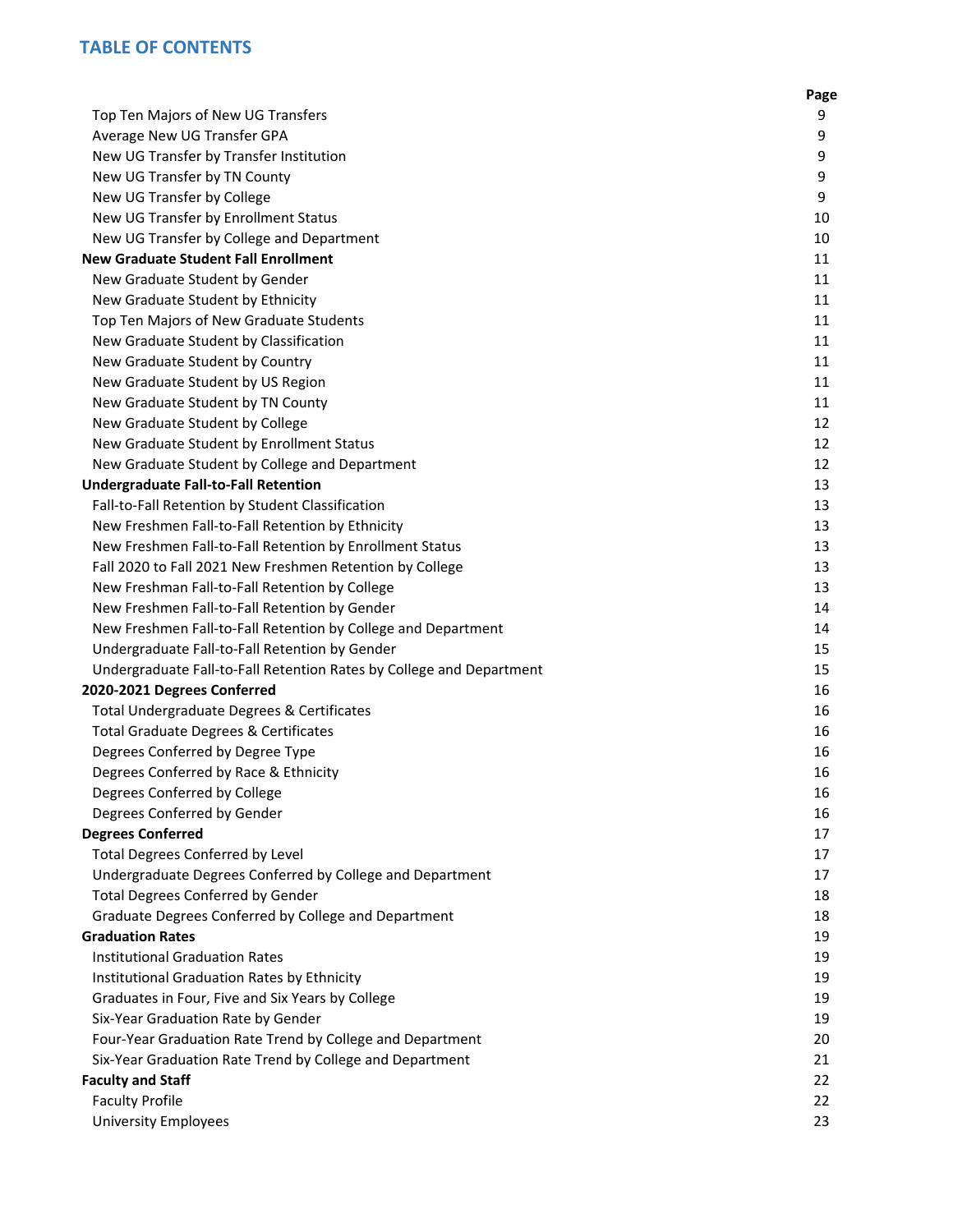#### **TABLE OF CONTENTS**

|                                                                                  | Page |
|----------------------------------------------------------------------------------|------|
| <b>Public Disclosures</b>                                                        | 24   |
| <b>Fall-to-Fall Retention for New Freshmen</b>                                   | 24   |
| Eight-Year Graduation Rate (MTSU Official Graduation Rate for SACSCOC Reporting) | 24   |
| Undergraduate Course Pass Rates by Course Level                                  | 24   |
| Undergraduate Course Pass Rates by Instructional Method                          | 24   |
| Institutional Pass Rates on Licensure Exams                                      | 24   |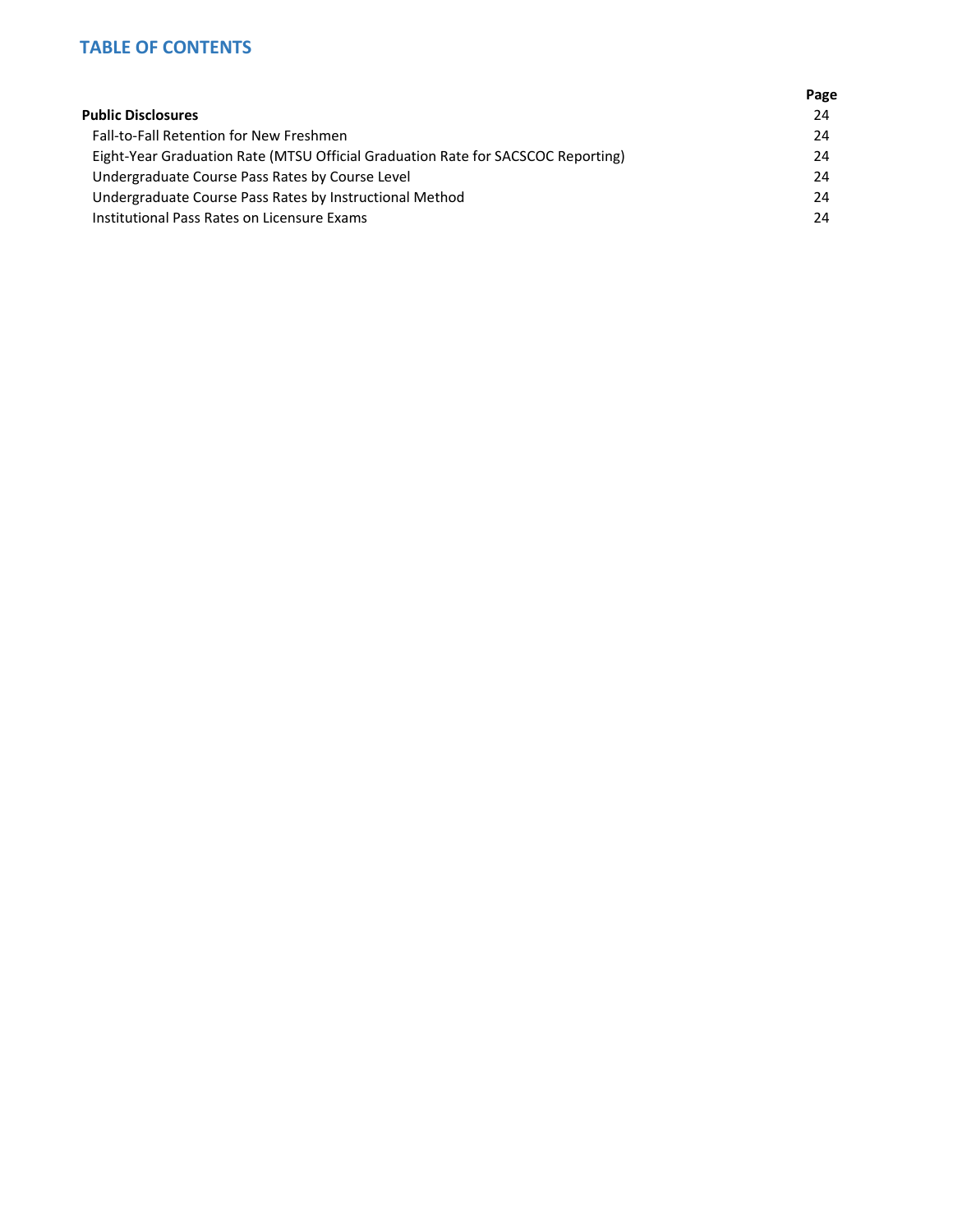<span id="page-5-0"></span>The Office of Institutional Effectiveness, Planning and Research is pleased to present the 2021-22 Middle Tennessee State University Fact Book.

The book is an annual publication intended as a single, readily accessible, consistent source of information about Middle Tennessee State University. It is a summary of institutional data gathered from various sources, compiled to capture the 2021-22 Academic Year. In some instances, multiple years of data are provided for a historical prospective. Enrollment data is extracted from 14th day tables.

First-time freshmen cohort data is cited in several sections of the fact book. This cohort is defined as first-time degree-seeking freshmen who started in the fall or prior summer. Effective with the 2018-19 edition of the fact book, all prior summer start freshmen were added to the first-time freshmen cohort.

Sincere appreciation is extended to personnel of internal and external offices who extended their time and expertise to maintain the greatest possible accuracy and standardization of data for this publication.

A concerted effort is made to make this book an increasingly more useful reference that familiarizes the reader with the characteristics of the University's students, faculty, staff, programs, services and environment. Suggestions and comments toward these goals are welcomed and appreciated.

Chris Brewer Assistant Vice Provost for Institutional Effectiveness, Planning and Research Office of Institutional Effectiveness, Planning and Research Chris.Brewer@mtsu.edu (615) 494-8803

1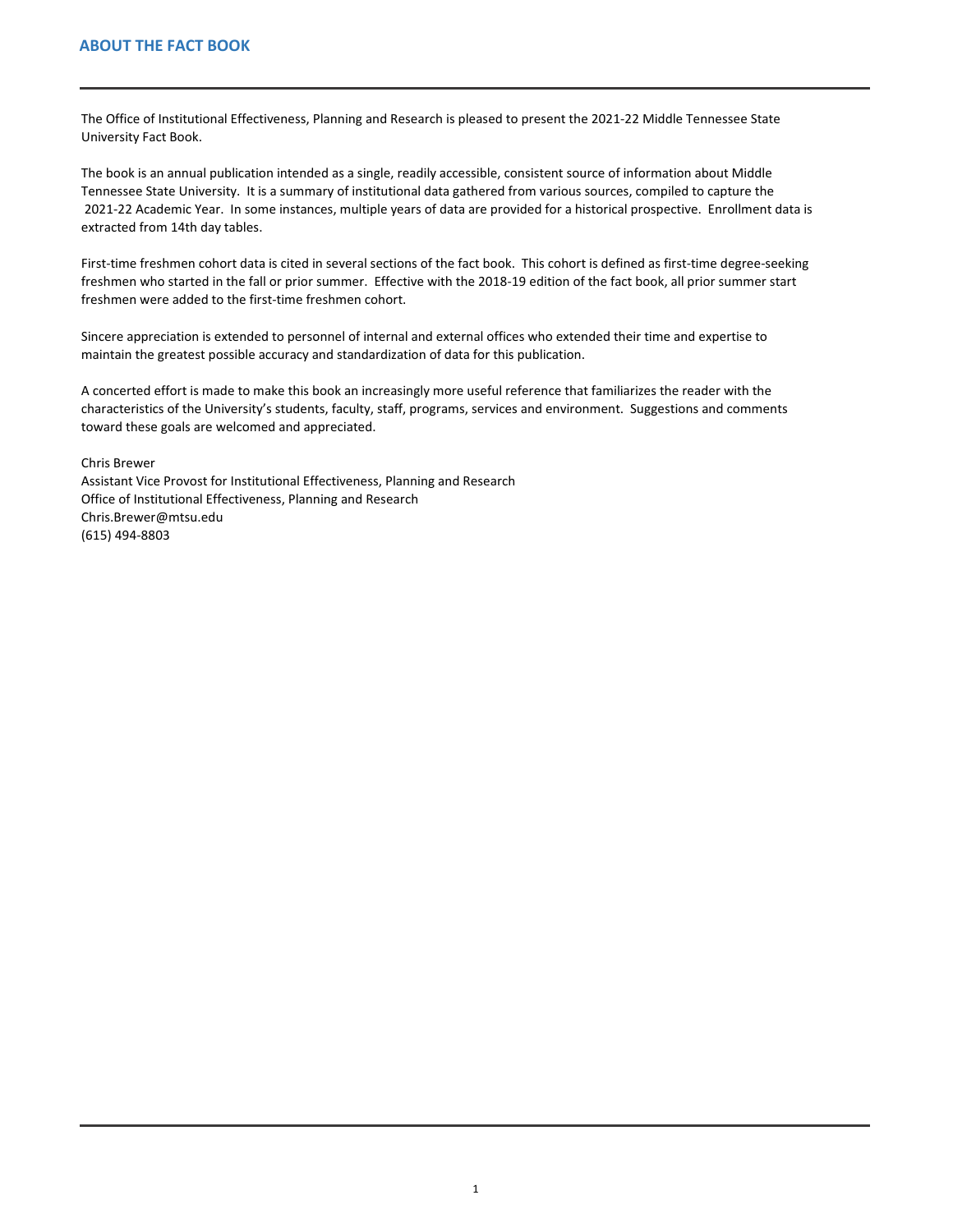## <span id="page-6-0"></span>**FALL 2021 SUMMARY**

| <b>Fall 2021</b> |        | <b>Full-time Employees</b> |                 | %     |
|------------------|--------|----------------------------|-----------------|-------|
| Total Headcount  | 20,857 | Executive/Admin/Managerial | 60 <sub>0</sub> | 2.7%  |
| <b>Total FTE</b> | 16,805 | Faculty                    | 963             | 43.9% |
|                  |        | <b>Other Professionals</b> | 667             | 30.4% |
|                  |        |                            |                 |       |

| <b>Financial Aid</b>                  |         |
|---------------------------------------|---------|
| Degree-Seeking Students Receiving Aid | 77.49   |
| Average Award                         | \$5,843 |

# **Undergraduate**

| Headcount    |        | %      | <b>Age Group</b>              |        | %     |
|--------------|--------|--------|-------------------------------|--------|-------|
| Full-time    | 14,511 | 81.1%  | Traditional (under 25)        | 15,107 | 84.4% |
| Part-time    | 3,381  | 18.9%  | Non-traditional (25 and over) | 2,785  | 15.6% |
| <b>Total</b> | 17,892 | 100.0% |                               |        |       |

| <b>Classification</b> |       | %     | Tennessee                         | 16,190 | 90.5% |
|-----------------------|-------|-------|-----------------------------------|--------|-------|
| New Freshman          | 2,752 | 15.4% | Out-of-State                      | 1,312  | 7.3%  |
| Continuing Freshman   | 1,042 | 5.8%  | Out-of-Country                    | 390l   | 2.2%  |
| Sophomore             | 3,293 | 18.4% |                                   |        |       |
| Junior                | 4,429 | 24.8% | <b>College</b>                    |        | %     |
| <b>Senior</b>         | 5,486 | 30.7% | <b>Basic and Applied Sciences</b> | 4,911  | 27.4% |
| Undergraduate Special | 890   | 5.0%  | Behavioral and Health Sciences    | 3,779  | 21.1% |

| Ħ   | % | Education                                                                                         |                 | 2.7%                                  |
|-----|---|---------------------------------------------------------------------------------------------------|-----------------|---------------------------------------|
| 40  |   | Liberal Arts                                                                                      |                 | 11.4%                                 |
|     |   | Media and Entertainment                                                                           |                 | 12.7%                                 |
|     |   | <b>University College</b>                                                                         |                 | 5.9%                                  |
|     |   | Non-degree Seeking                                                                                |                 | 5.0%                                  |
| 21  |   |                                                                                                   |                 |                                       |
| 221 |   | <b>Annual Cost of Attendance</b>                                                                  | <b>In-State</b> | <b>Out-of-State</b>                   |
| 715 |   | <b>Tuition and Fees</b>                                                                           | \$9,472         | \$18,288                              |
|     |   | Room and Board, other                                                                             |                 | \$9,426                               |
|     |   | 0.2%<br>4.7%<br>834<br>16.2%<br>2,896<br>8.0%<br>1,425<br>0.1%<br>1.2%<br>4.0%<br>11,740<br>65.6% |                 | 479<br>2,046<br>2,268<br>1,048<br>890 |

| Gender |       | %     | 2020-21 Undergraduate Degrees |       | $\Omega$<br>70 |
|--------|-------|-------|-------------------------------|-------|----------------|
| Male   | 8,205 | 45.9% | Undergraduate Certificate     |       | 0.1%           |
| Female | 9,687 | 54.1% | <b>Bachelor</b>               | 3,916 | 82.9%          |

## **Graduate**

| Headcount    |       | %      | <b>Residency</b> |       | %     |
|--------------|-------|--------|------------------|-------|-------|
| Full-time    | 880   | 29.7%  | <b>Tennessee</b> | 2,563 | 86.4% |
| Part-time    | 2,085 | 70.3%  | Out-of-State     | 217   | 7.3%  |
| <b>Total</b> | 2,965 | 100.0% | lOut-of-Country  | 185   | 6.2%  |

| <b>Classification</b>    |       | %     | <b>College</b>                 |     | %     |
|--------------------------|-------|-------|--------------------------------|-----|-------|
| <b>IGraduate Special</b> | 118   | 4.0%  | Basic and Applied Sciences     | 406 | 13.7% |
| Master's                 | 2,365 | 79.8% | Behavioral and Health Sciences | 463 | 15.6% |
| Specialist in Education  | 135   | 4.6%  | <b>Business</b>                | 874 | 29.5% |
| <i><b>IDoctorate</b></i> | 347   | 11.7% | <b>Education</b>               | 602 | 20.3% |

| Ethnicity                                 |       | %     | Media and Entertainment          | 69              | 2.3%                |
|-------------------------------------------|-------|-------|----------------------------------|-----------------|---------------------|
| Alaskan Native and American Indian        |       | 0.2%  | <b>University College</b>        | 148             | 5.0%                |
| Asian                                     | 186   | 6.3%  | Non-degree Seeking               | 97              | 3.3%                |
| Black or African American                 | 467   | 15.8% |                                  |                 |                     |
| Hispanic                                  | 133   | 4.5%  | <b>Annual Cost of Attendance</b> | <b>In-State</b> | <b>Out-of-State</b> |
| Native Hawaiian or Other Pacific Islander |       | 0.1%  | Tuition and Fees                 | \$10,818        | \$27,432            |
| Not Specified                             | 27    | 0.9%  | Room and Board, other            |                 | \$9,426             |
| Two or More Races                         | 70    | 2.4%  |                                  |                 |                     |
| White                                     | 2,074 | 69.9% | 2020-21 Graduate Degrees         |                 | %                   |

| Gender |       | $\mathbf{a}$<br>70. | Master     | 678 | 14.4% |
|--------|-------|---------------------|------------|-----|-------|
| Male   | 1,083 | 36.1%               | Specialist | 44  | 0.9%  |
| Female | 1,809 | 63.9%               | Doctorate  | 46  | 1.0%  |

|        | <b>Full-time Employees</b>       |       | %      |
|--------|----------------------------------|-------|--------|
| 20,857 | Executive/Admin/Managerial       | 60    | 2.7%   |
| 6,805  | Faculty                          | 963   | 43.9%  |
|        | <b>Other Professionals</b>       | 667   | 30.4%  |
|        | <b>Clerical and Support</b>      | 503   | 22.9%  |
| 77.4%  | <b>Total Full-time Employees</b> | 2,193 | 100.0% |

| <b>Age Group</b>              |        |        |
|-------------------------------|--------|--------|
| Traditional (under 25)        | 15.107 | 84.4%  |
| Non-traditional (25 and over) | 2,785  | 15.6%. |

| <b>Residency</b> | Ħ      | %     |
|------------------|--------|-------|
| <b>Tennessee</b> | 16,190 | 90.5% |
| Out-of-State     | 1.312  | 7.3%  |
| Out-of-Country   | 390    | C 29% |

| Junior                             | 4,429 | 24.8% | <b>College</b>                    | #     | %     |
|------------------------------------|-------|-------|-----------------------------------|-------|-------|
| Senior                             | 5,486 | 30.7% | <b>Basic and Applied Sciences</b> | 4,911 | 27.4% |
| Undergraduate Special              | 890   | 5.0%  | Behavioral and Health Sciences    | 3,779 | 21.1% |
|                                    |       |       | <b>Business</b>                   | 2,471 | 13.8% |
| <b>Ethnicity</b>                   | Ħ     | %     | Education                         | 479   | 2.7%  |
| Alaskan Native and American Indian | 40    | 0.2%  | Liberal Arts                      | 2,046 | 11.4% |
| Asian                              | 834   | 4.7%  | Media and Entertainment           | 2,268 | 12.7% |
| <b>Black or African American</b>   | 2,896 | 16.2% | University College                | 1,048 | 5.9%  |
| <b>Hispanic</b>                    | 1.425 | 8.0%  | Non-degree Seeking                | 890   | 5.0%  |

| <b>Annual Cost of Attendance</b> |         | In-State   Out-of-State |  |
|----------------------------------|---------|-------------------------|--|
| Tuition and Fees                 | \$9,472 | \$18,288                |  |
| Room and Board, other            | \$9,426 |                         |  |

| 2020-21 Undergraduate Degrees |       | ℅       |
|-------------------------------|-------|---------|
| Undergraduate Certificate     |       | $0.1\%$ |
| Bachelor                      | 3,916 | 82.9%   |

| Headcount |         | %      | Residency        |       | %     |
|-----------|---------|--------|------------------|-------|-------|
| Full-time | 8801    | 29.7%  | <b>Tennessee</b> | 2,563 | 86.4% |
| Part-time | ا 2,085 | 70.3%  | Out-of-State     | 217   | 7.3%  |
| Total     | 2,965   | 100.0% | Out-of-Country   | 185   | 6.2%  |

| <b>College</b>                        | #   | ℅     |
|---------------------------------------|-----|-------|
| <b>Basic and Applied Sciences</b>     | 406 | 13.7% |
| <b>Behavioral and Health Sciences</b> | 463 | 15.6% |
| <b>Business</b>                       | 874 | 29.5% |
| Education                             | 602 | 20.3% |
| Liberal Arts                          | 306 | 10.3% |
| Media and Entertainment               | 69  | 2.3%  |
| <b>University College</b>             | 148 | 5.0%  |
| Non-degree Seeking                    | 97  | 3.3%  |

| <b>Annual Cost of Attendance</b> |          | In-State   Out-of-State |  |
|----------------------------------|----------|-------------------------|--|
| Tuition and Fees                 | \$10,818 | \$27,432                |  |
| Room and Board, other            | \$9,426  |                         |  |

| 2020-21 Graduate Degrees |     | ℅     |
|--------------------------|-----|-------|
| Graduate Certificate     | 34  | 0.7%  |
| Master                   | 678 | 14.4% |
| Specialist               | 44  | 0.9%  |
| Doctorate                | 46  | 1.0%  |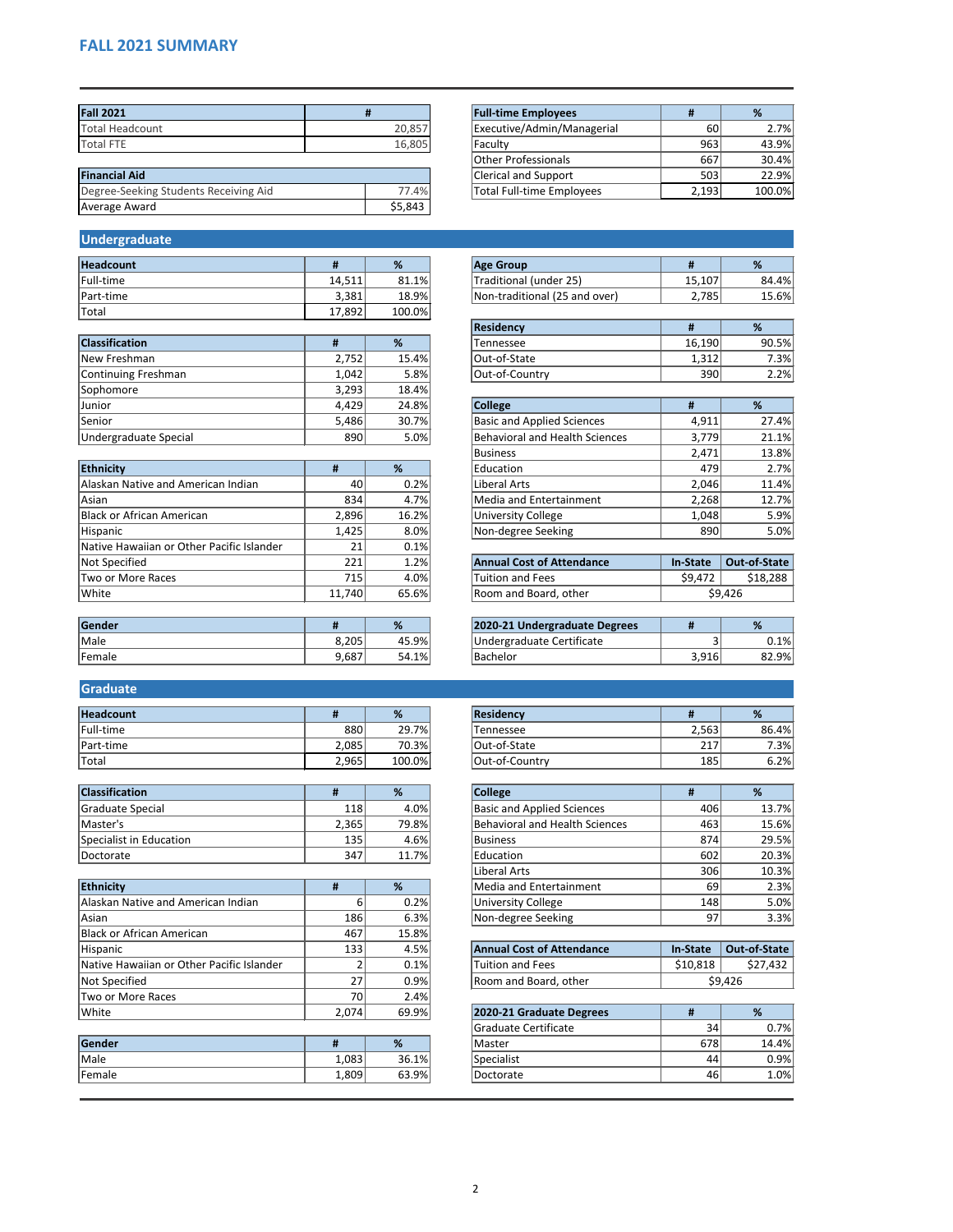### <span id="page-7-0"></span>**ADMISSIONS**





**New Freshmen Applied, Admitted and Enrolled**









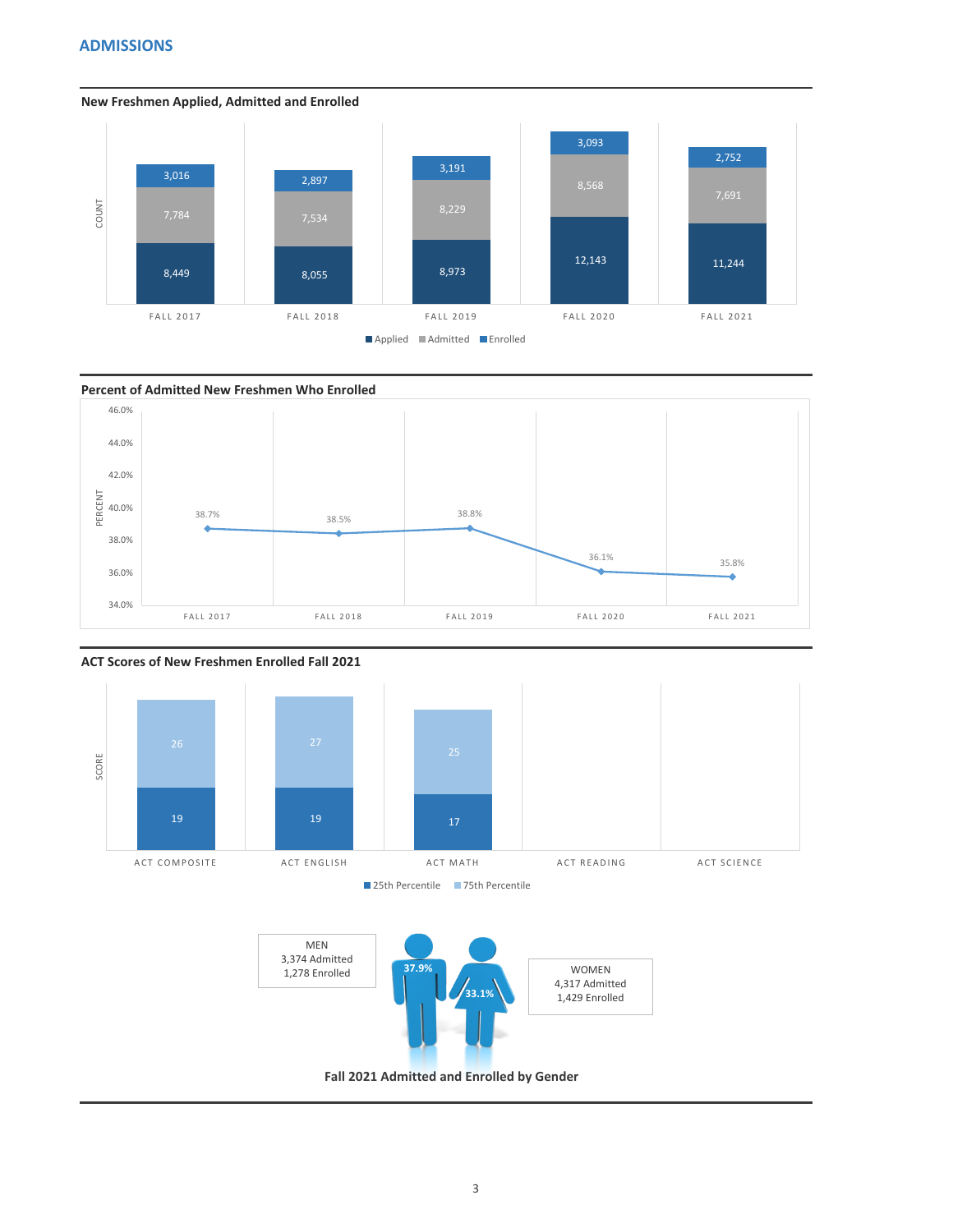## <span id="page-8-0"></span>**Undergraduate Fall Headcount**

| <b>College and Department</b>               | <b>Fall 2017</b> | <b>Fall 2018</b> | <b>Fall 2019</b> | <b>Fall 2020</b> | <b>Fall 2021</b> |
|---------------------------------------------|------------------|------------------|------------------|------------------|------------------|
| <b>Basic and Applied Sciences</b>           | 4,838            | 4,789            | 4,959            | 5,147            | 4,911            |
| <b>Academic Focus</b>                       | 30 <sup>1</sup>  | 14               | 20               | 29               | 28               |
| Aerospace                                   | 763              | 849              | 1,048            | 1,246            | 1,237            |
| Agriculture                                 | 507              | 462              | 459              | 483              | 460              |
| Biology                                     | 946              | 932              | 918              | 962              | 910              |
| Chemistry                                   | 725              | 597              | 607              | 580              | 525              |
| <b>Computer Science</b>                     | 494              | 482              | 507              | 489              | 491              |
| <b>Concrete and Construction Management</b> | 312              | 369              | 403              | 369              | 323              |
| Data Science                                | $--$             |                  |                  | 24               | 49               |
| <b>Engineering Technology</b>               | 693              | 756              | 596              | 603              | 569              |
| Geosciences                                 | 92               | 85               | 155              | 134              | 122              |
| <b>Mathematical Sciences</b>                | 179              | 161              | 164              | 136              | 119              |
| Physics and Astronomy                       | 97               | 82               | 82               | 92               | 78               |
| <b>Behavioral and Health Sciences</b>       | 4,293            | 4,179            | 4,201            | 4,158            | 3,779            |
| <b>Academic Focus</b>                       | 89               | 3                |                  | $\mathbf{0}$     | $\Omega$         |
| <b>Criminal Justice Administration</b>      | 546              | 502              | 499              | 492              | 476              |
| <b>Health and Human Performance</b>         | 1,350            | 1,336            | 1,322            | 1,182            | 942              |
| <b>Human Sciences</b>                       | 645              | 641              | 558              | 509              | 449              |
| <b>Nursing</b>                              | 436              | 402              | 466              | 685              | 701              |
| Psychology                                  | 924              | 999              | 1,082            | 1,034            | 1,009            |
| Social Work                                 | 303              | 296              | 273              | 256              | 202              |
| <b>Business</b>                             | 2,667            | 2,577            | 2,656            | 2,584            | 2,471            |
| <b>Academic Focus</b>                       | 78               | 76               | 61               | 45               | 56               |
| Accounting                                  | 478              | 453              | 445              | 395              | 350              |
| <b>Economics and Finance</b>                | 358              | 325              | 408              | 400              | 404              |
| <b>Information Systems and Analytics</b>    | 383              | 384              | 373              | 291              | 263              |
| Management                                  | 998              | 988              | 1,008            | 1,119            | 1,096            |
| Marketing                                   | 372              | 351              | 361              | 334              | 302              |
| Education                                   | 633              | 590              | 569              | 558              | 479              |
| <b>Academic Focus</b>                       | 35               | 8                | 8                | 4                | 6                |
| <b>Elementary and Special Ed</b>            | 598              | 582              | 561              | 554              | 473              |
| <b>Liberal Arts</b>                         | 2,227            | 2,159            | 2,114            | 2,128            | 2,046            |
| <b>Academic Focus</b>                       | 22               | 10               | 6                | 8                | 6                |
| Art and Design                              | 333              | 348              | 376              | 370              | 382              |
| <b>Communication Studies</b>                | 244              | 198              | 192              | 163              | 150              |
| <b>Economics and Finance</b>                | 39               | 32               | 27               | 41               | 37               |
| English                                     | 253              | 256              | 236              | 232              | 244              |
| <b>Global Studies and Human Geography</b>   | 59               | 55               | 42               | 48               | 40               |
| History                                     | 225              | 227              | 195              | 211              | 187              |
| Music                                       | 258              | 276              | 285              | 275              | 232              |
| Philosophy and Religious Studies            | 44               | 41               | 51               | 47               | 44               |
| <b>Political Science and Intl Relations</b> | 315              | 300              | 290              | 291              | 297              |
| Sociology and Anthropology                  | 145              | 129              | 128              | 142              | 161              |
| Theatre and Dance                           | 147              | 158              | 162              | 171              | 141              |
| World Lang, Lit and Cultures                | 143              | 129              | 124              | 129              | 125              |
| <b>Media and Entertainment</b>              | 2,450            | 2,361            | 2,375            | 2,296            | 2,268            |
| <b>Academic Focus</b>                       | 13               | 0                | 0                | 0                | $\Omega$         |
| Journalism and Strategic Media              | 560              | 459              | 396              | 340              | 318              |
| Media and Entertainment                     |                  |                  | 81               | 93               | 77               |
| Media Arts                                  | 714              | 785              | 776              | 786              | 791              |
| Recording Industry                          | 1,163            | 1,104            | 1,122            | 1,077            | 1,082            |
| <b>University College</b>                   | 1,492            | 1,352            | 1,219            | 1,134            | 1,048            |
| <b>Academic Focus</b>                       | 398              | 302              | 263              | 261              | 244              |
| <b>University College</b>                   | 988              | 721              | 125              | 42               |                  |
| <b>University Studies</b>                   | 106              | 329              | 831              | 831              | 804              |
| <b>Non-Degree Seeking</b>                   | 923              | 1,244            | 1,368            | 1,183            | 890              |
| Total                                       | 19,523           | 19,251           | 19,461           | 19,188           | 17,892           |

4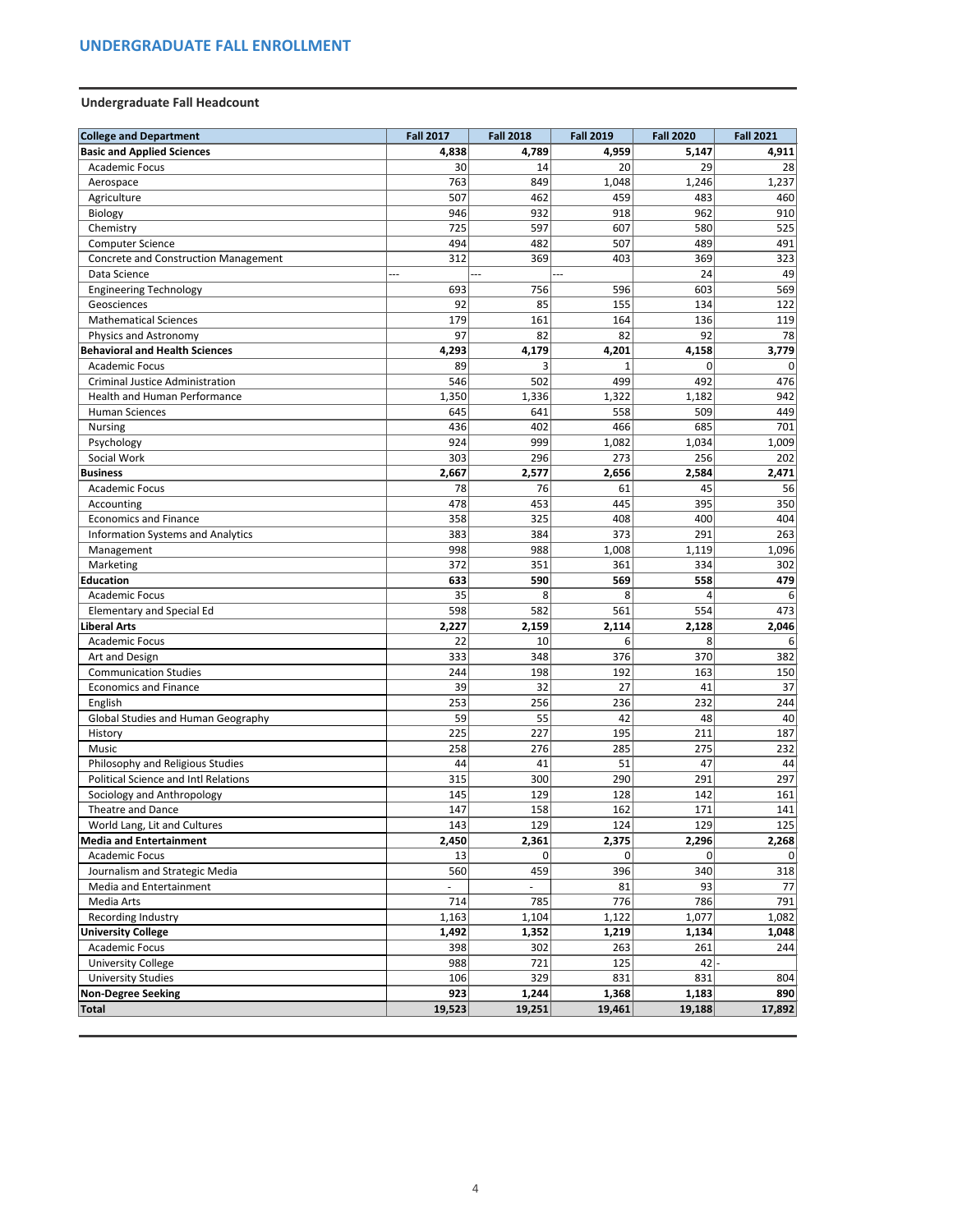#### **Graduate Fall Headcount**

| College/Department                                     | <b>Fall 2017</b> | <b>Fall 2018</b> | <b>Fall 2019</b> | <b>Fall 2020</b> | <b>Fall 2021</b> |
|--------------------------------------------------------|------------------|------------------|------------------|------------------|------------------|
| <b>Basic and Applied Sciences</b>                      | 374              | 394              | 377              | 443              | 406              |
| Aerospace                                              | 31               | 32               | 28               | 49               | 35               |
| Agriculture                                            | 9                | 6                | 6                | 6                |                  |
| <b>Basic and Applied Sciences</b>                      | 204              | 244              | 224              | 246              | 225              |
| Biology                                                | 38               | 21               | 15               | 22               | 25               |
| Chemistry                                              | 23               | 18               | 19               | 20               | 16               |
| <b>Computer Science</b>                                | 28               | 31               | 36               | 37               | 37               |
| <b>Engineering Technology</b>                          | 21               | 20               | 12               | 24               | 20               |
| Geosciences                                            | ---              | ---              | 14               | 17               | 20               |
| <b>Mathematical Sciences</b>                           | 20               | 22               | 23               | 22               | 21               |
| <b>Behavioral and Health Sciences</b>                  | 485              | 483              | 467              | 480              | 463              |
| <b>Criminal Justice</b>                                | 39               | 37               | 47               | 57               | 57               |
| <b>Health and Human Performance</b>                    | 96               | 101              | 89               | 89               | 87               |
| <b>Nursing</b>                                         | 188              | 197              | 180              | 188              | 149              |
| Psychology                                             | 112              | 103              | 101              | 95               | 94               |
| Social Work                                            | 50               | 45               | 50               | 51               | 76               |
| <b>Business</b>                                        | 428              | 425              | 413              | 811              | 874              |
| Accounting                                             | 96               | 71               | 76               | 75               | 66               |
| <b>Economics and Finance</b>                           | 39               | 46               | 51               | 61               | 57               |
| <b>Information Systems and Analytics</b>               | 103              | 92               | 90               | 129              | 130              |
| Management                                             | 184              | 209              | 194              | 543              | 621              |
| Marketing                                              | 6                | 7                |                  | 3                |                  |
| Education                                              | 540              | 513              | 470              | 568              | 602              |
| Education                                              | 55               | 74               | 62               | 100              | 111              |
| <b>Educational Leadership</b>                          | 369              | 356              | 328              | 355              | 369              |
| <b>Elementary and Special Ed</b>                       | 116              | 83               | 80               | 113              | 122              |
| <b>Liberal Arts</b>                                    | 278              | 261              | 240              | 283              | 306              |
| English                                                | 80               | 68               | 55               | 64               | 69               |
| Global Studies & Human Geog                            |                  | $---$            |                  |                  |                  |
| History                                                | 82               | 73               | 77               | 87               | 94               |
| Liberal Arts                                           | 42               | 47               | 26               | 43               | 47               |
| Music                                                  | 22               | 17               | 18               | 26               | 35               |
| <b>Political Science and Intl Relations</b>            | 15               | 20 <sub>2</sub>  | 31               | 32               | 30 <sup>°</sup>  |
| Sociology and Anthropology                             | 22               | 22               | 17               | 18               | 16               |
| World Lang, Lit and Cultures                           | 15               | 14               | 16               | 13               | 15               |
| <b>Media and Entertainment</b>                         | 60               | 53               | 53               | 56               | 69               |
| Journalism & Strategic Media (Media and Entertainment) | 28               | 24               | 23               | 28               | 34               |
| Recording Industry                                     | 32               | 29               | 30               | 28               | 35               |
| <b>University College</b>                              | 69               | 100              | 127              | 153              | 148              |
| <b>University College</b>                              | 69               | 100              | 127              | 153              | 148              |
| Non-Degree Seeking                                     | 156              | 150              | 113              | 98               | 97               |
| Total                                                  | 2,390            | 2,379            | 2,260            | 2,892            | 2,965            |

# **Graduate Headcount by Classification**

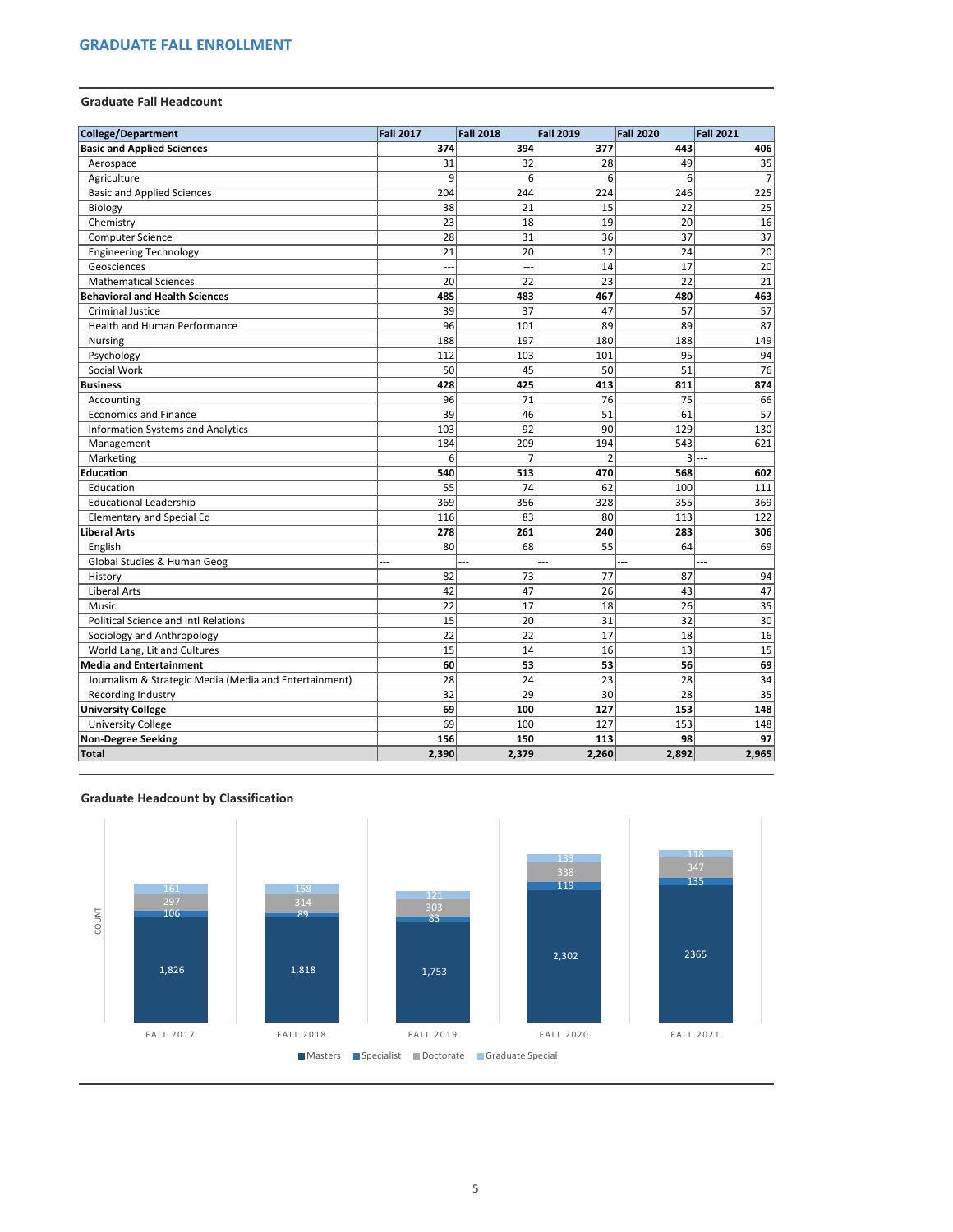## <span id="page-10-0"></span>**FALL ENROLLMENT**

## **Total Fall Headcount by Enrollment Status**

| <b>Total Fall Headcount by Classification</b> | <b>Fall 2017</b> | <b>Fall 2018</b> | <b>Fall 2019</b> | <b>Fall 2020</b> | <b>Fall 2021</b> |
|-----------------------------------------------|------------------|------------------|------------------|------------------|------------------|
| Freshman                                      | 4,389            | 4,116            | 4,389            | 4,183            | 3,794            |
| Sophomore                                     | 3,689            | 3,551            | 3,505            | 3,670            | 3,293            |
| Junior                                        | 4,489            | 4,500            | 4,548            | 4,534            | 4,429            |
| Senior                                        | 6,033            | 5,834            | 5,651            | 5,618            | 5,486            |
| Undergraduate Special                         | 923              | 1,250            | 1,368            | 1,183            | 890              |
| Master                                        | 1,826            | 1,818            | 1,753            | 2,302            | 2,365            |
| Specialist                                    | 106              | 89               | 83               | 119              | 135              |
| Doctorate                                     | 297              | 314              | 303              | 338              | 347              |
| Graduate Special                              | 161              | 158              | 121              | 133              | 118              |

| <b>Total Fall Credit Hours Taught by College</b> | <b>Fall 2017</b> | <b>Fall 2018</b> | <b>Fall 2019</b> | <b>Fall 2020</b> | <b>Fall 2021</b> |
|--------------------------------------------------|------------------|------------------|------------------|------------------|------------------|
| <b>Basic and Applied Sciences</b>                | 69,178           | 70,132           | 70,448           | 71.346           | 65,808           |
| Behavioral and Health Sciences                   | 46,769           | 45,428           | 44,582           | 43,044           | 41,233           |
| Business                                         | 35,747           | 35,390           | 35,038           | 37,659           | 35,994           |
| Education                                        | 8,560            | 8,352            | 8,213            | 8,564            | 8,490            |
| Liberal Arts                                     | 76,128           | 73,449           | 74,811           | 75,729           | 69,818           |
| Media and Entertainment                          | 19,312           | 19,930           | 20,382           | 19,224           | 20,118           |
| University College                               | 8,751            | 8,097            | 7,351            | 5,403            | 5,371            |
| University Honors College                        | 319              | 374              | 382              | 418              | 417              |



| <b>Total Fall FTE Taught by College</b> | <b>Fall 2017</b> | <b>Fall 2018</b> | <b>Fall 2019</b> | <b>Fall 2020</b> | <b>Fall 2021</b> |
|-----------------------------------------|------------------|------------------|------------------|------------------|------------------|
| <b>Basic and Applied Sciences</b>       | 4,653            | 4,717            | 4,734            | 4,800            | 4,430            |
| Behavioral and Health Sciences          | 3,177            | 3,086            | 3,027            | 2,929            | 2,810            |
| <b>Business</b>                         | 2,441            | 2,419            | 2,394            | 2,611            | 2,505            |
| Education                               | 633              | 616              | 631              | 634              | 631              |
| Liberal Arts                            | 5,104            | 4,923            | 5,012            | 5,079            | 4,684            |
| Media and Entertainment                 | 1,296            | 1,336            | 1,366            | 1,286            | 1,351            |
| University College                      | 590              | 548              | 501              | 372              | 368              |
| <b>University Honors College</b>        | 21               | 25               | 25               | 28               | 28               |



6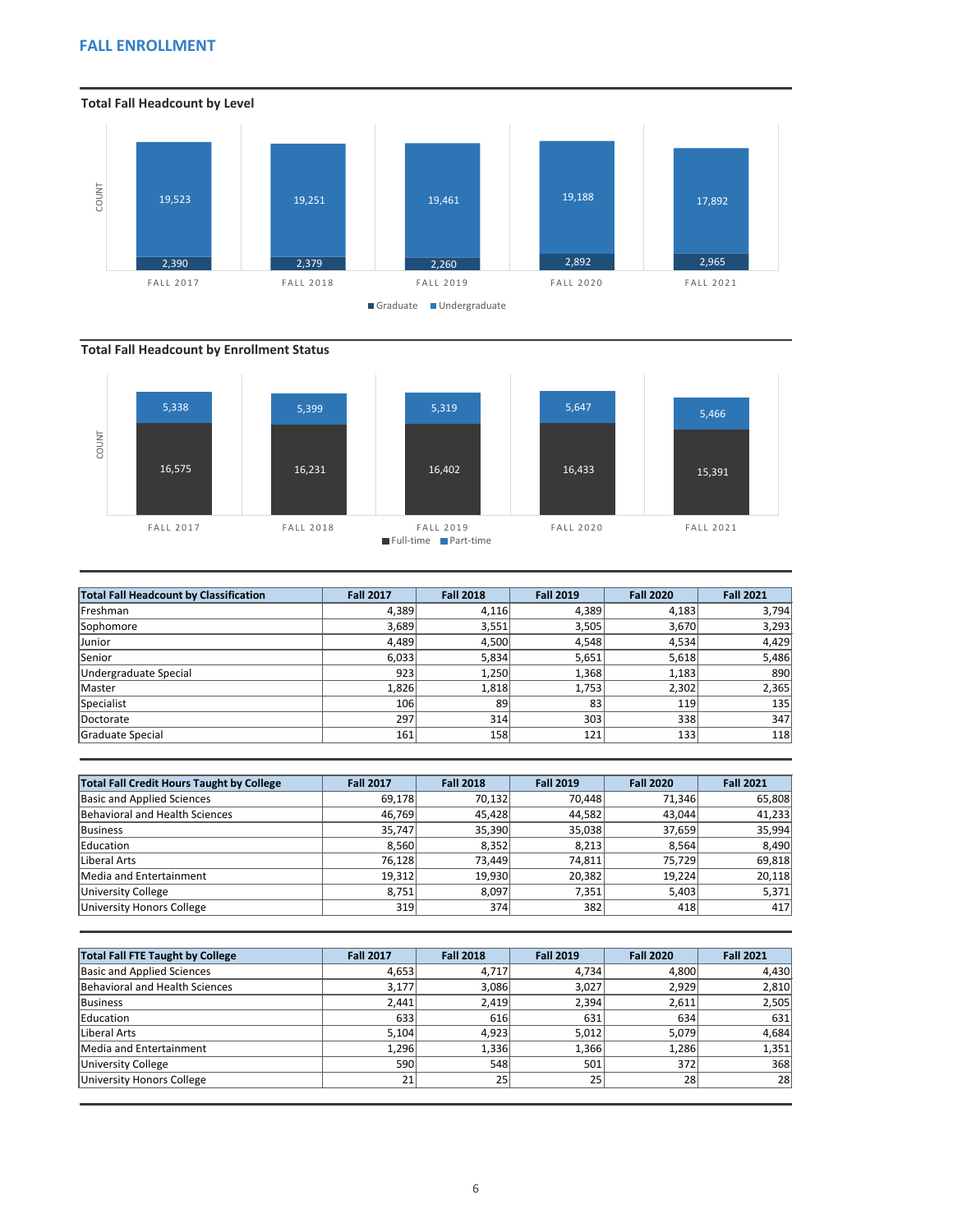## <span id="page-11-0"></span>**NEW FRESHMEN FALL ENROLLMENT**



| <b>New Freshmen by Ethnicity</b>          |            | %     | New Freshmen by High School | #               | %    |
|-------------------------------------------|------------|-------|-----------------------------|-----------------|------|
| Alaskan Native and American Indian        |            | 0.1%  | Blackman High School        | 99              | 3.6% |
| Asian                                     | 118        | 4.3%  | Siegel High School          | 94              | 3.4% |
| Black or African American                 | 4221       | 15.3% | Oakland High School         | 90              | 3.3% |
| Hispanic                                  | 217        | 7.9%  | Stewarts Creek High School  | 81              | 2.9% |
| Native Hawaiian or Other Pacific Islander |            | 0.2%  | Smyrna High School          | 66 <sup> </sup> | 2.4% |
| Not Specified                             | 41         | 1.5%  | Rockvale High School        | 62              | 2.3% |
| Two or More Races                         | <b>126</b> | 4.6%  | Riverdale High School       | 60 l            | 2.2% |
| White                                     | 1,820      | 66.1% | Central High School         | 53              | 1.9% |

| <b>Top Ten Majors of New Freshmen</b> | #    | %    | Lavergne High School      | 50  | 1.8%  |
|---------------------------------------|------|------|---------------------------|-----|-------|
| Aerospace                             | 2331 | 8.5% |                           |     |       |
| Nursing                               | 186  | 6.8% | New Freshmen by TN County | #   | %     |
| Audio Production                      | 146  | 5.3% | Rutherford                | 764 | 27.8% |
| Biology                               | 143  | 5.2% | Davidson                  | 312 | 11.3% |
| Psychology                            | 140  | 5.1% | Williamson                | 218 | 7.9%  |
| Computer Science                      | 95   | 3.5% | Shelby                    | 157 | 5.7%  |
| <b>Business Administration</b>        | 92   | 3.3% | Wilson                    | 134 | 4.9%  |
| Video & Film Production               | 80   | 2.9% | Hamilton                  | 93  | 3.4%  |
| Recording Industry                    | 72   | 2.6% | Bedford                   | 75  | 2.7%  |
| l Art                                 | 64   | 2.3% | lKnox                     | 751 | 2.7%  |

| <b>Average ACT Scores of New Freshmen</b> | <b>MTSU</b> | <b>National</b> | Coffee           | 431 | 1.6% |
|-------------------------------------------|-------------|-----------------|------------------|-----|------|
| English                                   | 23.1        | 19.9            | Montgomery       | 42  | 1.5% |
| Math                                      | 21.1        | 20.2            | lMadison         | 28  | 1.0% |
| Reading                                   | 24.1        | 21.2            | Maurv            | 28  | 1.0% |
| Science                                   | 22.6        | 20.6            | <b>IMarshall</b> | 24  | 0.9% |
| Composite                                 | 22.9        | 20.6            | Robertson        | 21  | 0.8% |

| <b>New Freshmen by Ethnicity</b>          |       | %     | New Freshmen by High School |           | %    |
|-------------------------------------------|-------|-------|-----------------------------|-----------|------|
| Alaskan Native and American Indian        |       | 0.1%  | Blackman High School        | 99        | 3.6% |
| Asian                                     | 118   | 4.3%  | Siegel High School          | 94        | 3.4% |
| <b>Black or African American</b>          | 422   | 15.3% | Oakland High School         | 90I       | 3.3% |
| Hispanic                                  | 217   | 7.9%  | Stewarts Creek High School  | 81        | 2.9% |
| Native Hawaiian or Other Pacific Islander |       | 0.2%  | Smyrna High School          | 66        | 2.4% |
| Not Specified                             | 41    | 1.5%  | Rockvale High School        | 62        | 2.3% |
| Two or More Races                         | 126   | 4.6%  | Riverdale High School       | 60        | 2.2% |
| White                                     | 1,820 | 66.1% | Central High School         | 53        | 1.9% |
|                                           |       |       | HomeLife Academy            | 52        | 1.9% |
| <b>Top Ten Majors of New Freshmen</b>     | #     | %     | Lavergne High School        | <b>50</b> | 1.8% |

| , ici ospacc                              | ---         | <b></b>         |                                  |     |       |
|-------------------------------------------|-------------|-----------------|----------------------------------|-----|-------|
| <b>Nursing</b>                            | 186         | 6.8%            | <b>New Freshmen by TN County</b> | #   | %     |
| <b>Audio Production</b>                   | 146         | 5.3%            | Rutherford                       | 764 | 27.8% |
| Biology                                   | 143         | 5.2%            | Davidson                         | 312 | 11.3% |
| Psychology                                | 140         | 5.1%            | Williamson                       | 218 | 7.9%  |
| Computer Science                          | 95          | 3.5%            | Shelby                           | 157 | 5.7%  |
| <b>Business Administration</b>            | 92          | 3.3%            | Wilson                           | 134 | 4.9%  |
| Video & Film Production                   | 80          | 2.9%            | Hamilton                         | 93  | 3.4%  |
| <b>Recording Industry</b>                 | 72          | 2.6%            | Bedford                          | 75  | 2.7%  |
| Art                                       | 64          | 2.3%            | Knox                             | 75  | 2.7%  |
|                                           |             |                 | Sumner                           | 62  | 2.3%  |
| <b>Average ACT Scores of New Freshmen</b> | <b>MTSU</b> | <b>National</b> | Coffee                           | 43  | 1.6%  |
| English                                   | 23.1        | 19.9            | Montgomery                       | 42  | 1.5%  |
| Math                                      | 21.1        | 20.2            | Madison                          | 28  | 1.0%  |
| Reading                                   | 24.1        | 21.2            | Maury                            | 28  | 1.0%  |
| Science                                   | 22.6        | 20.6            | Marshall                         | 24  | 0.9%  |
| Composite                                 | 22.9        | 20.6            | Robertson                        | 21  | 0.8%  |
|                                           |             |                 |                                  |     |       |

#### **New Freshmen by College**



#### Basic and Applied Sciences

- Behavioral and Health Sciences
- **Business**
- **Education**
- **Liberal Arts**
- Media and Entertainment
- **University College**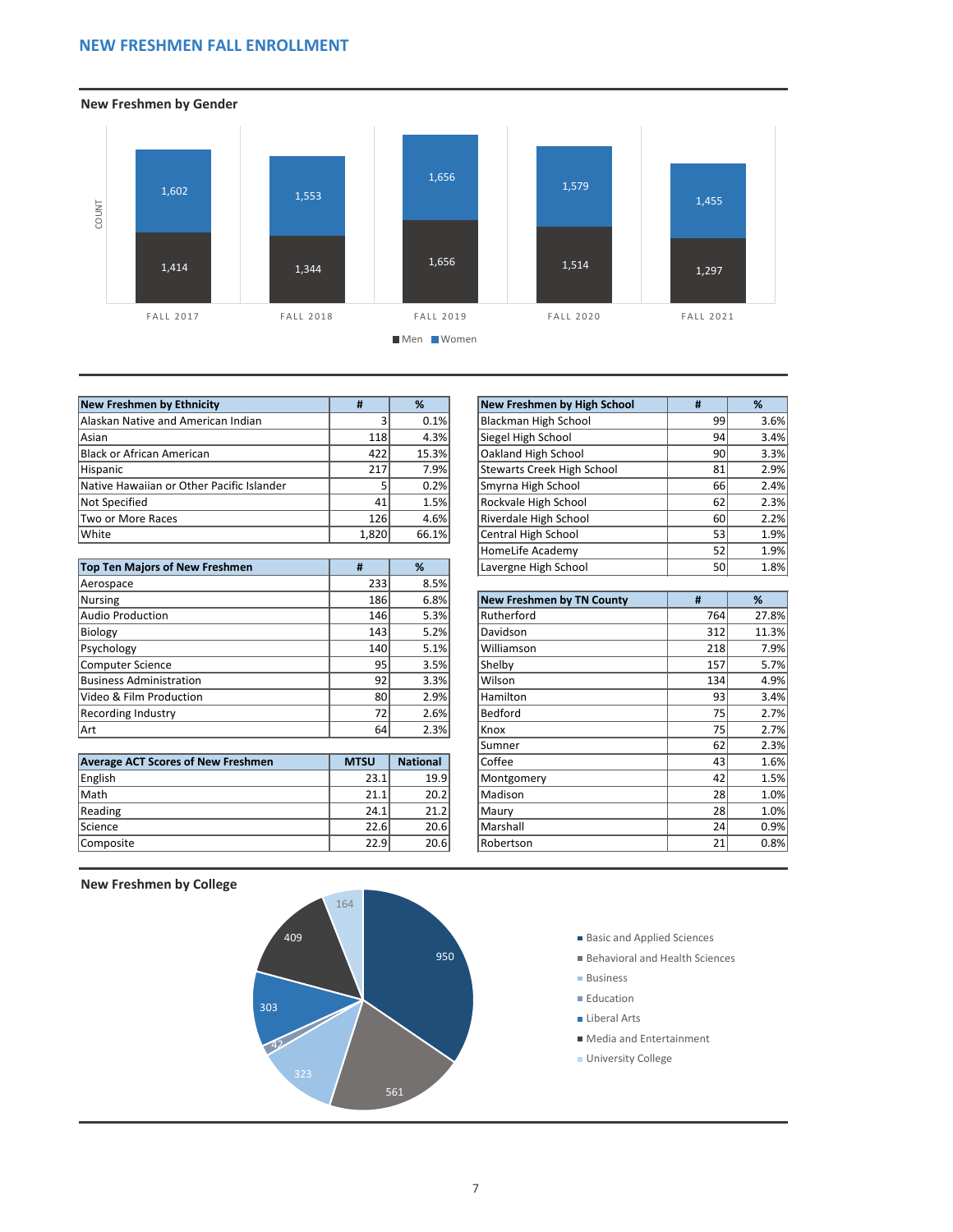# <span id="page-12-0"></span>**NEW FRESHMEN FALL ENROLLMENT**

| New Freshmen by Enrollment Status | <b>Fall 2017</b> | <b>Fall 2018</b> | <b>Fall 2019</b> | <b>Fall 2020</b> | <b>Fall 2021</b> |
|-----------------------------------|------------------|------------------|------------------|------------------|------------------|
| <b>Part-time</b>                  | 40               | 35               | 30 <sup>2</sup>  | 58               | 45               |
| Full-time                         | 2,976            | 2,862            | 3,282            | 3,035            | 2,707            |

<u> 1980 - Johann Barbara, martxa alemaniar argumento este alemaniar alemaniar alemaniar alemaniar alemaniar al</u>

| New Freshmen by College/Department          | <b>Fall 2017</b> | <b>Fall 2018</b> | <b>Fall 2019</b> | <b>Fall 2020</b> | <b>Fall 2021</b> |
|---------------------------------------------|------------------|------------------|------------------|------------------|------------------|
| <b>Basic and Applied Sciences</b>           | 1,035            | 973              | 1,116            | 1,142            | 950              |
| <b>Academic Focus</b>                       | 20               | 11               | 13               | 19               | 17               |
| Aerospace                                   | 161              | 191              | 258              | 325              | 233              |
| Agriculture                                 | 98               | 90               | 103              | 108              | 80               |
| Biology                                     | 246              | 218              | 233              | 226              | 198              |
| Chemistry                                   | 172              | 138              | 152              | 126              | 118              |
| <b>Computer Science</b>                     | 94               | 85               | 114              | 100              | 95               |
| <b>Concrete and Construction Management</b> | 50               | 49               | 60               | 47               | 51               |
| Data Science                                |                  |                  |                  | 6                | $\overline{7}$   |
| <b>Engineering Technology</b>               | 145              | 149              | 124              | 128              | 110              |
| Geosciences                                 | 5                | 8                | 18               | 18               | 13               |
| <b>Mathematical Sciences</b>                | 20               | 15               | 25               | 17               | 17               |
| Physics and Astronomy                       | 24               | 19               | 16               | 22               | 11               |
| <b>Behavioral and Health Sciences</b>       | 674              | 648              | 691              | 625              | 561              |
| <b>Academic Focus</b>                       | 55               | 1                | 0                | 0                | 0                |
| <b>Criminal Justice Administration</b>      | 59               | 70               | 86               | 71               | 49               |
| <b>Health and Human Performance</b>         | 220              | 201              | 231              | 129              | 118              |
| <b>Human Sciences</b>                       | 98               | 97               | 52               | 58               | 60               |
| <b>Nursing</b>                              | 72               | 96               | 87               | 216              | 186              |
| Psychology                                  | 148              | 148              | 201              | 135              | 140              |
| Social Work                                 | 22               | 35               | 34               | 16               | 8                |
| <b>Business</b>                             | 285              | 296              | 373              | 342              | 323              |
| <b>Academic Focus</b>                       | 33               | 39               | 38               | 22               | 38               |
| Accounting                                  | 34               | 34               | 48               | 39               | 27               |
| <b>Economics &amp; Finance</b>              | 43               | 21               | 48               | 36               | 44               |
| <b>Information Systems &amp; Analytics</b>  | 23               | 29               | 31               | 15               | 19               |
| Management                                  | 113              | 133              | 151              | 191              | 159              |
| Marketing                                   | 39               | 40               | 57               | 39               | 36               |
| Education                                   | 74               | 70               | 67               | 64               | 42               |
| <b>Academic Focus</b>                       | 3                | $\overline{c}$   | 4                | 3                | $\mathbf{1}$     |
| <b>Elementary and Special Ed</b>            | 71               | 68               | 63               | 61               | 41               |
| <b>Liberal Arts</b>                         | 307              | 320              | 362              | 325              | 303              |
| <b>Academic Focus</b>                       | 6                | 8                | 4                | 5                |                  |
| Art and Design                              | 45               | 50               | 77               | 52               | 69               |
| Comm Studies and Org Comm                   | 14               | 5                | 9                | 3                | $10\,$           |
| <b>Economics and Finance</b>                | 3                | $\overline{2}$   | 5                | 10               | 3                |
| English                                     | 18               | 32               | 29               | 35               | 27               |
| Global Studies & Human Geog                 | 3                | 4                |                  | 4                | 4                |
| History                                     | 17               | 21               | 21               | 27               | 13               |
| Music                                       | 78               | 81               | 92               | 68               | 51               |
| Philosophy and Religious Studies            | 6                | 5                | 5                | 1                | 5                |
| <b>Political Science and Intl Relations</b> | 48               | 51               | 39               | 47               | 41               |
| Sociology and Anthropology                  | 15               | 10               | 19               | 17               | 28               |
| Theatre and Dance                           | 39               | 38               | 35               | 47               | 30               |
| World Lang, Lit and Cultures                | 15               | 13               | 20               | 9                | 19               |
| <b>Media and Entertainment</b>              | 446              | 406              | 514              | 444              | 409              |
| <b>Academic Focus</b>                       | $\overline{2}$   | 0                | 0                | 0                | $\Omega$         |
| Journalism and Strategic Media              | 58               | 39               | 57               | 48               | 38               |
| Media and Entertainment                     | $\overline{a}$   | 3                |                  |                  | $\overline{2}$   |
| Media Arts                                  | 144              | 141              | 183              | 158              | 151              |
| Recording Industry                          | 242              | 223              | 267              | 231              | 218              |
| <b>University College</b>                   | 195              | 184              | 189              | 151              | 164              |
| Academic Focus*                             | 187              | 172              | 170              | 140              | 156              |
| <b>University College</b>                   |                  |                  | 0                | 0                |                  |
| <b>University Studies</b>                   |                  | 10               | 19               | 11               | 8                |
| <b>Total</b>                                | 3,016            | 2,897            | 3,312            | 3,093            | 2,752            |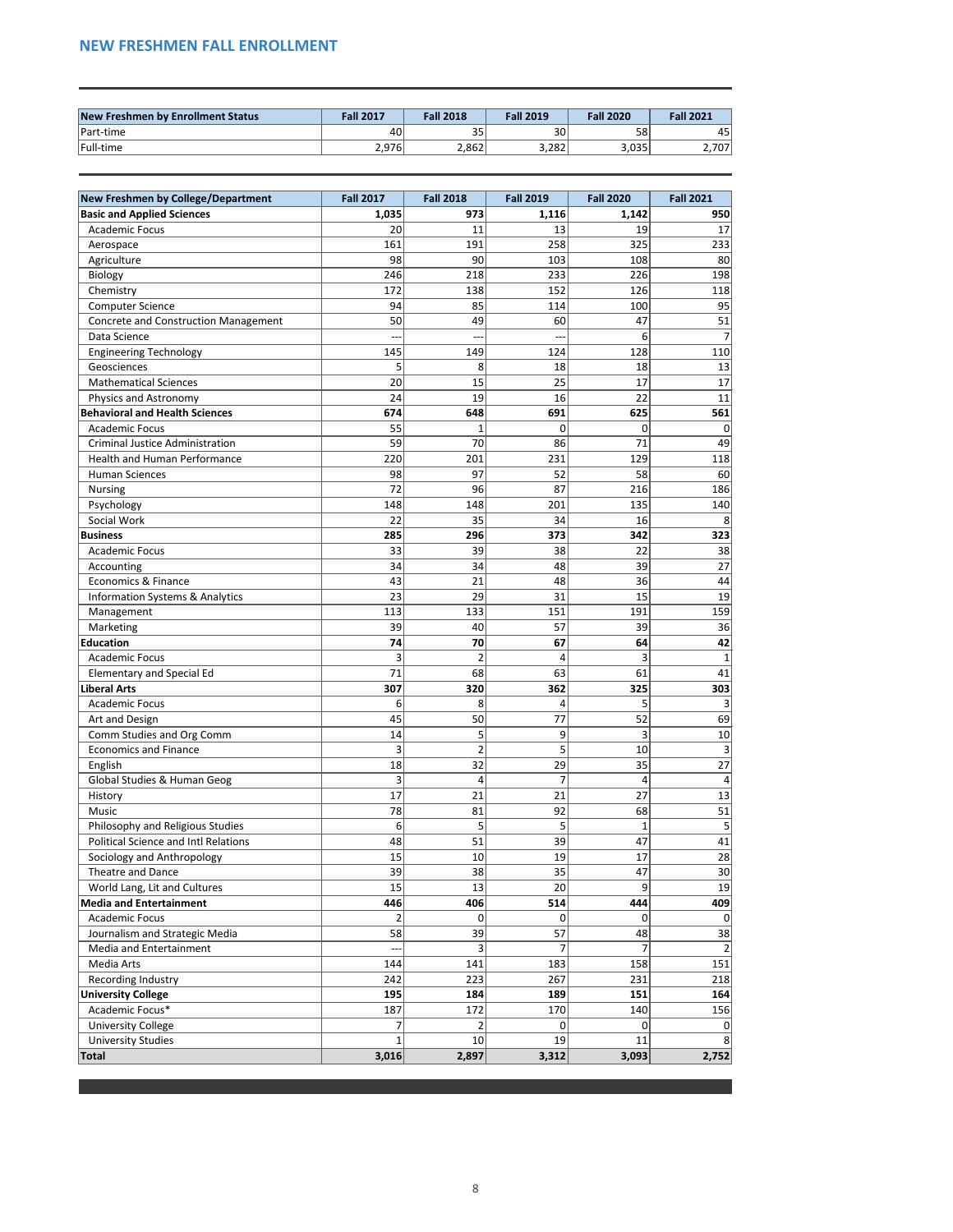## <span id="page-13-0"></span>**NEW UNDERGRADUATE TRANSFER FALL ENROLLMENT**



| <b>New UG Transfer by Ethnicity</b>    |           | %             | <b>New UG Transfer by Transfer Institution</b> | #   |  |
|----------------------------------------|-----------|---------------|------------------------------------------------|-----|--|
| Alaskan Native and American Indian     |           | 0.3%          | Motlow State Community College                 | 301 |  |
| Asian                                  | 68        | 3.9%          | Columbia State Community College               | 224 |  |
| Black or African American              | 244       | 13.9%         | Nashville State Tech Comm College              | 189 |  |
| Hispanic                               | 167       | 9.5%          | <b>Volunteer State Community College</b>       | 136 |  |
| Native Hawaiian or Other Paci Islander |           | 0.2%          | University of Tenn at Chattanooga              | 51  |  |
| Not Specified                          | 44        | 2.5%          | Pellissippi State Comm College                 | 43  |  |
| Two or More Races                      | 63        | 3.6%          | University of Tenn at Knoxville                | 39  |  |
| n/hite)                                | 1 1 5 7 1 | <b>66 NSI</b> | Cumherland University                          | 35  |  |

| Top Ten Majors of New UG Transfers | #   | %    | <b>Tennessee Tech University</b>    | 31  | 1.8%  |
|------------------------------------|-----|------|-------------------------------------|-----|-------|
| Psychology                         | 123 | 7.0% |                                     |     |       |
| <b>Business Administration</b>     | 93  | 5.3% | <b>New UG Transfer by TN County</b> | #   | %     |
| Aerospace                          | 74  | 4.2% | Rutherford                          | 398 | 22.7% |
| Audio Production                   | 70  | 4.0% | Davidson                            | 262 | 15.0% |
| Integrated Studies                 | 69  | 3.9% | Williamson                          | 209 | 11.9% |
| Nursing                            | 57  | 3.3% | Wilson                              | 91  | 5.2%  |
| Computer Science                   | 56  | 3.2% | Sumner                              | 74  | 4.2%  |
| Criminal Justice Admin             | 54  | 3.1% | Maury                               | 58  | 3.3%  |
| Video & Film Production            | 54  | 3.1% | Bedford                             | 40  | 2.3%  |
| <b>Recording Industry</b>          | 52  | 3.0% | Coffee                              | 40  | 2.3%  |

| <b>Average New UG Transfer GPA</b> | Ħ    |
|------------------------------------|------|
| <b>Fall 2017</b>                   | 2.96 |
| <b>Fall 2018</b>                   | 2.93 |
| <b>Fall 2019</b>                   | 2.94 |
| <b>Fall 2020</b>                   | 3.03 |
| <b>Fall 2021</b>                   | 3.00 |

| <b>New UG Transfer by Ethnicity</b>       | #     | %     | <b>New UG Transfer by Transfer Institution</b> | Ħ   | %     |
|-------------------------------------------|-------|-------|------------------------------------------------|-----|-------|
| Alaskan Native and American Indian        | ь     | 0.3%  | Motlow State Community College                 | 301 | 17.2% |
| Asian                                     | 68    | 3.9%  | Columbia State Community College               | 224 | 12.8% |
| <b>Black or African American</b>          | 244   | 13.9% | Nashville State Tech Comm College              | 189 | 10.8% |
| Hispanic                                  | 167   | 9.5%  | <b>Volunteer State Community College</b>       | 136 | 7.8%  |
| Native Hawaiian or Other Paci Islander    |       | 0.2%  | University of Tenn at Chattanooga              | 51  | 2.9%  |
| Not Specified                             | 44    | 2.5%  | Pellissippi State Comm College                 | 43  | 2.5%  |
| Two or More Races                         | 63    | 3.6%  | University of Tenn at Knoxville                | 39  | 2.2%  |
| White                                     | 1,157 | 66.0% | <b>Cumberland University</b>                   | 35  | 2.0%  |
|                                           |       |       | Chattanooga State Comm College                 | 31  | 1.8%  |
| <b>Top Ten Majors of New UG Transfers</b> | #     | %     | Tennessee Tech University                      | 31  | 1.8%  |

|                                    | ---  | ,    |                                     |     |       |
|------------------------------------|------|------|-------------------------------------|-----|-------|
| <b>Business Administration</b>     | 93   | 5.3% | <b>New UG Transfer by TN County</b> | #   | %     |
| Aerospace                          | 74   | 4.2% | Rutherford                          | 398 | 22.7% |
| <b>Audio Production</b>            | 70   | 4.0% | Davidson                            | 262 | 15.0% |
| <b>Integrated Studies</b>          | 69   | 3.9% | Williamson                          | 209 | 11.9% |
| <b>Nursing</b>                     | 57   | 3.3% | Wilson                              | 91  | 5.2%  |
| Computer Science                   | 56   | 3.2% | Sumner                              | 74  | 4.2%  |
| Criminal Justice Admin             | 54   | 3.1% | Maury                               | 58  | 3.3%  |
| Video & Film Production            | 54   | 3.1% | <b>Bedford</b>                      | 40  | 2.3%  |
| <b>Recording Industry</b>          | 52   | 3.0% | Coffee                              | 40  | 2.3%  |
|                                    |      |      | Knox                                | 31  | 1.8%  |
| <b>Average New UG Transfer GPA</b> | #    |      | Shelby                              | 30  | 1.7%  |
| Fall 2017                          | 2.96 |      | Warren                              | 23  | 1.3%  |
| <b>Fall 2018</b>                   | 2.93 |      | Hamilton                            | 23  | 1.3%  |
| Fall 2019                          | 2.94 |      | Franklin                            | 22  | 1.3%  |
| <b>Fall 2020</b>                   | 3.03 |      | Marshall                            | 20  | 1.1%  |
| <b>Fall 2021</b>                   | 3.00 |      | Lincoln                             | 19  | 1.1%  |
|                                    |      |      |                                     |     |       |

#### **New UG Transfer by College**

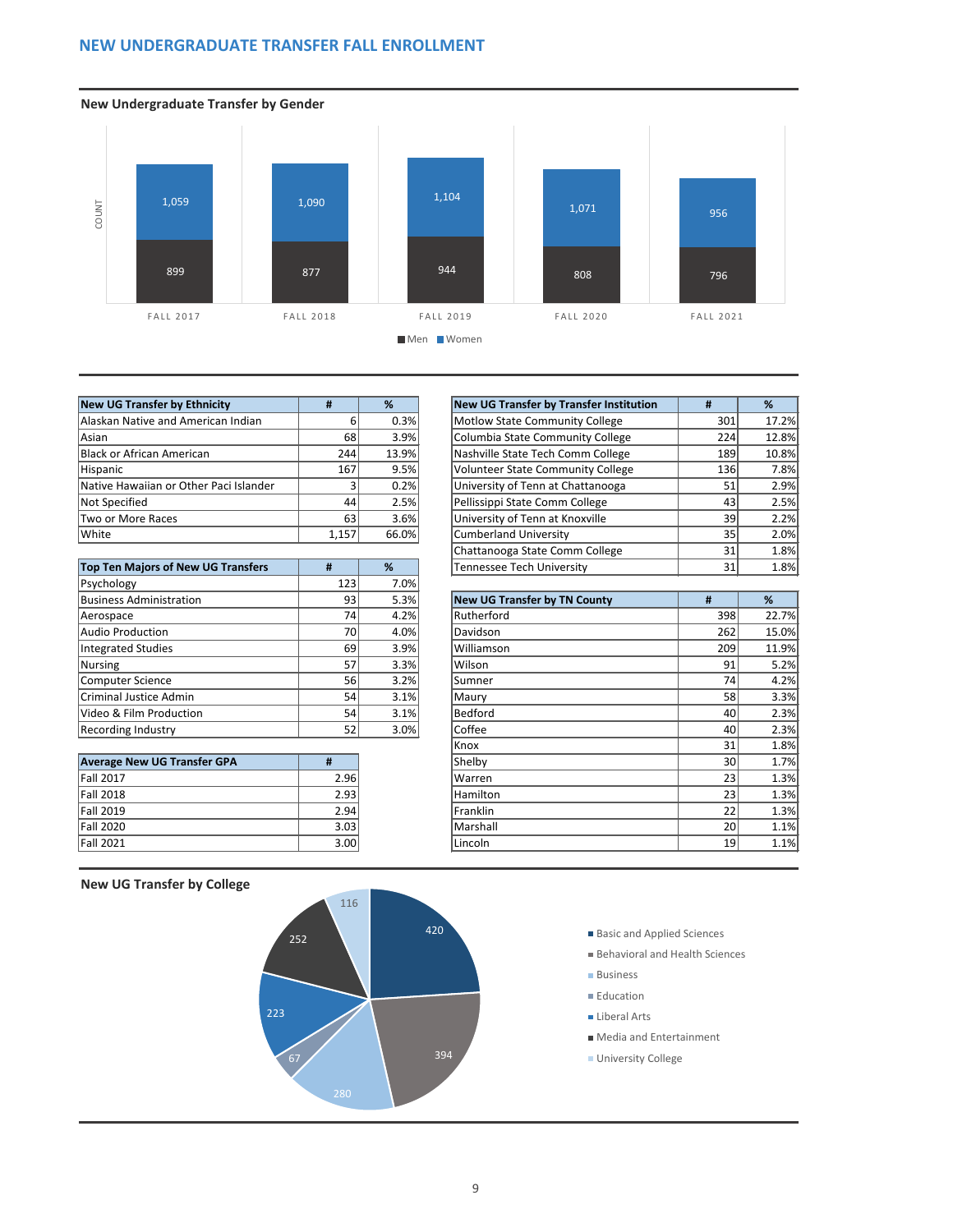**New Undergraduate Transfers by Enrollment Status**

| <b>Status</b> | <b>Fall 2017</b> | <b>Fall 2018</b> | <b>Fall 2019</b> | <b>Fall 2020</b> | <b>Fall 2021</b> |
|---------------|------------------|------------------|------------------|------------------|------------------|
| Part-time     | 291              | 277              | 290              | 269              | 252              |
| Full-time     | 1,667'           | ا690.            | 7581<br><b></b>  | 1,610'           | 1,500            |

**New Undergraduate Transfers by College and Department**

| <b>College/Department</b>                   | <b>Fall 2017</b> | <b>Fall 2018</b> | <b>Fall 2019</b> | <b>Fall 2020</b> | <b>Fall 2021</b> |
|---------------------------------------------|------------------|------------------|------------------|------------------|------------------|
| <b>Basic and Applied Sciences</b>           | 490              | 503              | 508              | 444              | 420              |
| <b>Academic Focus</b>                       | 5                | 0                |                  | 6                | 0                |
| Aerospace                                   | 56               | 78               | 100              | 82               | 74               |
| Agriculture                                 | 62               | 55               | 44               | 37               | 33               |
| Biology                                     | 86               | 98               | 92               | 92               | 73               |
| Chemistry                                   | 88               | 80               | 55               | 46               | 46               |
| <b>Computer Science</b>                     | 59               | 50               | 52               | 53               | 56               |
| <b>Concrete and Construction Management</b> | 26               | 29               | 39               | 36               | 24               |
| Data Science                                | --               |                  |                  | 5                | 8                |
| <b>Engineering Technology</b>               | 54               | 62               | 58               | 51               | 60               |
| Geosciences                                 | 8                | 9                | 19               | 15               | 16               |
| <b>Mathematical Sciences</b>                | 43               | 36               | 35               | 15               | 24               |
| Physics and Astronomy                       | 3                | 6                | 12               | 6                | 6                |
| <b>Behavioral and Health Sciences</b>       | 460              | 413              | 516              | 460              | 394              |
| <b>Academic Focus</b>                       | 15               | 0                | $\mathbf 0$      | 0                | $\overline{0}$   |
| <b>Criminal Justice Administration</b>      | 65               | 52               | 65               | 65               | 54               |
| <b>Health and Human Performance</b>         | 115              | 139              | 145              | 116              | 80               |
| <b>Human Sciences</b>                       | 96               | 58               | 64               | 57               | 44               |
| <b>Nursing</b>                              | 24               | 8                | 61               | 71               | 57               |
| Psychology                                  | 104              | 117              | 129              | 112              | 124              |
| Social Work                                 | 41               | 39               | 52               | 39               | 35               |
| <b>Business</b>                             | 338              | 331              | 347              | 319              | 280              |
| <b>Academic Focus</b>                       | 18               | 13               | 6                | 5                | 8                |
| Accounting                                  | 57               | 62               | 55               | 56               | 46               |
| <b>Economics and Finance</b>                | 32               | 44               | 60               | 43               | 30               |
| <b>Information Systems and Analytics</b>    | 45               | 35               | 32               | 26               | 28               |
| Management                                  | 130              | 139              | 149              | 148              | 145              |
| Marketing                                   | 56               | 38               | 45               | 41               | 23               |
| Education                                   | 82               | 96               | 90               | 95               | 67               |
| <b>Academic Focus</b>                       | 19               | 2                | 0                | 0                | 1                |
| <b>Elementary and Special Ed</b>            | 63               | 94               | 90               | 95               | 66               |
| <b>Liberal Arts</b>                         | 204              | 229              | 235              | 222              | 223              |
| <b>Academic Focus</b>                       | 3                | 1                | 0                | 0                | 0                |
| Art and Design                              | 35               | 48               | 33               | 41               | 36               |
| <b>Communication Studies</b>                | 14               | 18               | 32               | 24               | 20               |
| <b>Economics and Finance</b>                | 5                | $\overline{2}$   | 6                | 8                | 1                |
| English                                     | 22               | 34               | 33               | 25               | 33               |
| Global Studies and Human Geography          | 3                | 4                | 3                | $\mathbf 1$      | $\overline{2}$   |
| History                                     | 29               | 24               | 36               | 28               | 29               |
| Music                                       | 13               | 19               | 10               | 12               | 13               |
| Philosophy and Religious Studies            | 6                | 7                | 9                | 5                | 8                |
| <b>Political Science and Intl Relations</b> | 27               | 25               | 34               | 28               | 40               |
| Sociology and Anthropology                  | 17               | 11               | 13               | 27               | 22               |
| Theatre and Dance                           | 19               | 18               | 17               | 10               | 9                |
| World Lang, Lit and Cultures                | 11               | 18               | 9                | 13               | 10               |
| <b>Media and Entertainment</b>              | 230              | 232              | 206              | 212              | 252              |
| <b>Academic Focus</b>                       | 6                | 0                | 0                | 0                | $\Omega$         |
| Journalism and Strategic Media              | 43               | 45               | 38               | 33               | 31               |
| Media and Entertainment                     | ---              | 1                | 5                | $\overline{2}$   | 9                |
| Media Arts                                  | 63               | 80               | 59               | 85               | 90               |
| Recording Industry                          | 118              | 106              | 104              | 92               | 122              |
| <b>University College</b>                   | 154              | 163              | 146              | 127              | 116              |
| <b>Academic Focus</b>                       | 30               | 29               | 17               | 23               | 10               |
| <b>University College</b>                   | 120              | 52               |                  |                  |                  |
| <b>University Studies</b>                   | 4                | 82               | 129              | 104              | 106              |
| <b>Total</b>                                | 1,958            | 1,967            | 2,048            | 1,879            | 1,752            |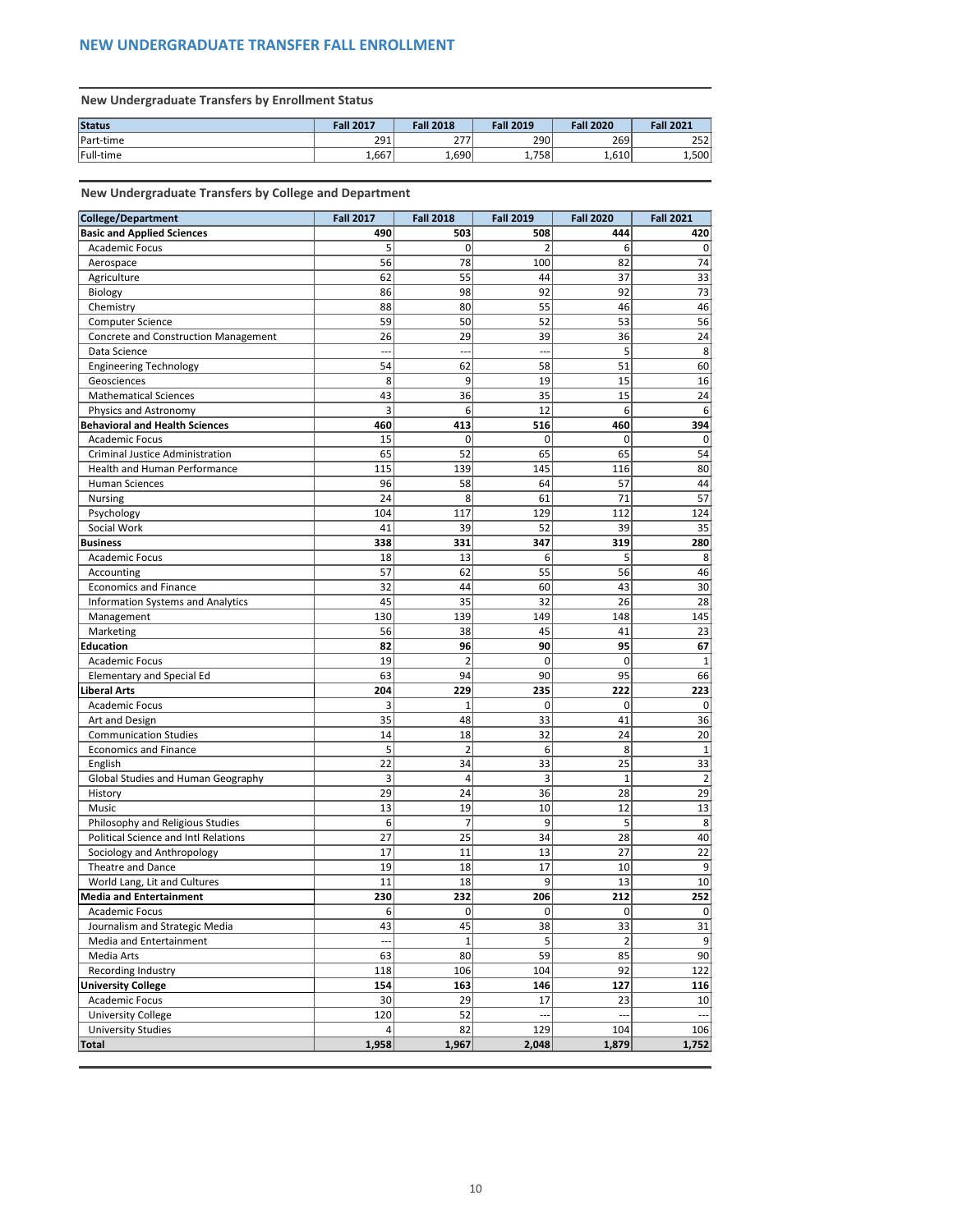## <span id="page-15-0"></span>**NEW GRADUATE STUDENT FALL ENROLLMENT**



| <b>New Graduate Students by Ethnicity</b> | Ħ               | %     | New Graduate Students by Country          | #     | %     |
|-------------------------------------------|-----------------|-------|-------------------------------------------|-------|-------|
| Alaskan Native and American Indian        |                 | 0.3%  | <b>United States</b>                      | 1,066 | 90.4% |
| Asian                                     | 41              | 6.0%  | India                                     | 12    | 1.7%  |
| Black or African American                 | 121             | 17.6% | Nigeria                                   | 11    | 1.6%  |
| Hispanic                                  | 32              | 4.6%  |                                           |       |       |
| Native Hawaiian or Other Pacific Islander |                 | 0.1%  | <b>New Graduate Students by US Region</b> | #     | %     |
| Not Specified                             | 10 <sub>l</sub> | 1.5%  | Southeast                                 | 600   | 87.1% |
| Two or More Races                         | 20 <sup>1</sup> | 2.9%  | Midwest                                   | 10l   | 1.5%  |
| White                                     | 462             | 67.1% | West                                      |       | 1.3%  |

| <b>Top Ten Majors of New Graduate Students</b> | #  | %     | Southwest                                 |                 | 0.1%  |
|------------------------------------------------|----|-------|-------------------------------------------|-----------------|-------|
| <b>Business Administration</b>                 | 97 | 14.1% |                                           |                 |       |
| Social Work                                    | 49 | 7.1%  | <b>New Graduate Students by TN County</b> | #               | %     |
| Curriculum & Inst/Ed Leadrshp                  | 48 | 7.0%  | Rutherford                                | 158             | 22.9% |
| Professional Science                           | 37 | 5.4%  | Davidson                                  | 104             | 15.1% |
| <b>Professional Studies</b>                    | 36 | 5.2%  | Williamson                                | 58              | 8.4%  |
| Information Systems                            | 33 | 4.8%  | Wilson                                    | 21              | 3.0%  |
| Psychology                                     | 29 | 4.2%  | Shelby                                    | 20              | 2.9%  |
| Management                                     | 29 | 4.2%  | Lawrence                                  | 20 <sup>1</sup> | 2.9%  |
| Nursing                                        | 29 | 4.2%  | Knox                                      | 14 <sup>1</sup> | 2.0%  |
| Accounting                                     | 22 | 3.2%  | Coffee                                    | 12              | 1.7%  |

| <b>New Graduate Students by Classification</b> |                 | %     | Sumner        | 11              | $1.6\%$ |
|------------------------------------------------|-----------------|-------|---------------|-----------------|---------|
| <b>IMaster</b>                                 | L,031           | 90.3% | Hamilton      | 11              | 1.6%    |
| Specialist                                     | 17 <sub>1</sub> | 2.5%  | l Maurv       | 10 <sup>1</sup> | 1.5%    |
| Doctorate                                      | <b>50</b>       | 7.3%  | Bedford       |                 | 1.3%    |
| Graduate Special                               |                 | 0.0%  | <b>Warren</b> |                 | 0.9%    |

| <b>New Graduate Students by Country</b> | Ħ     | ℅       |
|-----------------------------------------|-------|---------|
| United States                           | 1.066 | 90.4%   |
| India                                   |       | 1.7%    |
| Nigeria                                 |       | $1.6\%$ |

| <b>New Graduate Students by US Region</b> | Ħ   | %     |
|-------------------------------------------|-----|-------|
| Southeast                                 | 600 | 87.1% |
| Midwest                                   | 10  | 1.5%  |
| West                                      |     | 1.3%  |
| North                                     |     | 0.6%  |
| Southwest                                 |     | 0.1%  |

| <b>New Graduate Students by TN County</b> | #   | %     |
|-------------------------------------------|-----|-------|
| Rutherford                                | 158 | 22.9% |
| Davidson                                  | 104 | 15.1% |
| Williamson                                | 58  | 8.4%  |
| Wilson                                    | 21  | 3.0%  |
| Shelby                                    | 20  | 2.9%  |
| Lawrence                                  | 20  | 2.9%  |
| Knox                                      | 14  | 2.0%  |
| Coffee                                    | 12  | 1.7%  |
| Montgomery                                | 12  | 1.7%  |
| Sumner                                    | 11  | 1.6%  |
| Hamilton                                  | 11  | 1.6%  |
| Maury                                     | 10  | 1.5%  |
| <b>Bedford</b>                            | 9   | 1.3%  |
| Warren                                    | 6   | 0.9%  |



- Basic and Applied Sciences
	- Behavioral and Health Sciences
	- **Business**
	- **Education**
- **Liberal Arts**
- Media and Entertainment
- **University College**

## **New Graduate Students by College**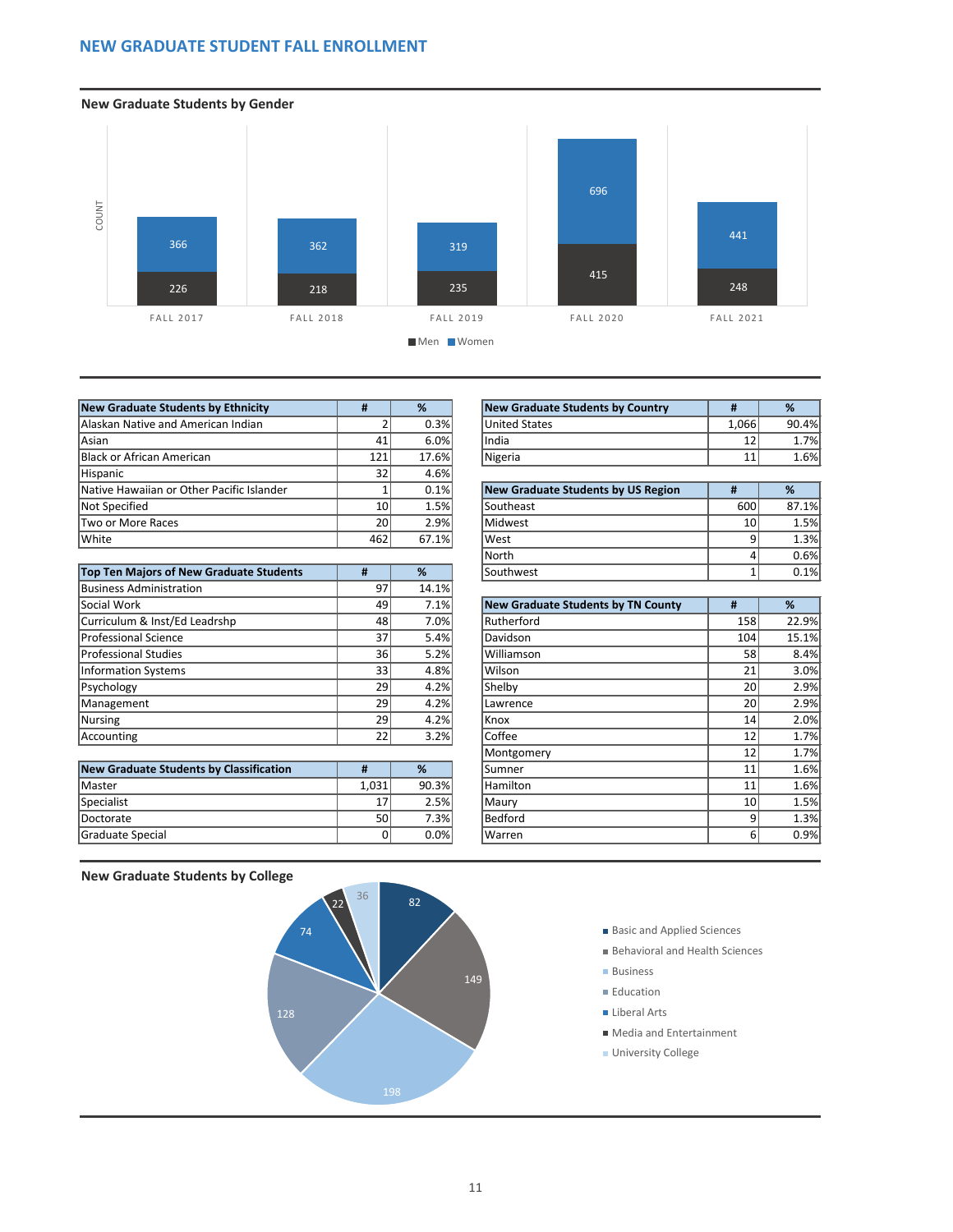# <span id="page-16-0"></span>**NEW GRADUATE STUDENT FALL ENROLLMENT**

# **New Graduate Students by Enrollment Status**

| Status    | <b>Fall 2017</b> | <b>Fall 2018</b> | <b>Fall 2019</b> | <b>Fall 2020</b> | <b>Fall 2021</b> |
|-----------|------------------|------------------|------------------|------------------|------------------|
| Part-time | 287              | 295              | 259              | 630              | 370              |
| Full-time | 305              | 285              | 295              | 481              | 319              |

**New Graduate Students by College and Department**

| <b>College/Department</b>                 | <b>Fall 2017</b> | <b>Fall 2018</b> | <b>Fall 2019</b> | <b>Fall 2020</b> | <b>Fall 2021</b> |
|-------------------------------------------|------------------|------------------|------------------|------------------|------------------|
| <b>Basic and Applied Sciences</b>         | 116              | 97               | 95               | 136              | 82               |
| Aerospace                                 |                  | 6                | 6                | 23               | 5                |
| Agriculture                               | 4                | $\mathbf{1}$     | 3                | 1                | 3                |
| <b>Basic and Applied Sciences</b>         | 59               | 60               | 53               | 56               | 45               |
| Biology                                   | 11               | 3                | 5                | 13               | 8                |
| Chemistry                                 | 5                | 5                |                  | 6                | 4                |
| <b>Computer Science</b>                   | 11               | 11               | 8                | 16               | 5                |
| <b>Engineering Technology</b>             | 8                | 5                | $\overline{2}$   | 6                | 0                |
| Geosciences                               | ---              | ---              | 5                | 9                | 6                |
| <b>Mathematical Sciences</b>              | 11               | 7                | 6                | 6                | 6                |
| <b>Behavioral and Health Sciences</b>     | 136              | 120              | 113              | 154              | 149              |
| <b>Criminal Justice Administration</b>    | 10               | 8                | 10               | 20               | 14               |
| <b>Health and Human Performance</b>       | 24               | 30               | 22               | 31               | 28               |
| <b>Nursing</b>                            | 46               | 27               | 18               | 44               | 29               |
| Psychology                                | 34               | 32               | 32               | 31               | 29               |
| Social Work                               | 22               | 23               | 31               | 28               | 49               |
| <b>Business</b>                           | 125              | 128              | 122              | 429              | 198              |
| Accounting                                | 38               | 16               | 26               | 29               | 22               |
| <b>Economics and Finance</b>              | 16               | 24               | 21               | 35               | 17               |
| <b>Information Systems and Analytics</b>  | 25               | 25               | 14               | 56               | 33               |
| Management                                | 43               | 61               | 60               | 309              | 126              |
| Marketing                                 | 3                | $\overline{2}$   | $\mathbf{1}$     | 0                | $\mathbf 0$      |
| <b>Education</b>                          | 118              | 135              | 104              | 206              | 128              |
| Education                                 | 8                | 10               | 6                | 24               | 17               |
| <b>Educational Leadership</b>             | 66               | 114              | 68               | 134              | 85               |
| <b>Elementary and Special Education</b>   | 44               | 11               | 30               | 48               | 26               |
| <b>Liberal Arts</b>                       | 62               | 60               | 63               | 104              | 74               |
| English                                   | 13               | 9                |                  | 17               | 13               |
| History                                   | 15               | 15               | 18               | 32               | 21               |
| <b>Liberal Arts</b>                       | 10               | 10               | 5                | 16               | 9                |
| Music                                     | 9                | 7                | 10               | 15               | $18\,$           |
| Political Sci and Intl Relations          | 5                | 6                | 9                | 11               | 6                |
| Sociology and Anthropology                | 8                | 6                | 6                | 7                | 4                |
| World Lang, Lit and Cultures              | $\overline{2}$   | $\overline{7}$   | 8                | 6                | 3                |
| <b>Media and Entertainment</b>            | 17               | 18               | 16               | 29               | 22               |
| Journalism & Strat Media (Media & Entrtn) | 6                | 8                | $\overline{2}$   | 18               | $\overline{9}$   |
| Recording Industry                        | 11               | 10               | 14               | 11               | 13               |
| <b>University College</b>                 | 14               | 21               | 41               | 52               | 36               |
| <b>University College</b>                 | 14               | 21               | 41               | 52               | 36               |
| <b>Non-Degree Seeking</b>                 | 4                | 1                | $\mathbf 0$      | 1                | $\mathbf 0$      |
| Total                                     | 592              | 580              | 554              | 1,111            | 689              |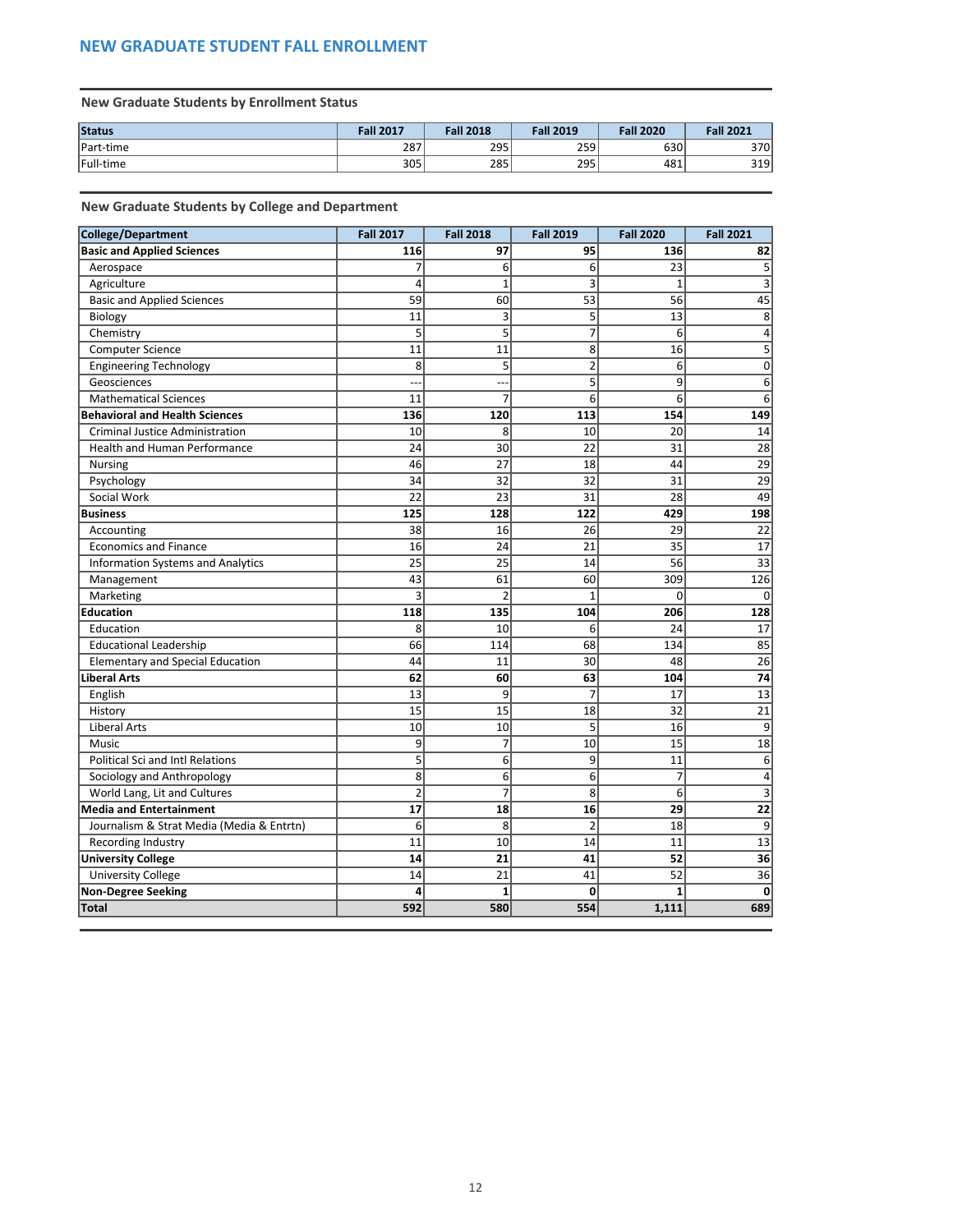#### <span id="page-17-0"></span>**Fall-to-Fall Retention by Degree-Seeking Student Classification**

| <b>Student Type</b>  | 2016-17 | 2017-18 | 2018-19 | 2019-20      | 2020-21 |
|----------------------|---------|---------|---------|--------------|---------|
| New Transfer Student | 74.5%   | 76.5%   | 76.3%   | 80.2%        | 75.1%   |
| New Freshmen         | 76.5%   | 75.6%   | 75.1%   | <b>78.4%</b> | 74.1%   |
| Continuing Freshmen  | 67.7%   | 67.0%   | 68.0%   | 64.8%        | 59.1%   |
| Sophomore            | 81.0%   | 80.6%   | 82.8%   | 83.6%        | 79.8%   |
| Junior               | 85.7%   | 86.0%   | 85.9%   | 87.5%        | 85.3%   |
| Senior               | 87.8%   | 88.5%   | 88.3%   | 89.6%        | 89.6%   |
| All Undergraduate    | 80.9%   | 80.2%   | 80.0%   | 81.3%        | 79.3%   |

**New Freshmen Fall-to-Fall Retention by Ethnicity**

| Ethnicity                                 | 2016-17       | 2017-18 | 2018-19 | 2019-20 | 2020-21 |
|-------------------------------------------|---------------|---------|---------|---------|---------|
| Alaskan Native and American Indian        | 83.3%         | 75.0%   | 66.7%   | 60.0%   | 71.4%   |
| Asian                                     | 82.6%         | 84.8%   | 78.2%   | 86.3%   | 87.5%   |
| Black or African American                 | 73.2%         | 71.5%   | 70.9%   | 75.3%   | 67.1%   |
| Hispanic                                  | 76.4%         | 70.3%   | 71.6%   | 78.5%   | 69.3%   |
| Native Hawaiian or Other Pacific Islander | $100.0\%$ --- |         | $---$   | 50.0%   | 100.0%  |
| Not Specified                             | 88.9%         | 68.8%   | 100.0%  | 55.6%   | 82.4%   |
| Two or More Races                         | 73.2%         | 71.8%   | 71.9%   | 70.0%   | 70.1%   |
| <b>White</b>                              | 77.4%         | 77.8%   | 77.0%   | 79.6%   | 75.7%   |

#### **New Freshmen Fall-to-Fall Retention by Enrollment Status**



#### **Fall 2020 to Fall 2021 New Freshmen Retention by College**



#### **New Freshmen Fall-to-Fall Retention by College**

| <b>College</b>                    | 2016-17 | 2017-18 | 2018-19 | 2019-20 | 2020-21 |
|-----------------------------------|---------|---------|---------|---------|---------|
| <b>Basic and Applied Sciences</b> | 75.0%   | 77.5%   | 75.0%I  | 78.5%   | 74.6%   |
| Behavioral and Health Sciences    | 73.4%   | 73.0%   | 73.5%   | 79.5%   | 76.0%   |
| <b>Business</b>                   | 81.2%   | 74.7%   | 73.6%   | 74.8%   | 72.8%   |
| Education                         | 81.2%   | 77.0%   | 82.9%   | 83.6%   | 67.2%   |
| Liberal Arts                      | 78.8%   | 73.3%   | 79.7%   | 79.8%   | 72.3%   |
| Media and Entertainment           | 78.9%   | 77.4%   | 73.6%   | 78.0%   | 74.5%   |
| <b>University College</b>         | 75.7%   | 75.4%   | 76.6%   | 77.8%   | 70.9%   |

*Includes Degree-Seeking Students*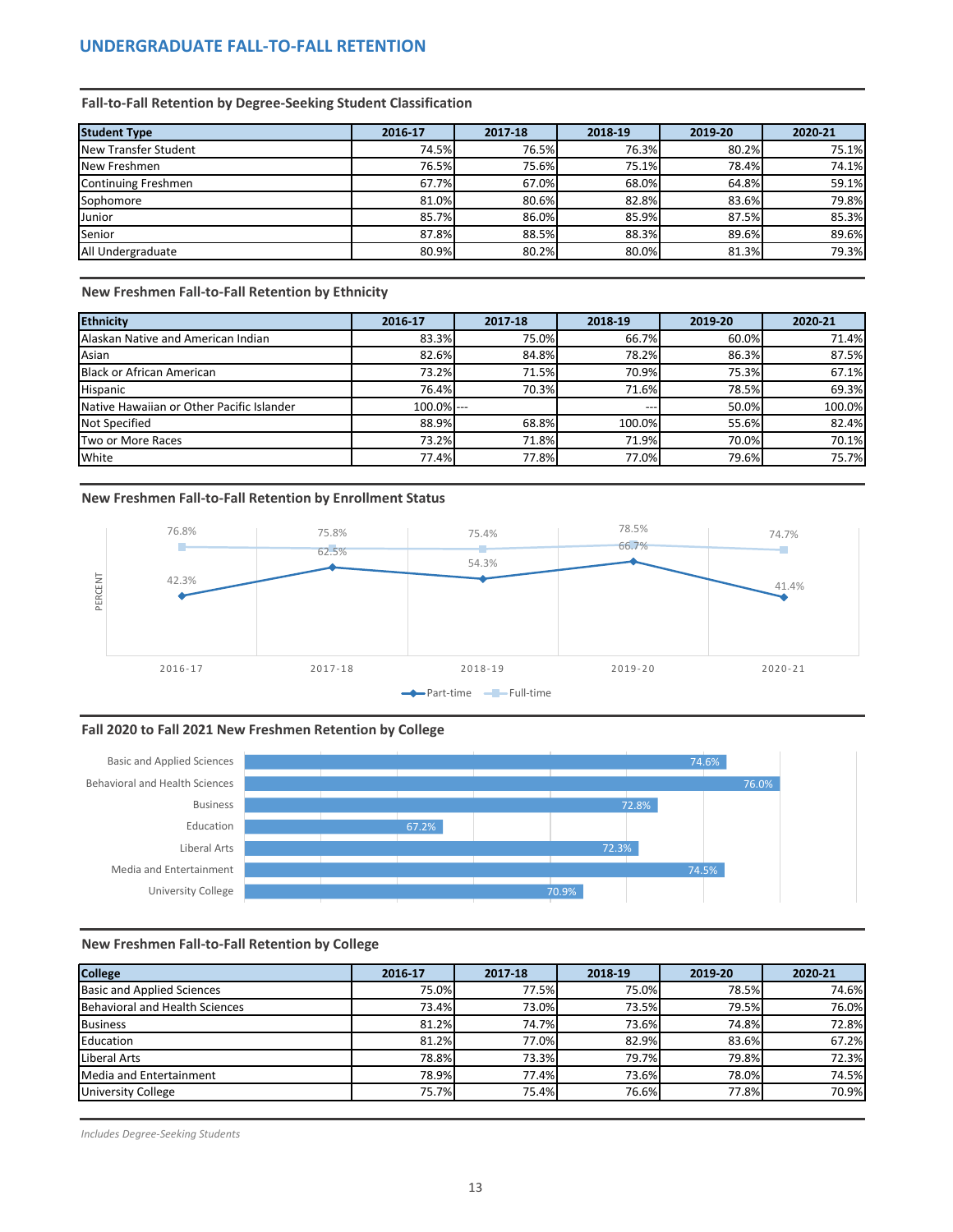# <span id="page-18-0"></span>**New Freshmen Fall-to-Fall Retention by Gender**

| Gender | 2016-17 | 2017-18 | 2018-19                          | 2019-20     | 2020-21 |
|--------|---------|---------|----------------------------------|-------------|---------|
| Male   | 74.2%   | 74.5%   | $\overline{\phantom{a}}$<br>1.9% | フつ<br>73.7% | 70.4%   |
| Female | 78.4%   | 76.7%   | 78.0%                            | 83.2%       | 77.6%   |

**New Freshmen Fall-to-Fall Retention by College and Department**

| <b>College/ Department</b>                  | 2016-17 | 2017-18 | 2018-19 | 2019-20 | 2020-21 |
|---------------------------------------------|---------|---------|---------|---------|---------|
| <b>Basic and Applied Sciences</b>           | 75.0%   | 77.5%   | 75.0%   | 78.5%   | 74.6%   |
| <b>Academic Focus</b>                       | 78.6%   | 80.0%   | 100.0%  | 92.3%   | 68.4%   |
| Aerospace                                   | 75.5%   | 84.5%   | 78.0%   | 81.8%   | 78.5%   |
| Agriculture                                 | 73.3%   | 68.4%   | 68.9%   | 83.5%   | 71.3%   |
| Biology                                     | 73.3%   | 78.0%   | 81.2%   | 79.8%   | 74.3%   |
| Chemistry                                   | 79.4%   | 73.3%   | 74.6%   | 80.3%   | 76.2%   |
| <b>Computer Science</b>                     | 73.3%   | 80.9%   | 75.3%   | 71.1%   | 71.0%   |
| <b>Concrete and Construction Management</b> | 82.1%   | 80.0%   | 75.5%   | 73.3%   | 83.0%   |
| Data Science                                | --      |         |         |         | 100.0%  |
| <b>Engineering Technology</b>               | 66.9%   | 75.9%   | 62.4%   | 73.4%   | 65.6%   |
| Geosciences                                 | 83.3%   | 100.0%  | 87.5%   | 66.7%   | 88.9%   |
| <b>Mathematical Sciences</b>                | 85.7%   | 80.0%   | 93.3%   | 76.0%   | 52.9%   |
| Physics and Astronomy                       | 85.7%   | 75.0%   | 68.4%   | 75.0%   | 81.8%   |
| <b>Behavioral and Health Sciences</b>       | 73.4%   | 73.0%   | 73.5%   | 79.5%   | 76.0%   |
| <b>Academic Focus</b>                       | 100.0%  | 63.6%   | 0.0%    |         |         |
| <b>Criminal Justice Administration</b>      | 70.8%   | 69.5%   | 74.3%   | 72.1%   | 74.6%   |
| Health and Human Performance                | 78.5%   | 71.8%   | 75.6%   | 82.3%   | 72.1%   |
| <b>Human Sciences</b>                       | 81.1%   | 67.3%   | 70.1%   | 88.5%   | 81.0%   |
| <b>Nursing</b>                              | 75.5%   | 86.1%   | 82.3%   | 93.1%   | 78.7%   |
| Psychology                                  | 59.6%   | 76.4%   | 71.6%   | 72.1%   | 71.9%   |
| Social Work                                 | 76.5%   | 77.3%   | 54.3%   | 73.5%   | 93.8%   |
| <b>Business</b>                             | 81.2%   | 74.7%   | 73.6%   | 74.8%   | 72.8%   |
| <b>Academic Focus</b>                       | 73.3%   | 69.7%   | 66.7%   | 68.4%   | 63.6%   |
| Accounting                                  | 88.9%   | 79.4%   | 76.5%   | 83.3%   | 84.6%   |
| <b>Economics and Finance</b>                | 77.8%   | 79.1%   | 71.4%   | 72.9%   | 66.7%   |
| <b>Information Systems and Analytics</b>    | 74.1%   | 78.3%   | 82.8%   | 83.9%   | 80.0%   |
| Management                                  | 79.7%   | 69.9%   | 73.7%   | 71.5%   | 72.8%   |
| Marketing                                   | 88.0%   | 82.1%   | 72.5%   | 77.2%   | 69.2%   |
| <b>Education</b>                            | 81.2%   | 77.0%   | 82.9%   | 83.6%   | 67.2%   |
| <b>Academic Focus</b>                       | 60.0%   | 33.3%   | 100.0%  | 100.0%  | 66.7%   |
| <b>Elementary and Special Education</b>     | 82.8%   | 78.9%   | 82.4%   | 82.5%   | 67.2%   |
| <b>Liberal Arts</b>                         | 78.8%   | 73.3%   | 79.7%   | 79.8%   | 72.3%   |
| <b>Academic Focus</b>                       | 76.9%   | 50.0%   | 75.0%   | 75.0%   | 60.0%   |
| Art and Design                              | 54.3%   | 68.9%   | 70.0%   | 80.5%   | 73.1%   |
| <b>Communication Studies</b>                | 100.0%  | 78.6%   | 80.0%   | 88.9%   | 100.0%  |
| <b>Economics and Finance</b>                | 75.0%   | 66.7%   | 50.0%   | 80.0%   | 70.0%   |
| English                                     | 78.9%   | 66.7%   | 78.1%   | 82.8%   | 82.9%   |
| Global Studies and Human Geography          | 100.0%  | 100.0%  | 75.0%   | 85.7%   | 75.0%   |
| History                                     | 58.3%   | 70.6%   | 76.2%   | 66.7%   | 55.6%   |
| Music                                       | 84.3%   | 82.1%   | 87.7%   | 80.4%   | 73.5%   |
| Philosophy and Religious Studies            | 83.3%   | 66.7%   | 80.0%   | 80.0%   | 100.0%  |
| <b>Political Science and Intl Relations</b> | 84.3%   | 70.8%   | 76.5%   | 82.1%   | 72.3%   |
| Sociology and Anthropology                  | 78.9%   | 80.0%   | 80.0%   | 63.2%   | 70.6%   |
| Theatre and Dance                           | 93.8%   | 64.1%   | 81.6%   | 80.0%   | 72.3%   |
| World Lang, Lit and Cultures                | 78.9%   | 80.0%   | 92.3%   | 90.0%   | 66.7%   |
| <b>Media and Entertainment</b>              | 78.9%   | 77.4%   | 73.6%   | 78.0%   | 74.5%   |
| <b>Academic Focus</b>                       | 100.0%  | 100.0%  |         |         |         |
| Journalism and Strategic Media              | 75.0%   | 86.2%   | 89.7%   | 89.5%   | 79.2%   |
| Media and Entertainment                     |         |         | 100.0%  | 100.0%  | 85.7%   |
| Media Arts                                  | 83.3%   | 78.5%   | 74.5%   | 80.3%   | 75.3%   |
| Recording Industry                          | 77.9%   | 74.4%   | 70.0%   | 73.4%   | 72.7%   |
| <b>University College</b>                   | 75.7%   | 75.4%   | 76.6%   | 77.8%   | 70.9%   |
| <b>Academic Focus</b>                       | 75.1%   | 75.4%   | 77.3%   | 75.9%   | 69.3%   |
| <b>University College</b>                   | 80.0%   | 71.4%   | 100.0%  | ---     |         |
| <b>University Studies</b>                   | 100.0%  | 100.0%  | 60.0%   | 94.7%   | 90.9%   |
| All                                         | 76.5%   | 75.6%   | 75.1%   | 78.4%   | 74.1%   |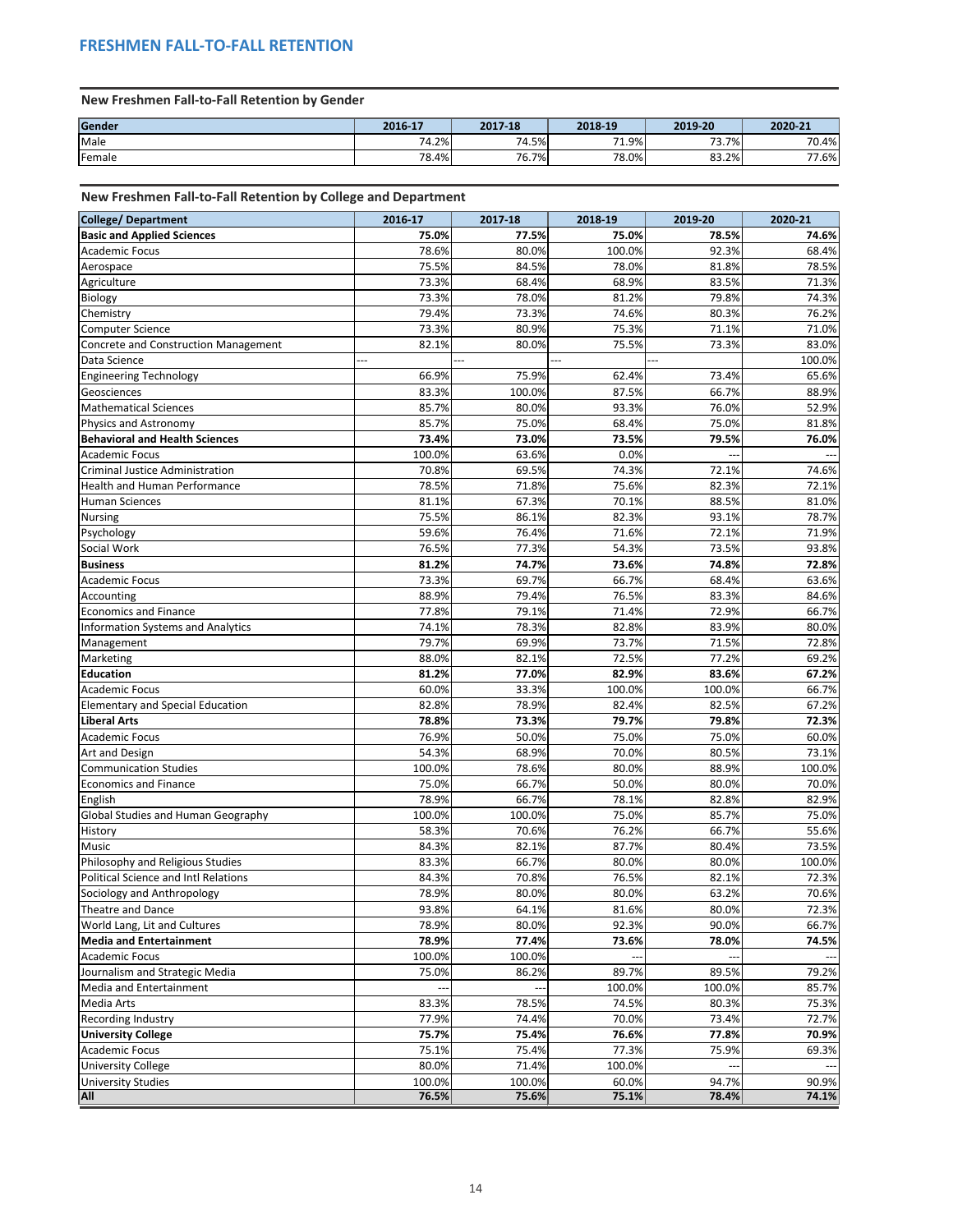## <span id="page-19-0"></span>**Degree-Seeking Undergraduate Fall-to-Fall Retention**

| <b>By Gender</b> | 2016-17 | 2017-18 | 2018-19 | 2019-20 | 2020-21 |
|------------------|---------|---------|---------|---------|---------|
| Male             | 82.1%   | 81.4%   | 82.1%   | 82.3%   | 79.8%   |
| Female           | 83.2%   | 83.6%   | 83.9%   | 86.6%   | 83.9%   |

**Undergraduate Fall-to-Fall Retention by College and Department**

| <b>By College and Department</b>            | 2016-17 | 2017-18 | 2018-19 | 2019-20 | 2020-21 |
|---------------------------------------------|---------|---------|---------|---------|---------|
| <b>Basic and Applied Sciences</b>           | 81.5%   | 81.9%   | 82.3%   | 83.3%   | 81.3%   |
| <b>Academic Focus</b>                       | 52.9%   | 70.0%   | 85.7%   | 75.0%   | 62.1%   |
| Aerospace                                   | 85.3%   | 87.9%   | 87.0%   | 85.6%   | 84.9%   |
| Agriculture                                 | 82.7%   | 77.9%   | 80.7%   | 86.3%   | 81.2%   |
| Biology                                     | 80.0%   | 81.0%   | 84.7%   | 85.6%   | 82.2%   |
| Chemistry                                   | 76.3%   | 75.4%   | 76.0%   | 79.9%   | 76.4%   |
| <b>Computer Science</b>                     | 79.2%   | 82.6%   | 81.1%   | 78.5%   | 78.7%   |
| <b>Concrete and Construction Management</b> | 86.2%   | 87.2%   | 89.2%   | 85.1%   | 84.0%   |
| Data Science                                |         |         |         |         | 87.5%   |
| <b>Engineering Technology</b>               | 82.5%   | 81.8%   | 77.8%   | 81.0%   | 77.3%   |
| Geosciences                                 | 89.0%   | 93.5%   | 85.9%   | 84.5%   | 82.1%   |
| <b>Mathematical Sciences</b>                | 86.8%   | 82.1%   | 79.5%   | 81.1%   | 83.1%   |
| Physics and Astronomy                       | 87.5%   | 82.5%   | 76.8%   | 80.5%   | 83.7%   |
| <b>Behavioral and Health Sciences</b>       | 82.7%   | 82.9%   | 83.2%   | 85.2%   | 82.1%   |
| <b>Academic Focus</b>                       | 50.0%   | 64.0%   | 66.7%   | 0.0%    | 0.0%    |
| <b>Criminal Justice Administration</b>      | 83.1%   | 81.7%   | 79.9%   | 81.4%   | 81.9%   |
| Health and Human Performance                | 86.2%   | 83.6%   | 85.1%   | 85.5%   | 83.0%   |
| <b>Human Sciences</b>                       | 82.9%   | 81.6%   | 82.1%   | 89.8%   | 82.9%   |
| <b>Nursing</b>                              | 80.4%   | 87.4%   | 89.1%   | 88.2%   | 81.2%   |
| Psychology                                  | 79.0%   | 82.3%   | 80.9%   | 83.0%   | 80.5%   |
| Social Work                                 | 85.9%   | 86.1%   | 82.8%   | 85.0%   | 85.5%   |
| <b>Business</b>                             | 83.8%   | 83.1%   | 83.8%   | 84.8%   | 82.6%   |
| <b>Academic Focus</b>                       | 70.0%   | 69.2%   | 72.4%   | 62.3%   | 66.7%   |
| Accounting                                  | 83.0%   | 83.7%   | 83.2%   | 86.3%   | 85.3%   |
| <b>Economics and Finance</b>                | 87.8%   | 86.6%   | 85.5%   | 84.8%   | 84.5%   |
| <b>Information Systems and Analytics</b>    | 85.8%   | 87.2%   | 88.0%   | 86.6%   | 86.9%   |
| Management                                  | 82.0%   | 81.5%   | 82.4%   | 84.6%   | 79.8%   |
| Marketing                                   | 86.1%   | 82.0%   | 84.6%   | 85.6%   | 85.0%   |
| <b>Education</b>                            | 84.2%   | 86.1%   | 86.4%   | 87.5%   | 84.9%   |
| <b>Academic Focus</b>                       | 65.4%   | 74.3%   | 62.5%   | 87.5%   | 75.0%   |
| <b>Elementary and Special Education</b>     | 84.8%   | 86.8%   | 86.8%   | 87.5%   | 85.0%   |
| <b>Liberal Arts</b>                         | 84.4%   | 83.9%   | 84.8%   | 86.8%   | 82.5%   |
| <b>Academic Focus</b>                       | 64.0%   | 50.0%   | 70.0%   | 66.7%   | 75.0%   |
| Art and Design                              | 81.8%   | 84.1%   | 83.3%   | 86.4%   | 82.4%   |
| <b>Communication Studies</b>                | 88.7%   | 87.3%   | 88.9%   | 89.1%   | 83.4%   |
| <b>Economics and Finance</b>                | 75.6%   | 84.6%   | 84.4%   | 77.8%   | 90.2%   |
| English                                     | 83.4%   | 85.4%   | 85.2%   | 83.1%   | 85.8%   |
| <b>Global Studies and Human Geography</b>   | 90.1%   | 86.4%   | 89.1%   | 90.5%   | 83.3%   |
| History                                     | 82.3%   | 79.6%   | 78.4%   | 81.5%   | 76.8%   |
| Music                                       | 90.0%   | 89.1%   | 89.5%   | 89.8%   | 85.8%   |
| Philosophy and Religious Studies            | 70.5%   | 70.5%   | 87.8%   | 92.2%   | 83.0%   |
| <b>Political Science and Intl Relations</b> | 83.6%   | 83.2%   | 82.7%   | 89.0%   | 82.1%   |
| Sociology and Anthropology                  | 82.8%   | 89.7%   | 86.8%   | 85.2%   | 79.6%   |
| Theatre and Dance                           | 91.1%   | 78.9%   | 85.4%   | 84.0%   | 80.1%   |
| World Lang, Lit and Cultures                | 82.9%   | 81.8%   | 83.7%   | 92.7%   | 82.9%   |
| <b>Media and Entertainment</b>              | 86.2%   | 85.0%   | 85.8%   | 85.9%   | 83.9%   |
| <b>Academic Focus</b>                       | 66.7%   | 100.0%  |         |         |         |
| Journalism and Strategic Media              | 87.3%   | 89.3%   | 89.5%   | 89.1%   | 85.3%   |
| Media and Entertainment                     |         |         | 84.6%   | 80.2%   | 89.2%   |
| Media Arts                                  | 86.9%   | 85.0%   | 85.0%   | 86.7%   | 83.3%   |
| Recording Industry                          | 85.4%   | 82.7%   | 84.8%   | 84.7%   | 83.4%   |
| <b>University College</b>                   | 75.9%   | 76.1%   | 75.3%   | 78.5%   | 77.5%   |
| <b>Academic Focus</b>                       | 70.3%   | 67.6%   | 64.9%   | 67.7%   | 62.5%   |
| <b>University College</b>                   | 77.4%   | 79.1%   | 79.8%   | 89.6%   | 92.9%   |
| <b>University Studies</b>                   | 85.0%   | 79.2%   | 75.1%   | 80.3%   | 81.5%   |
| All                                         | 82.7%   | 82.6%   | 83.1%   | 84.5%   | 82.0%   |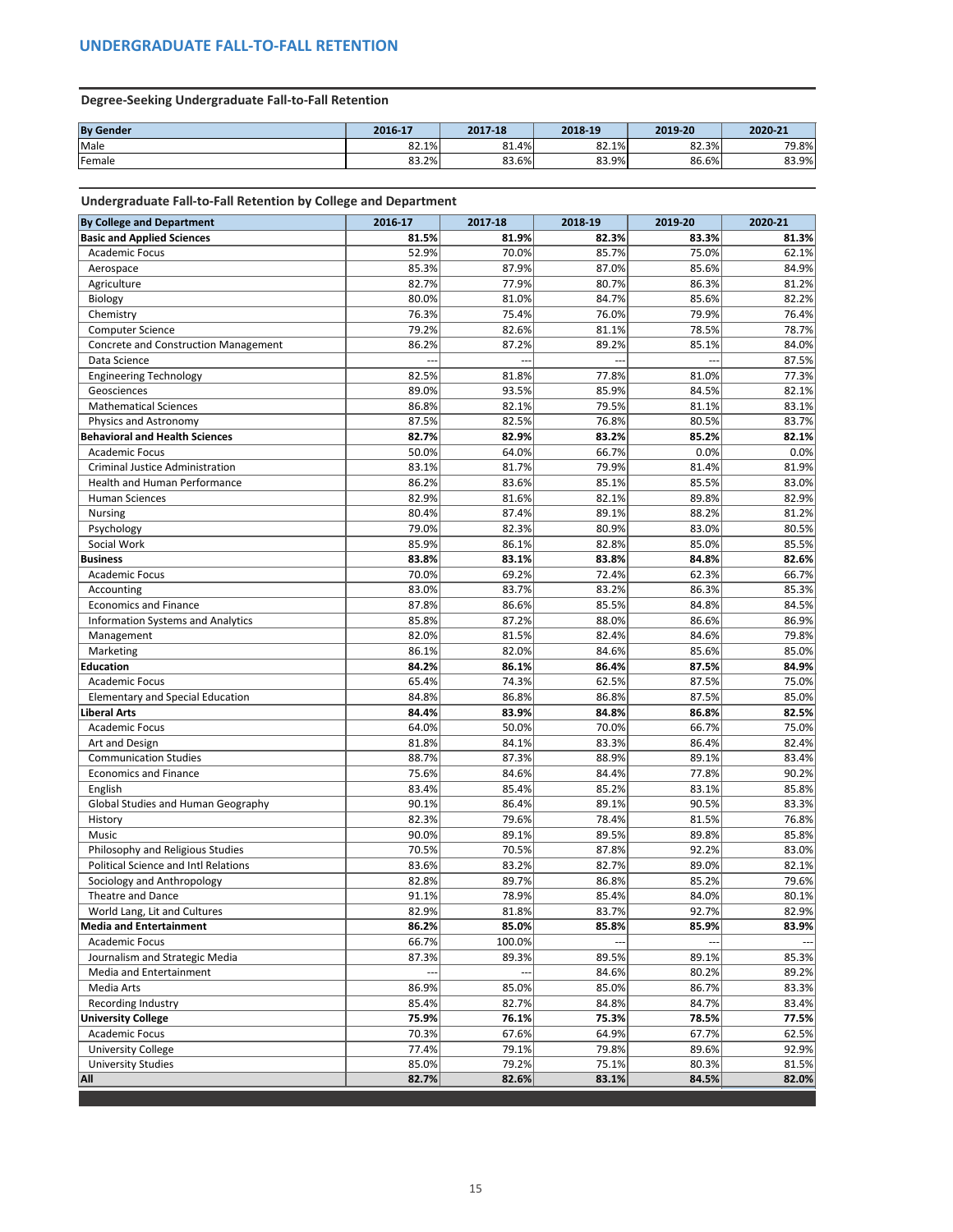44 46

#### **2020-2021 Degrees Conferred by Race & Ethnicity**

| 2020-2021 Degrees Conferred by College |                       |                  |                         |                |                   |                  |
|----------------------------------------|-----------------------|------------------|-------------------------|----------------|-------------------|------------------|
| <b>College</b>                         | <b>UG Certificate</b> | <b>Bachelor</b>  | <b>Grad Certificate</b> | <b>Masters</b> | <b>Specialist</b> | <b>Doctorate</b> |
| <b>Basic and Applied Sciences</b>      |                       | 852              | 20                      | 108            | $---$             | 17               |
| Behavioral and Health Sciences         | $---$                 | 922              | $---$                   | 143            |                   |                  |
| Business                               |                       | 642              |                         | 193            | $---$             |                  |
| Education                              | ---                   | 125 <sub>1</sub> |                         | 116            | 37                | 14               |
| Liberal Arts                           |                       | 487              |                         | 65             | $---$             | 11               |
| Media and Entertainment                | $---$                 | 491              | $---$                   | 11             | $---$             | $---$            |
| University College                     | $---$                 | 397              | $---$                   | 42             | $---$             | $---$            |
| Total                                  |                       | 3,916            | 34                      | 678            | 44                | 46               |

*First major degrees included*

#### <span id="page-20-0"></span>3 3,916 34 678 **2020-21 DEGREES CONFERRED BY DEGREE TYPE** Undergraduate Certificate Bachelor Graduate Certificate Master **TOTAL UNDERGRADUATE CERTIFICATES & DEGREES** 3,919 **TOTAL GRADUATE CERTIFICATES & DEGREES** 802



Specialist Doctorate

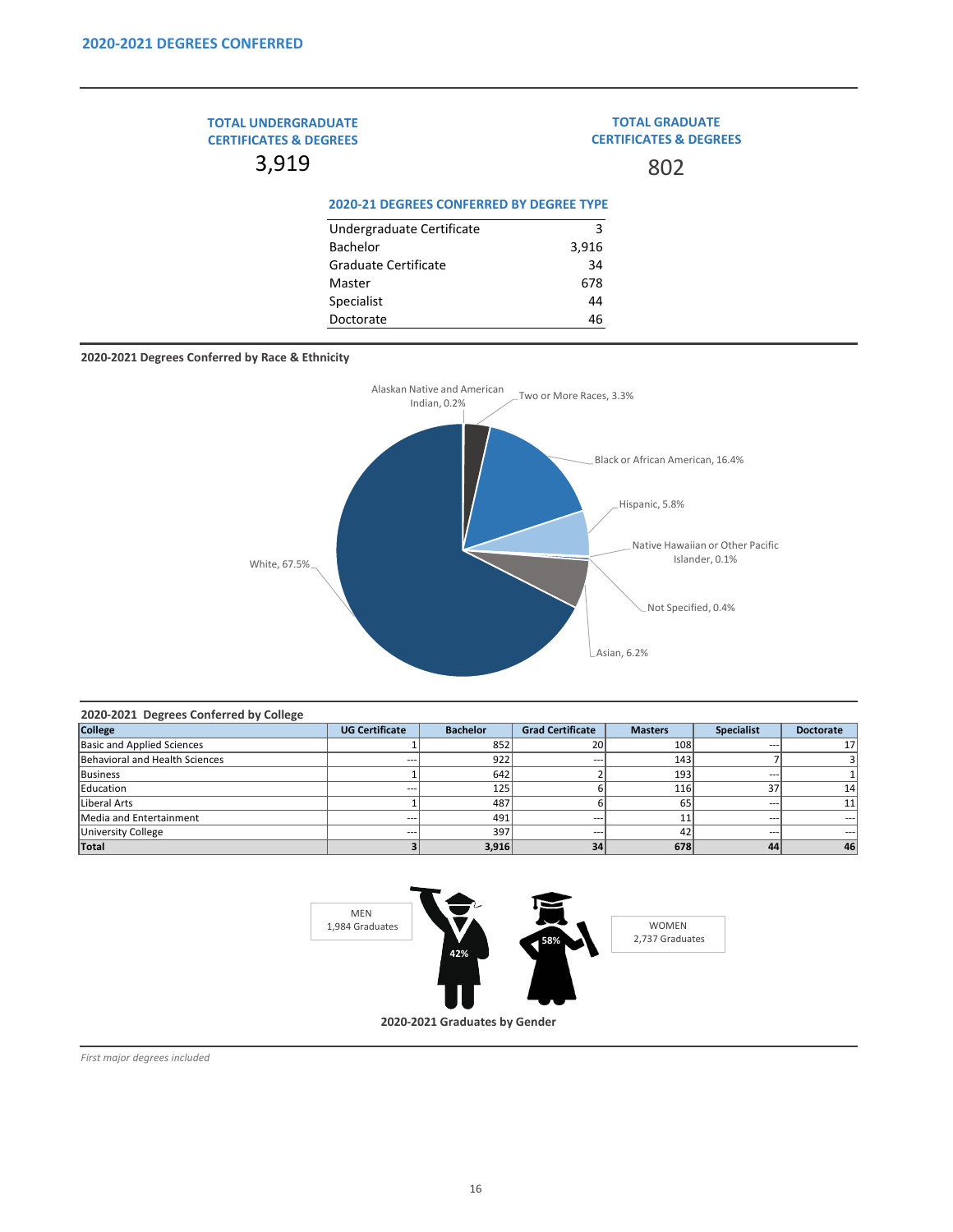<span id="page-21-0"></span>**Total Degrees Conferred by Level**

| <b>Undergraduate Degrees by College and Department</b> | 2016-17       | 2017-18 | 2018-19 | 2019-20                  | 2020-21 |
|--------------------------------------------------------|---------------|---------|---------|--------------------------|---------|
| <b>Basic and Applied Sciences</b>                      | 715           | 792     | 879     | 899                      | 853     |
| Aerospace                                              | 108           | 137     | 135     | 156                      | 142     |
| Agriculture                                            | 98            | 104     | 94      | 100                      | 87      |
| Biology                                                | 122           | 136     | 174     | 158                      | 167     |
| Chemistry                                              | 74            | 94      | 94      | 105                      | 104     |
| <b>Computer Science</b>                                | 53            | 65      | 78      | 73                       | 74      |
| <b>Concrete and Construction Management</b>            | 69            | 69      | 91      | 114                      | 90      |
| <b>Engineering Technology</b>                          | 92            | 97      | 138     | 106                      | 94      |
| Geosciences                                            | 29            | 22      | 25      | 46                       | 23      |
| <b>Mathematical Sciences</b>                           | 56            | 49      | 42      | 32                       | 52      |
| Physics and Astronomy                                  | 14            | 19      | 8       | 9                        | 20      |
| <b>Behavioral and Health Sciences</b>                  | 999           | 935     | 893     | 897                      | 922     |
| <b>Criminal Justice Administration</b>                 | 113           | 145     | 142     | 118                      | 110     |
| <b>Health and Human Performance</b>                    | 338           | 284     | 287     | 258                      | 275     |
| <b>Human Sciences</b>                                  | 134           | 126     | 116     | 137                      | 137     |
| <b>Nursing</b>                                         | 133           | 115     | 76      | 85                       | 76      |
| Psychology                                             | 215           | 200     | 191     | 243                      | 256     |
| Social Work                                            | 66            | 65      | 81      | 56                       | 68      |
| <b>Business</b>                                        | 589           | 599     | 574     | 630                      | 643     |
| Accounting                                             | 102           | 103     | 76      | 94                       | 76      |
| <b>Economics and Finance</b>                           | 83            | 91      | 103     | 133                      | 133     |
| <b>Information Systems and Analytics</b>               | 100           | 99      | 90      | 100                      | 88      |
| Management                                             | 215           | 218     | 220     | 204                      | 253     |
| Marketing                                              | 89            | 88      | 85      | 99                       | 93      |
| Education                                              | 169           | 124     | 113     | 127                      | 125     |
| <b>Elementary and Special Education</b>                | 169           | 124     | 113     | 127                      | 125     |
| <b>Liberal Arts</b>                                    | 611           | 585     | 592     | 492                      | 488     |
| Art and Design                                         | 44            | 76      | 67      | 65                       | 76      |
| <b>Communication Studies</b>                           | 133           | 105     | 72      | 70                       | 57      |
| <b>Economics and Finance</b>                           | $\Omega$<br>コ | 15      | 16      | $\Omega$<br>ပ            | 9       |
| English                                                | 77            | 59      | 74      | 63                       | 48      |
| <b>Global Studies and Human Geography</b>              | 59            | 50      | 42      | 28                       | 11      |
| History                                                | 44            | 52      | 61      | 49                       | 43      |
| Music                                                  | 33            | 34      | 47      | 30                       | 51      |
| Philosophy and Religious Studies                       | 15            | 14      | 13      | 13                       | 12      |
| <b>Political Science and Intl Relations</b>            | 73            | 71      | 73      | 65                       | 62      |
| Sociology and Anthropology                             | 37            | 42      | 46      | 36                       | 38      |
| Theatre and Dance                                      | 24            | 23      | 37      | 29                       | 35      |
| World Languages, Literatures and Cultures              | 63            | 44      | 44      | 36                       | 46      |
| <b>Media and Entertainment</b>                         | 507           | 469     | 538     | 569                      | 491     |
| <b>Electronic Media Communication</b>                  |               |         |         |                          | 7       |
| Journalism                                             | ---           | ---     | ---     | $\overline{\phantom{a}}$ | 43      |
| Journalism and Strategic Media                         | 157           | 145     | 157     | 128                      | 45      |
| Media and Entertainment                                | --            |         |         | 26                       | 45      |
| Media Arts                                             | 120           | 113     | 142     | 163                      | 131     |
| Recording Industry                                     | 230           | 211     | 234     | 252                      | 220     |
| <b>University College</b>                              | 567           | 530     | 478     | 457                      | 397     |
| <b>University College</b>                              | 493           | 465     | 372     | 121                      | 54      |
| <b>University Studies</b>                              | 74            | 65      | 106     | 336                      | 343     |
| <b>Total</b>                                           | 4,157         | 4,034   | 4,067   | 4,071                    | 3,919   |

*First major degrees included*

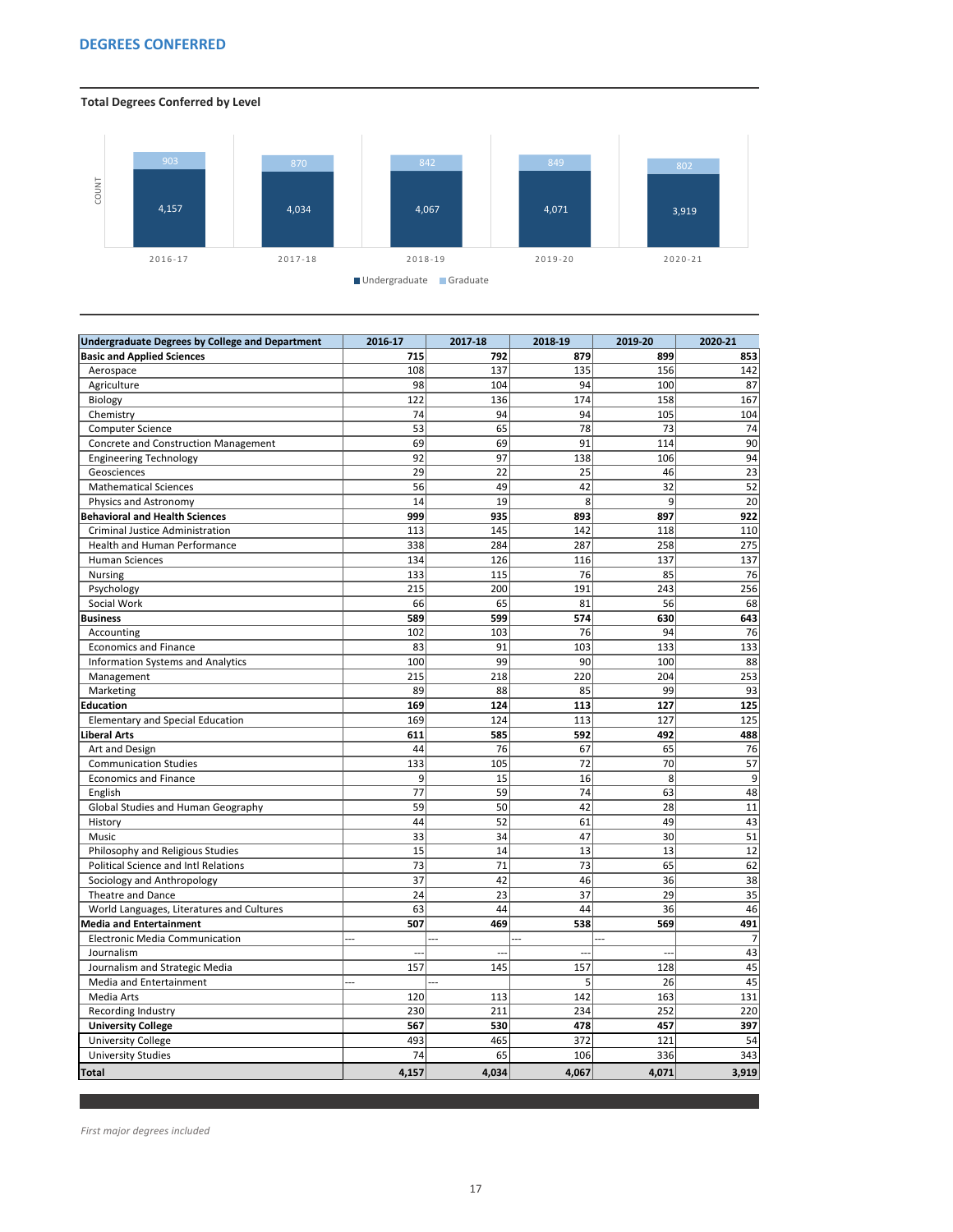# <span id="page-22-0"></span>**DEGREES CONFERRED**

**Total Degrees Conferred by Gender**

| <b>Graduate Degrees by College and Department</b> | 2016-17        | 2017-18         | 2018-19 | 2019-20          | 2020-21        |
|---------------------------------------------------|----------------|-----------------|---------|------------------|----------------|
| <b>Basic and Applied Sciences</b>                 | 138            | 127             | 115     | 168              | 145            |
| Aerospace                                         | 11             | 9               | 16      | 14               | 14             |
| Agriculture                                       | 6              | 7               | 3       | 2                |                |
| <b>Basic and Applied Sciences</b>                 | 68             | 51              | 52      | 104              | 87             |
| Biology                                           | 6              | 14              | 7       | 5                |                |
| Chemistry                                         | 12             | 11              | 7       | 5                | 9              |
| <b>Computer Science</b>                           | 16             | 17              | 6       | 18               | 10             |
| <b>Engineering Technology</b>                     | 10             | 8               | 9       | 5                |                |
| Geosciences                                       | ---            |                 |         | 5                |                |
| <b>Mathematical Sciences</b>                      | 9              | 10              | 15      | 10               | 11             |
| <b>Behavioral and Health Sciences</b>             | 165            | 163             | 164     | 177              | 153            |
| <b>Criminal Justice Administration</b>            | 5              | 13              | 4       | 13               | 14             |
| <b>Health and Human Performance</b>               | 31             | 32              | 44      | 37               | 27             |
| <b>Nursing</b>                                    | 56             | 43              | 52      | 64               | 54             |
| Psychology                                        | 48             | 47              | 49      | 38               | 34             |
| Social Work                                       | 25             | 28              | 15      | 25               | 24             |
| <b>Business</b>                                   | 225            | 195             | 203     | 197              | 196            |
| Accounting                                        | 44             | 33              | 37      | 22               | 42             |
| <b>Economics and Finance</b>                      | 21             | 23              | 20      | 32               | 18             |
| <b>Information Systems and Analytics</b>          | 50             | 59              | 55      | 50               | 48             |
| Management                                        | 102            | 78              | 90      | 89               | 86             |
| Marketing                                         | 8              | $\overline{2}$  | 1       | 4                | $\overline{2}$ |
| <b>Education</b>                                  | 244            | 249             | 221     | 202              | 173            |
| Education                                         | 23             | 7               | 13      | 15               | 14             |
| <b>Educational Leadership</b>                     | 170            | 197             | 165     | 159              | 133            |
| <b>Elementary and Special Education</b>           | 51             | 45              | 43      | 28               | 26             |
| <b>Liberal Arts</b>                               | 94             | 80              | 89      | 61               | 82             |
| English                                           | 17             | 18              | 14      | 10               | 12             |
| <b>Global Studies and Human Geography</b>         | 1              |                 | ---     | ---              | ---            |
| History                                           | 35             | 21              | 27      | 14               | 19             |
| <b>Liberal Arts</b>                               | $\overline{2}$ | 10 <sup>1</sup> | 14      | 12               | 10             |
| Music                                             | 19             | 10              | 9       | 7                | 10             |
| <b>Political Science and Intl Relations</b>       | 3 <sup>2</sup> | 7               | 10      | $\overline{4}$   | 18             |
| Sociology and Anthropology                        | 8              | $6 \mid$        | 9       | $6 \overline{6}$ | 9              |
| World Lang, Lit and Cultures                      | 9              | 8               | 6       | 8                |                |
| <b>Media and Entertainment</b>                    | 14             | 25              | 18      | 17               | 11             |
| Journalism and Strategic Media                    | $---$          | ---             |         | $---$            |                |
| Media and Entertainment                           | 8 <sup>2</sup> | 16              | 8       | 10               |                |
| Recording Industry                                | 6              | $\overline{9}$  | 10      | $\overline{7}$   | 4              |
| واللوائم ويتعادمون والمرادا                       |                |                 | $\sim$  | $\sim$           |                |

| <b>Iniversity College</b>             | $\sim$<br>-- | $\mathbf{A}$<br>--  | $\sim$<br>- - | $\sim$     | . .<br>- - |
|---------------------------------------|--------------|---------------------|---------------|------------|------------|
| . .<br>$\sim$<br>tudies<br>Iniversity | $\sim$<br>تے | $\mathbf{a}$<br>- - | $\sim$<br>້   | $\sim$<br> | . .        |
| Tota                                  | 903          | 0.70<br>ο,          | 842           | 849        | 802        |

*First major degrees included*

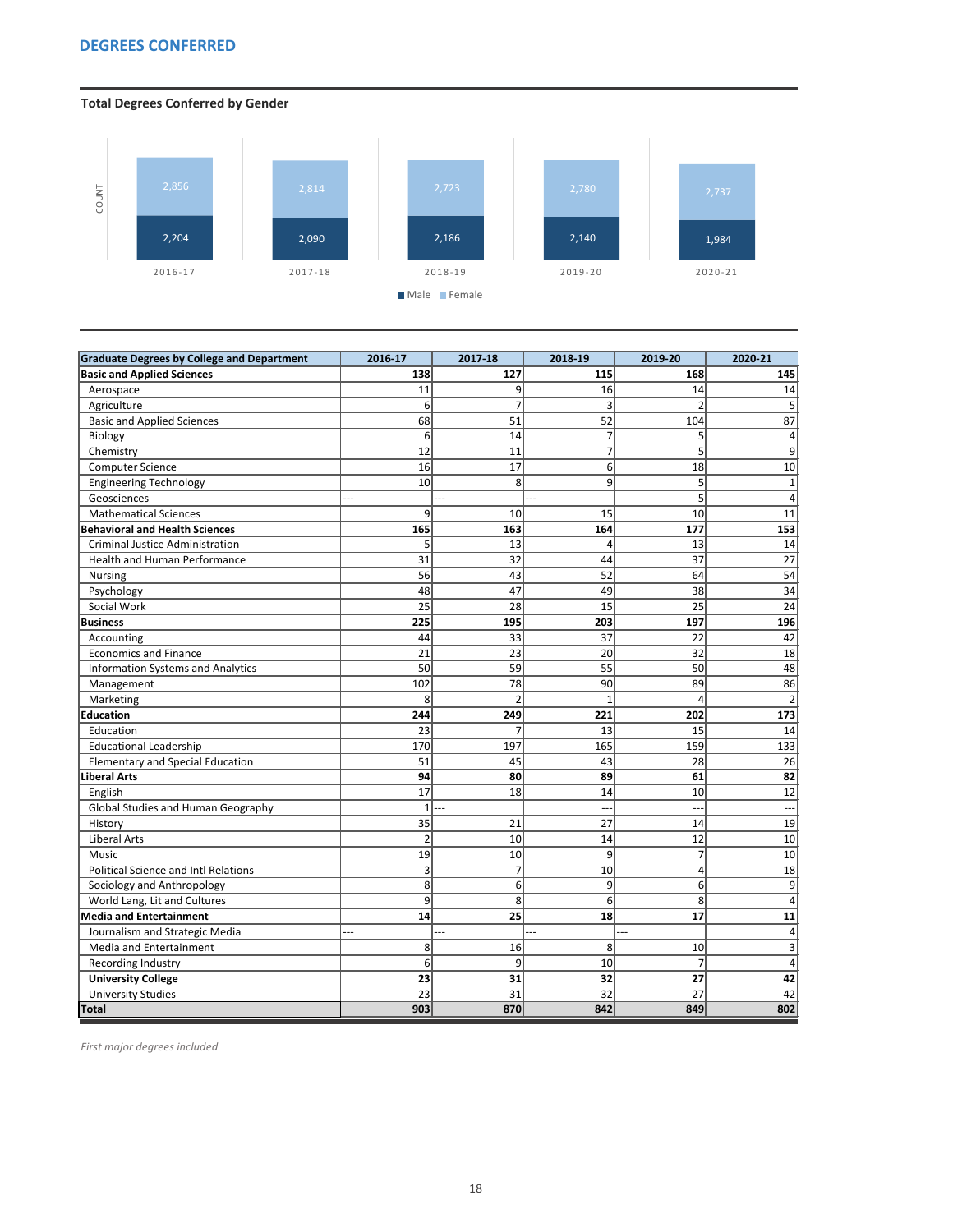#### <span id="page-23-0"></span>**Institutional Graduation Rates**



#### **Institutional Graduation Rates by Ethnicity**



*Graduation rates for new full-time degree-seeking freshmen (4-Year Rate: 2015 Cohort; 6-Year Rate: 2015 Cohort)* 

#### **Graduates in Four, Five and Six Years by College**

|                                   |                  |         | <b>Graduated in</b> |         |              | <b>6-Year Graduate</b> |
|-----------------------------------|------------------|---------|---------------------|---------|--------------|------------------------|
|                                   | <b>Beginning</b> | 4 Years | 5 Years             | 6 Years | <b>Total</b> | Rate                   |
| <b>Basic and Applied Sciences</b> | 888              | 294     | 147                 | 34      | 475          | 53.5%                  |
| Behavioral and Health Sciences    | 530              | 172     | 89                  | 14      | 275          | 51.9%                  |
| Business                          | 305              | 101     | 45                  | 12      | 158          | 51.8%                  |
| Education                         | 64               | 32      | 6                   |         | 39           | 60.9%                  |
| Liberal Arts                      | 270              | 101     | 34                  | 13      | 148          | 54.8%                  |
| Media and Entertainment           | 366              | 170     | 39                  | Q       | 218          | 59.6%                  |
| University College                | 370              | 103     | 68                  | 15      | 186          | 50.3%                  |
| Total                             | 2,793            | 973     | 428                 | 98      | 1,499        | 53.7%                  |

*For New Full-time Degree-Seeking Freshmen (2015 Cohort)* 



**6-Year Graduation Rate by Gender**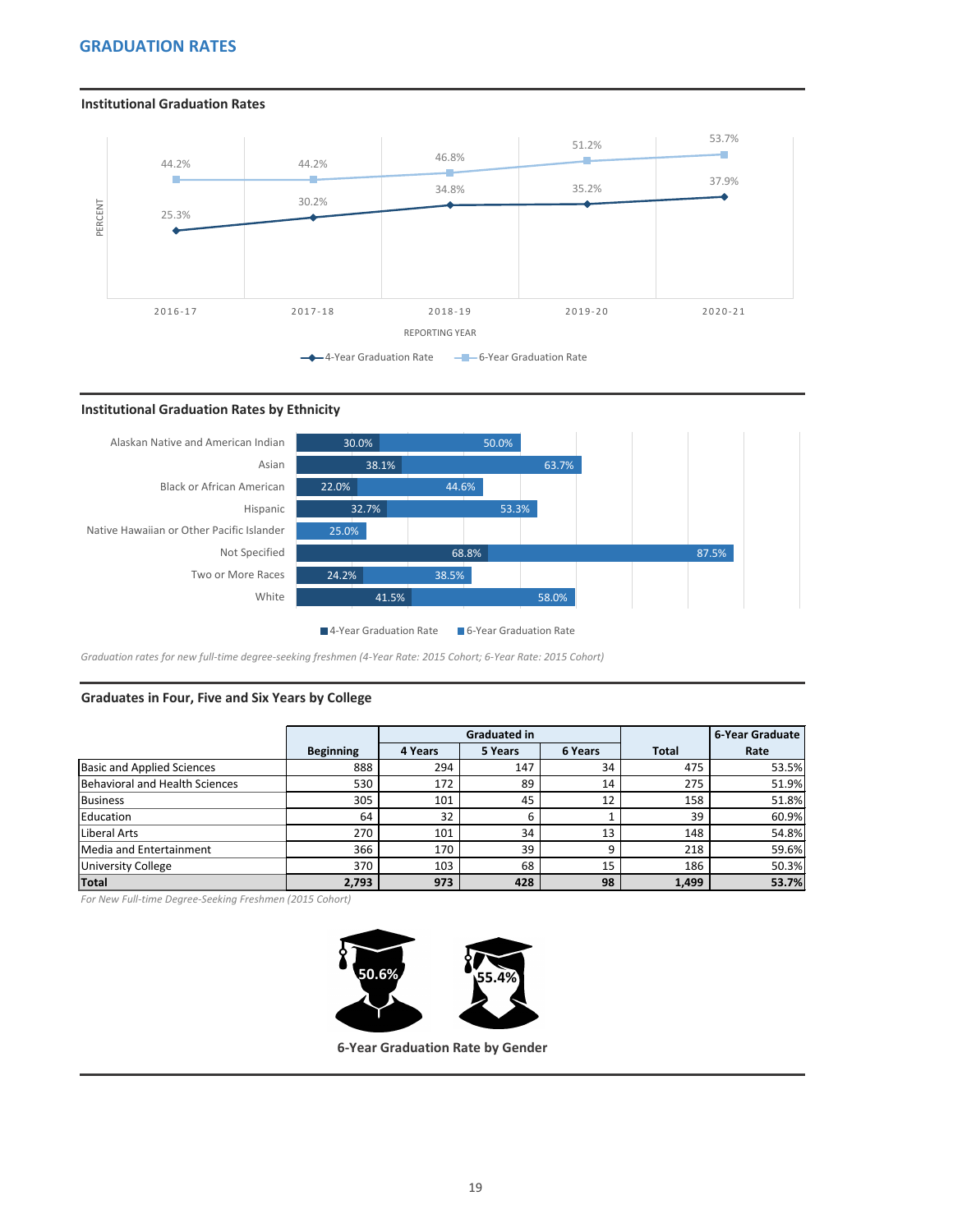## <span id="page-24-0"></span>**Four-Year Graduation Rates by College and Department**

| <b>College and Department</b>               | 2013 Cohort | 2014 Cohort | 2015 Cohort | 2016 Cohort | 2017 Cohort |
|---------------------------------------------|-------------|-------------|-------------|-------------|-------------|
| <b>Basic and Applied Sciences</b>           | 23.4%       | 28.0%       | 33.1%       | 32.7%       | 37.3%       |
| Aerospace                                   | 37.8%       | 38.7%       | 45.6%       | 31.9%       | 47.8%       |
| Agriculture                                 | 29.6%       | 31.7%       | 41.7%       | 28.6%       | 38.1%       |
| <b>Basic and Applied Sciences</b>           |             |             |             |             | 45.0%       |
| Biology                                     | 23.0%       | 26.3%       | 32.8%       | 34.0%       | 38.8%       |
| Chemistry                                   | 20.9%       | 27.5%       | 26.1%       | 37.8%       | 34.3%       |
| <b>Computer Science</b>                     | 18.3%       | 33.8%       | 36.2%       | 27.8%       | 31.5%       |
| Concrete and Construction Management        | 21.1%       | 21.7%       | 31.3%       | 48.7%       | 53.1%       |
| <b>Engineering Technology</b>               | 16.1%       | 14.9%       | 28.9%       | 20.2%       | 20.0%       |
| Geosciences                                 | 25.0%       | 40.0%       | 62.5%       | 33.3%       | 60.0%       |
| <b>Mathematical Sciences</b>                | 38.1%       | 43.8%       | 38.5%       | 47.6%       | 55.0%       |
| Physics and Astronomy                       | 8.3%        | 12.5%       | 31.3%       | 57.1%       | 39.1%       |
| <b>Behavioral and Health Sciences</b>       | 20.6%       | 30.2%       | 32.5%       | 29.7%       | 34.9%       |
| <b>Criminal Justice Administration</b>      | 17.8%       | 33.3%       | 45.9%       | 29.2%       | 32.1%       |
| <b>Health and Human Performance</b>         | 27.3%       | 37.7%       | 35.8%       | 38.8%       | 34.6%       |
| <b>Human Sciences</b>                       | 30.4%       | 43.9%       | 45.3%       | 35.8%       | 31.3%       |
| <b>Nursing</b>                              | 16.3%       | 19.0%       | 17.8%       | 26.0%       | 42.9%       |
| Psychology                                  | 23.3%       | 39.8%       | 31.7%       | 28.2%       | 38.4%       |
| Social Work                                 | 20.0%       | 34.8%       | 69.6%       | 11.8%       | 45.5%       |
| <b>Business</b>                             | 27.0%       | 34.4%       | 33.1%       | 39.4%       | 41.1%       |
| Accounting                                  | 30.9%       | 41.9%       | 31.3%       | 45.7%       | 38.2%       |
| <b>Economics and Finance</b>                | 36.4%       | 56.5%       | 33.3%       | 25.0%       | 53.5%       |
| <b>Information Systems and Analytics</b>    | 31.3%       | 40.0%       | 48.1%       | 51.9%       | 54.5%       |
| Management                                  | 22.8%       | 28.5%       | 30.5%       | 33.9%       | 38.7%       |
| Marketing                                   | 29.0%       | 30.4%       | 42.3%       | 53.1%       | 43.6%       |
| <b>Education</b>                            | 38.8%       | 36.6%       | 51.6%       | 36.8%       | 43.1%       |
| <b>Elementary and Special Education</b>     | 38.8%       | 36.6%       | 51.6%       | 39.7%       | 42.0%       |
| <b>Liberal Arts</b>                         | 28.2%       | 35.3%       | 37.4%       | 34.6%       | 39.0%       |
| Art and Design                              | 24.5%       | 29.2%       | 27.9%       | 22.9%       | 31.8%       |
| <b>Communication Studies</b>                | 43.2%       | 75.0%       | 100.0%      | 80.0%       | 53.8%       |
| <b>Economics and Finance</b>                | 40.0%       | 50.0%       | 33.3%       | 25.0%       | 33.3%       |
| English                                     | 41.7%       | 31.1%       | 36.0%       | 39.5%       | 38.9%       |
| <b>Global Studies and Human Geography</b>   | 37.5%       | 36.4%       | 0.0%        | 50.0%       | 100.0%      |
| History                                     | 23.1%       | 47.4%       | 33.3%       | 8.3%        | 52.9%       |
| Music                                       | 18.8%       | 29.3%       | 42.3%       | 34.3%       | 42.3%       |
| Philosophy and Religious Studies            | 0.0%        | 50.0%       | 50.0%       | 0.0%        | 16.7%       |
| <b>Political Science and Intl Relations</b> | 38.3%       | 54.1%       | 36.4%       | 45.1%       | 37.5%       |
| Sociology and Anthropology                  | 8.3%        | 35.3%       | 16.7%       | 31.6%       | 40.0%       |
| Theatre and Dance                           |             | 35.3%       | 57.1%       | 37.5%       | 33.3%       |
| World Lang, Lit and Cultures                | 28.6%       | 37.5%       | 42.9%       | 42.1%       | 46.7%       |
| <b>Media and Entertainment</b>              | 33.6%       | 33.9%       | 46.4%       | 46.3%       | 41.5%       |
| Journalism and Strategic Media              | 35.1%       | 32.8%       | 51.2%       | 43.7%       | 48.3%       |
| Media Arts                                  | 36.8%       | 36.3%       | 47.3%       | 49.2%       | 37.5%       |
| Recording Industry                          | 31.3%       | 32.9%       | 44.5%       | 45.8%       | 42.6%       |
| <b>University College</b>                   | 22.6%       | 22.7%       | 27.8%       | 32.4%       | 34.8%       |
| <b>Academic Focus</b>                       | 22.8%       | 22.7%       | 28.0%       | 32.4%       | 35.0%       |
| <b>University College</b>                   |             | 0.0%        | 16.7%       | 0.0%        | 33.3%       |
| <b>University Studies</b>                   | 0.0%        | ---         |             | 66.7%       | 0.0%        |
| <b>All</b>                                  | 25.3%       | 30.2%       | 34.8%       | 35.2%       | 37.9%       |

*Graduation rates for New Full-time Degree-Seeking Freshmen*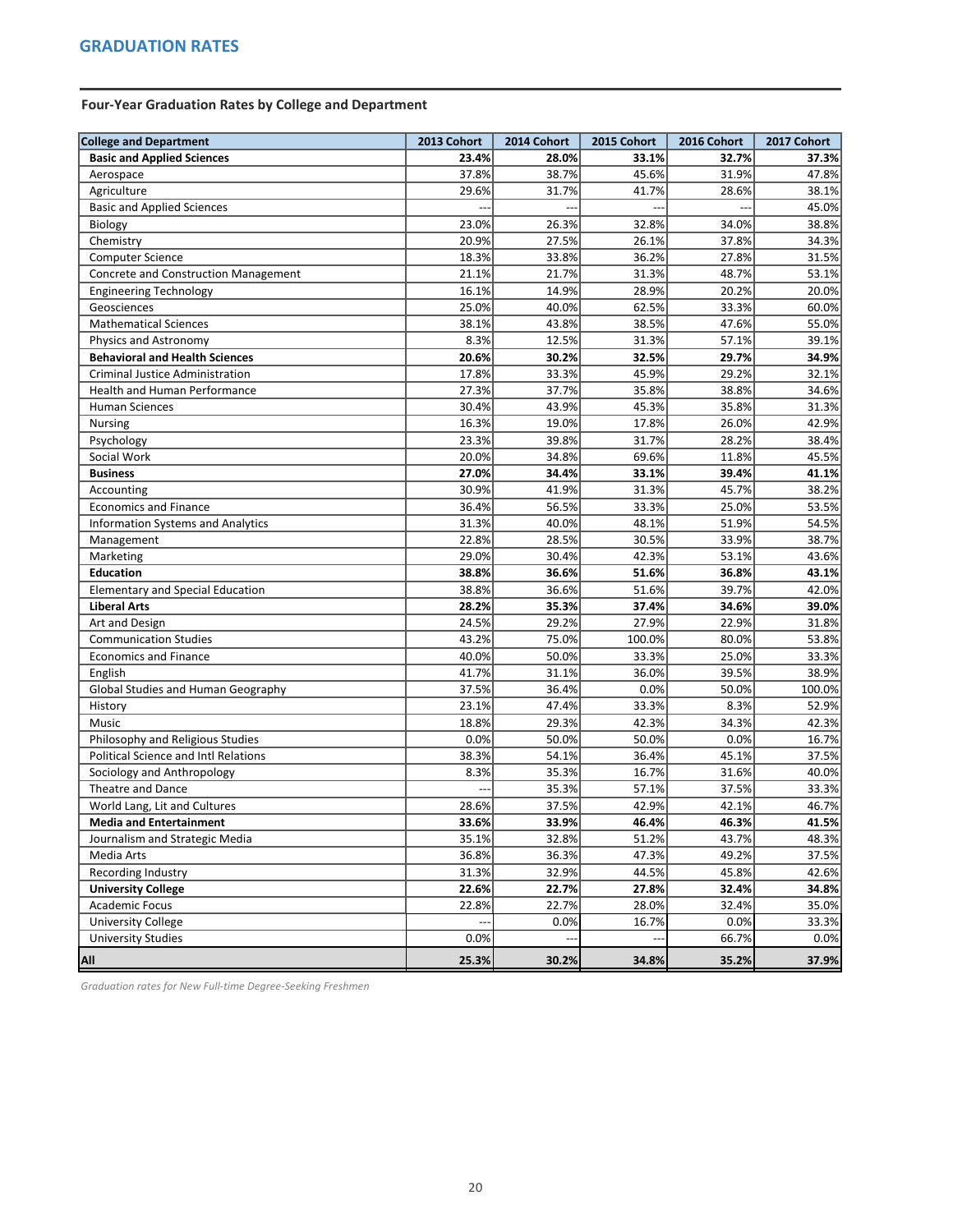<span id="page-25-0"></span>**Six-Year Graduation Rates by College and Department**

| <b>College and Department</b>               | 2011 Cohort              | 2012 Cohort | 2013 Cohort | 2014 Cohort | 2015 Cohort |
|---------------------------------------------|--------------------------|-------------|-------------|-------------|-------------|
| <b>Basic and Applied Sciences</b>           | 41.7%                    | 42.8%       | 45.6%       | 50.3%       | 53.5%       |
| Aerospace                                   | 44.9%                    | 48.1%       | 58.6%       | 57.1%       | 68.0%       |
| Agriculture                                 | 60.3%                    | 39.5%       | 47.9%       | 48.8%       | 56.7%       |
| Biology                                     | 43.9%                    | 46.8%       | 47.6%       | 45.0%       | 56.6%       |
| Chemistry                                   | 41.0%                    | 41.7%       | 48.4%       | 53.4%       | 49.6%       |
| <b>Computer Science</b>                     | 27.3%                    | 33.3%       | 31.7%       | 52.7%       | 55.3%       |
| Concrete and Construction Management        | 56.0%                    | 48.0%       | 26.3%       | 30.4%       | 35.0%       |
| <b>Engineering Technology</b>               | 32.3%                    | 37.5%       | 35.7%       | 50.0%       | 47.9%       |
| Geosciences                                 | 50.0%                    | 100.0%      | 25.0%       | 40.0%       | 75.0%       |
| <b>Mathematical Sciences</b>                | 38.5%                    | 51.7%       | 57.1%       | 43.8%       | 38.5%       |
| Physics and Astronomy                       | 26.7%                    | 50.0%       | 16.7%       | 25.0%       | 37.5%       |
| <b>Behavioral and Health Sciences</b>       | 43.5%                    | 45.0%       | 44.4%       | 47.5%       | 51.9%       |
| <b>Criminal Justice Administration</b>      | 45.1%                    | 36.4%       | 31.1%       | 49.4%       | 55.7%       |
| <b>Health and Human Performance</b>         | 39.1%                    | 52.1%       | 47.5%       | 51.8%       | 63.3%       |
| <b>Human Sciences</b>                       | 49.3%                    | 51.0%       | 54.3%       | 62.1%       | 65.6%       |
| <b>Nursing</b>                              | 43.6%                    | 44.6%       | 46.0%       | 39.9%       | 39.3%       |
| Psychology                                  | 40.5%                    | 43.5%       | 44.8%       | 50.6%       | 47.6%       |
| Social Work                                 | 51.7%                    | 47.8%       | 40.0%       | 52.2%       | 69.6%       |
| <b>Business</b>                             | 46.7%                    | 42.1%       | 43.3%       | 52.7%       | 51.8%       |
| Accounting                                  | 54.1%                    | 46.8%       | 50.9%       | 54.8%       | 62.5%       |
| <b>Economics and Finance</b>                | 40.9%                    | 50.0%       | 50.0%       | 65.2%       | 52.1%       |
| <b>Information Systems and Analytics</b>    | 50.0%                    | 47.1%       | 37.5%       | 50.0%       | 63.0%       |
| Management                                  | 41.5%                    | 41.8%       | 37.2%       | 47.7%       | 46.4%       |
| Marketing                                   | 55.8%                    | 32.6%       | 50.0%       | 56.5%       | 53.8%       |
| <b>Education</b>                            | 56.6%                    | 49.5%       | 55.3%       | 60.4%       | 60.9%       |
| <b>Elementary and Special Education</b>     | 56.6%                    | 49.5%       | 55.3%       | 60.4%       | 62.9%       |
| <b>Liberal Arts</b>                         | 43.3%                    | 43.1%       | 47.4%       | 51.6%       | 54.8%       |
| Art and Design                              | 35.4%                    | 41.3%       | 42.9%       | 52.1%       | 44.2%       |
| <b>Communication Studies</b>                | 21.7%                    | 35.3%       | 59.5%       | 75.0%       | 100.0%      |
| <b>Economics and Finance</b>                | 0.0%                     | 57.1%       | 80.0%       | 100.0%      | 33.3%       |
| English                                     | 46.8%                    | 60.0%       | 52.8%       | 40.0%       | 56.0%       |
| Global Studies & Human Geog                 | 50.0%                    | 100.0%      | 62.5%       | 54.5%       | 50.0%       |
| History                                     | 41.2%                    | 32.4%       | 50.0%       | 68.4%       | 46.7%       |
| <b>Liberal Arts</b>                         | 50.0%                    | 100.0%      |             |             |             |
| Music                                       | 48.3%                    | 40.2%       | 41.1%       | 43.1%       | 62.8%       |
| Philosophy and Religious Studies            | 0.0%                     | 0.0%        | 0.0%        | 50.0%       | 50.0%       |
| <b>Political Science and Intl Relations</b> | 51.9%                    | 48.9%       | 51.1%       | 67.6%       | 52.7%       |
| Sociology and Anthropology                  | 40.0%                    | 23.5%       | 41.7%       | 52.9%       | 33.3%       |
| Theatre and Dance                           | 25.0%                    | 28.6%       |             | 58.8%       | 71.4%       |
| World Lang, Lit and Cultures                | 50.0%                    | 57.1%       | 42.9%       | 68.8%       | 57.1%       |
| <b>Media and Entertainment</b>              | 48.4%                    | 45.6%       | 54.0%       | 55.8%       | 59.6%       |
| <b>Electronic Media Communication</b>       | 0.0%                     | 0.0%        | 0.0%        | 0.0%        | 62.6%       |
| Journalism and Strategic Media              |                          |             | 54.1%       | 58.2%       | 63.4%       |
| Media Arts                                  | 54.5%                    | 47.8%       | 59.8%       | 57.8%       |             |
| Recording Industry                          | 43.6%                    | 44.2%       | 50.7%       | 53.4%       | 57.1%       |
| <b>University College</b>                   | 42.8%                    | 46.0%       | 46.2%       | 51.5%       | 50.3%       |
| <b>Academic Focus</b>                       | 42.8%                    | 45.8%       | 46.6%       | 51.6%       | 50.5%       |
| <b>University College</b>                   | $\overline{\phantom{a}}$ | 66.7%       |             | 0.0%        | 33.3%       |
| <b>University Studies</b>                   |                          | 50.0%       | 0.0%        |             |             |
| <b>All</b>                                  | 44.2%                    | 44.2%       | 46.8%       | 51.2%       | 53.7%       |

*Graduation rates for New Full-time Degree-Seeking Freshmen*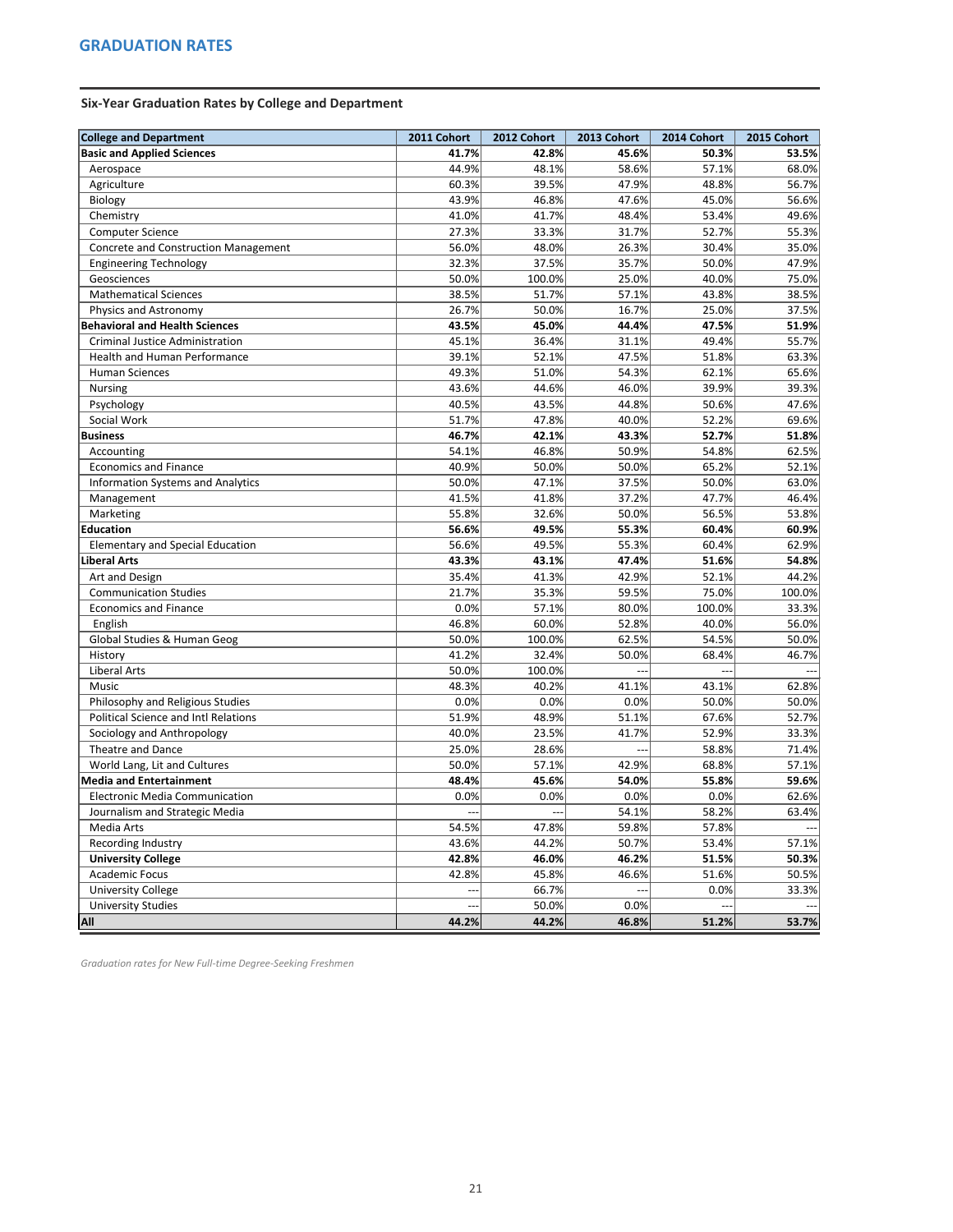<span id="page-26-0"></span>

| <b>Faculty Profile - Fall 2021</b>                                                                                                           |                            |                   |                     |                         |                |                   |                              |                    |                |                         |                         |                |                            |                    |                |                |                |                            |                                  |                |              |
|----------------------------------------------------------------------------------------------------------------------------------------------|----------------------------|-------------------|---------------------|-------------------------|----------------|-------------------|------------------------------|--------------------|----------------|-------------------------|-------------------------|----------------|----------------------------|--------------------|----------------|----------------|----------------|----------------------------|----------------------------------|----------------|--------------|
|                                                                                                                                              |                            |                   |                     |                         |                |                   |                              |                    |                |                         |                         |                |                            |                    |                |                |                |                            |                                  |                |              |
|                                                                                                                                              | <b>Ethnic Origin</b><br>As |                   | B                   | н                       | W              | Т                 | X                            | <b>Gender</b><br>M | F              | <b>Degree</b><br>D      | M                       | $\mathbf{o}$   | <b>Tenure</b><br><b>TE</b> | <b>TT</b>          | $NE*$          | Rank<br>Prof.  | Assoc.         | Asst.                      | Inst.                            | Lect.          | <b>TOTAL</b> |
| <b>Basic and Applied Sciences</b>                                                                                                            |                            |                   |                     |                         |                |                   |                              |                    |                |                         |                         |                |                            |                    |                |                |                |                            |                                  |                |              |
| Aerospace                                                                                                                                    | 3                          | 0                 | $\mathbf{1}$        | $\mathbf 0$             | 18             | 0                 | 0                            | 17                 | 5              | 9                       | 9                       | 4              | 11                         | 8                  | 3              | $\overline{2}$ | 10             | 8                          | $\mathbf{1}$                     | $\mathbf{1}$   | 22           |
| Agriculture                                                                                                                                  | 4                          | 0                 | $\mathbf{1}$        | 0                       | 12             | 0                 | 0                            | 10                 | $\overline{7}$ | 16                      | $\mathbf{1}$            | 0              | 8                          | 5                  | 4              | 6              | 4              | 5                          | $\overline{2}$                   | 0              | 17           |
| Biology                                                                                                                                      | 2                          | 1                 | $\overline{2}$      | 1                       | 33             | 0                 | $\Omega$                     | 28                 | 11             | 38                      | $\mathbf{1}$            | 0              | 29                         | 6                  | 4              | 22             | 6              | $\overline{7}$             | 0                                | 4              | 39           |
| Chemistry                                                                                                                                    | 7                          | 0                 | $\overline{2}$      | 0                       | 24             | 0                 | 0                            | 22                 | 11             | 33                      | 0                       | 0              | 25                         | 2                  | 6              | 17             | 8              | 3                          | 1                                | 4              | 33           |
| <b>Computer Science</b>                                                                                                                      | 7                          | 0                 | 0                   | 1                       | 5              | 0                 | 1                            | 8                  | 6              | 13                      | 1                       | 0              | 9                          | 4                  | 1              | 6              | 3              | 4                          | 0                                | $\mathbf{1}$   | 14           |
| Concrete and Construction Mgmt.                                                                                                              | 1                          | 0                 | 0                   | 1                       | $\overline{7}$ | 0                 | 0                            | 8                  | 1              | $\overline{7}$          | $\overline{2}$          | 0              | 3                          | 2                  | 4              | 2              | 5              | $\mathbf{1}$               | 0                                | $\mathbf{1}$   | 9            |
| <b>Engineering Technology</b>                                                                                                                | 5                          | 0                 | $\mathbf{1}$        | $\mathbf{1}$            | 7              | 0                 | $\mathbf{0}$                 | 10                 | 4              | 12                      | $\overline{2}$          | 0              | 6                          | 5                  | 3              | 4              | 3              | 4                          | 0                                | 3              | 14           |
| Geosciences                                                                                                                                  | 0                          | $\Omega$          | 0                   | $\mathbf{1}$            | 10             | 0                 | 0                            | $\overline{7}$     | 4              | 9                       | $\overline{2}$          | 0              | 7                          | $\overline{2}$     | $\overline{2}$ | 2              | 5              | 2                          | $\mathbf{1}$                     | $\mathbf{1}$   | 11           |
| <b>Mathematical Sciences</b>                                                                                                                 | 16                         | 0                 | 1                   | 0                       | 24             | 0                 | 0                            | 22                 | 19             | 36                      | 5                       | 0              | 25                         | 6                  | 10             | 16             | 9              | 6                          | 1                                | 9              | 41           |
| Physics and Astronomy<br><b>TOTAL</b>                                                                                                        | 1<br>46                    | 0<br>$\mathbf{1}$ | 1<br>9              | 0<br>5                  | 14<br>154      | 0<br>$\mathbf{0}$ | $\mathbf{0}$<br>$\mathbf{1}$ | 11<br>143          | 5<br>73        | 16<br>189               | 0<br>23                 | 0<br>4         | 9<br>132                   | $\mathbf{1}$<br>41 | 6<br>43        | 6<br>83        | 3<br>56        | 2<br>42                    | 1<br>$\overline{7}$              | 4<br>28        | 16<br>216    |
| <b>Behavioral and Health Sciences</b>                                                                                                        |                            |                   |                     |                         |                |                   |                              |                    |                |                         |                         |                |                            |                    |                |                |                |                            |                                  |                |              |
| Criminal Justice Administration                                                                                                              | 0                          | 0                 | 1                   | 0                       | 12             | 0                 | 0                            | 9                  | 4              | 10                      | 3                       | 0              | 8                          | $\mathbf{0}$       | 5              | 3              | 6              | 0                          | $\mathbf{1}$                     | 3              | 13           |
| Health and Human Performance                                                                                                                 | 2                          | 0                 | 4                   | $\mathbf{1}$            | 31             | 0                 | 0                            | 14                 | 24             | 31                      | 6                       | 1              | 17                         | 8                  | 13             | 9              | 9              | $\overline{7}$             | 4                                | 9              | 38           |
| <b>Human Sciences</b>                                                                                                                        | 1                          | 0                 | 0                   | 1                       | 19             | 0                 | 0                            | $\mathbf{1}$       | 20             | 14                      | $\overline{7}$          | 0              | 12                         | 3                  | 6              | 8              | 4              | 3                          | 2                                | 4              | 21           |
| Nursing                                                                                                                                      | 0                          | 0                 | $\overline{2}$      | 0                       | 26             | 0                 | 0                            | $\overline{2}$     | 26             | 17                      | 11                      | 0              | 11                         | $\overline{2}$     | 15             | 4              | 8              | 12                         | $\overline{2}$                   | $\overline{2}$ | 28           |
| <b>Physician Assistant Studies</b>                                                                                                           | 0                          | 0                 | 0                   | 0                       | 3              | 0                 | $\mathbf{0}$                 | $\overline{2}$     | $\mathbf{1}$   | $\overline{2}$          | $\mathbf{1}$            | 0              | $\mathbf 0$                | $\Omega$           | 3              | 0              | 1              | 2                          | 0                                | 0              | 3            |
| Psychology                                                                                                                                   | 1                          | 0                 | 1                   | 1                       | 37             | $\Omega$          | 0                            | 20                 | 20             | 36                      | 4                       | 0              | 25                         | 8                  | $\overline{7}$ | 18             | $\overline{7}$ | 8                          | $\mathbf{1}$                     | 6              | 40           |
| Social Work                                                                                                                                  | 0                          | 0                 | 4                   | 0                       | 9              | 0                 | 0                            | $\mathbf{1}$       | 12             | 8                       | 5                       | 0              | 4                          | 3                  | 6              | 3              | $\mathbf{1}$   | 3                          | $\mathbf{1}$                     | 5              | 13           |
| <b>TOTAL</b>                                                                                                                                 | 4                          | $\bf{0}$          | 12                  | $\overline{\mathbf{3}}$ | 137            | $\mathbf{0}$      | $\mathbf{0}$                 | 49                 | 107            | 118                     | 37                      | $\mathbf{1}$   | 77                         | 24                 | 55             | 45             | 36             | 35                         | 11                               | 29             | 156          |
| <b>Business</b>                                                                                                                              |                            |                   |                     |                         |                |                   |                              |                    |                |                         |                         |                |                            |                    |                |                |                |                            |                                  |                |              |
| Accounting                                                                                                                                   | 0                          | 0                 | 0                   | 0                       | 22             | 0                 | 0                            | $\overline{7}$     | 15             | 20                      | $\overline{2}$          | 0              | 17                         | $\overline{2}$     | 3              | 9              | 8              | 2                          | $\overline{2}$                   | $\mathbf{1}$   | 22           |
| <b>Economics and Finance</b>                                                                                                                 | 4                          | 0                 | 3                   | $\overline{2}$          | 21             | 0                 | 0                            | 25                 | 6              | 31                      | 0                       | 0              | 19                         | 10                 | $\overline{2}$ | 12             | $\overline{7}$ | 10                         | 0                                | 2              | 31           |
| <b>Information Systems and Analytics</b>                                                                                                     | 3                          | 0                 | 0                   | 0                       | 16             | 0                 | 0                            | 12                 | 7              | 15                      | 4                       | 0              | 12                         | 4                  | 3              | 6              | 4              | 6                          | $\mathbf{1}$                     | 2              | 19           |
| Management                                                                                                                                   | 2                          | 0                 | 4                   | 0                       | 26             | 0                 | 0                            | 22                 | 10             | 28                      | 4                       | 0              | 21                         | 6                  | 5              | 16             | 5              | 6                          | 2                                | 3              | 32           |
| Marketing<br><b>TOTAL</b>                                                                                                                    | 2<br>11                    | 0                 | $\overline{2}$<br>9 | $\Omega$                | 15             | 0<br>$\bf{0}$     | 0<br>$\mathbf 0$             | 9                  | 10             | 16                      | $\overline{2}$<br>12    |                | 14<br>83                   | 2                  | 3<br>16        | 9<br>52        | 6<br>30        | 2                          | $\overline{2}$<br>$\overline{7}$ | 0<br>8         | 19<br>123    |
| <b>Education</b>                                                                                                                             |                            | $\bf{0}$          |                     | $\mathbf{2}$            | 100            |                   |                              | 75                 | 48             | 110                     |                         | 1              |                            | 24                 |                |                |                | 26                         |                                  |                |              |
| <b>Elementary and Special Education</b>                                                                                                      | $\overline{2}$             | 0                 | $\mathbf{1}$        | 0                       | 19             | 0                 | $\mathbf 0$                  | 6                  | 16             | 21                      | $\mathbf{1}$            | 0              | 12                         | 9                  | $\mathbf{1}$   | 5              | 8              | 8                          | 0                                | $\mathbf{1}$   | 22           |
| <b>Womack Educational Leadership</b>                                                                                                         | 1                          | 0                 | 3                   | 0                       | 20             | 0                 | 0                            | 12                 | 12             | 21                      | $\overline{2}$          | 1              | 13                         | 8                  | 3              | 10             | 3              | 8                          | 0                                | 3              | 24           |
| <b>TOTAL</b>                                                                                                                                 | 3                          | $\mathbf{0}$      | 4                   | $\mathbf 0$             | 39             | $\mathbf{0}$      | $\mathbf 0$                  | 18                 | 28             | 42                      | $\overline{\mathbf{3}}$ | $\mathbf{1}$   | 25                         | 17                 | $\overline{a}$ | 15             | 11             | 16                         | $\mathbf{0}$                     | 4              | 46           |
| Liberal Arts                                                                                                                                 |                            |                   |                     |                         |                |                   |                              |                    |                |                         |                         |                |                            |                    |                |                |                |                            |                                  |                |              |
| Art and Design                                                                                                                               | 2                          | 0                 | 1                   | $\mathbf{1}$            | 22             | 0                 | 0                            | 10                 | 16             | 5                       | 20                      | 1              | 12                         | 6                  | 8              | 5              | 9              | 4                          | 2                                | 6              | 26           |
| <b>Communication Studies</b>                                                                                                                 | $\overline{2}$             | 0                 | $\overline{2}$      | 0                       | 19             | 0                 | 0                            | $\overline{7}$     | 16             | 14                      | 9                       | 0              | 6                          | 4                  | 13             | $\overline{2}$ | 4              | 4                          | $\overline{2}$                   | 11             | 23           |
| English                                                                                                                                      | 4                          | 0                 | 6                   | 2                       | 72             | 0                 | 0                            | 37                 | 41             | 55                      | 22                      | 1              | 35                         | 8                  | 35             | 29             | 6              | 8                          | 5                                | 30             | 78           |
| Global Studies and Human Geog.                                                                                                               | $\mathbf 1$                | 0                 | $\mathbf{1}$        | 0                       | 3              | 0                 | 0                            | 4                  | $\mathbf{1}$   | 3                       | $\mathbf{1}$            | 0              | 3                          | $\mathbf{1}$       | $\mathbf{1}$   | $\mathbf{1}$   | $\overline{2}$ | $\mathbf{1}$               | 0                                | $\mathbf{1}$   | 5            |
| History                                                                                                                                      | $\overline{2}$             | 0                 | 5                   | $\overline{2}$          | 38             | 0                 | $\Omega$                     | 22                 | 25             | 47                      | 0                       | $\Omega$       | 23                         | 6                  | 18             | 14             | 11             | $\overline{7}$             | 4                                | 11             | 47           |
| Music                                                                                                                                        | 4                          | $\Omega$          | 3                   | 1                       | 29             | 0                 | 0                            | 25                 | 12             | 29                      | 8                       | 0              | 28                         | 3                  | 6              | 19             | 9              | 3                          | 2                                | 4              | 37           |
| Philosophy & Religious Studies                                                                                                               | $\Omega$                   | 0                 | $\mathbf{1}$        | 0                       | 8              | 0                 | 0                            | 6                  | 3              | 8                       | $\mathbf{1}$            | 0              | 8                          | 0                  | $\mathbf{1}$   | 4              | 4              | 0                          | 0                                | $\mathbf{1}$   | 9            |
| Political Science and International Rel.                                                                                                     | 1                          | 0                 | 2                   | 0                       | 12             | 0                 | 0                            | 11                 | 4              | 14                      | 1                       | 0              | 11                         | 2                  | $\overline{2}$ | 9              | 3              | 2                          | 0                                | $\mathbf{1}$   | 15           |
| Sociology and Anthropology                                                                                                                   | 1                          | 0                 | 0                   | 1                       | 19             | 0                 | 0                            | 10                 | 11             | 18                      | 3                       | 0              | 12                         | 4                  | 5              | 9              | 3              | 5                          | 0                                | 4              | 21           |
| Theatre and Dance                                                                                                                            | 0                          | 0                 | 3                   | 0                       | 16             | 0                 | 0                            | 10                 | 9              | 3                       | 14                      | $\overline{2}$ | 8                          | 4                  | $\overline{7}$ | 4              | 4              | 4                          | 4                                | 3              | 19           |
| World Languages, Lit & Cultures                                                                                                              | 5                          | $\Omega$          | $\Omega$            | 4                       | 14             | 0                 | 0                            | 10                 | 13             | 19                      | 4                       | 0              | 15                         | 3                  | 5              | 8              | $\overline{7}$ | 3                          | 2                                | 3              | 23           |
| <b>TOTAL</b><br><b>Media and Entertainment</b>                                                                                               | 22                         | $\bf{0}$          | 24                  | 11                      | 252            | $\mathbf{0}$      | $\mathbf 0$                  | 152                | 151            | 215                     | 83                      | 4              | 161                        | 41                 | 101            | 104            | 62             | 41                         | 21                               | 75             | 303          |
| Journalism and Strategic Media                                                                                                               | $\overline{2}$             | 1                 | $\overline{2}$      | 0                       | 14             | 0                 | 0                            | 11                 | 8              | 14                      | 4                       | 1              | 13                         | 4                  | $\overline{2}$ | 6              | $\overline{7}$ | 4                          | 0                                | $\overline{2}$ | 19           |
| Media Arts                                                                                                                                   | 0                          | 0                 | $\mathbf{1}$        | 1                       | 22             | 0                 | $\Omega$                     | 17                 | $\overline{7}$ | $\mathbf{1}$            | 20                      | 3              | 9                          | $\overline{7}$     | 8              | $\overline{2}$ | 9              | 5                          | 0                                | 8              | 24           |
| <b>Recording Industry</b>                                                                                                                    | 0                          | $\Omega$          | $\overline{2}$      | 1                       | 26             | 0                 | 0                            | 19                 | 10             | 10                      | 19                      | $\Omega$       | 22                         | 4                  | 3              | 15             | $\overline{7}$ | 4                          | 0                                | 3              | 29           |
| <b>TOTAL</b>                                                                                                                                 | $\overline{2}$             | $\mathbf{1}$      | 5                   | $\overline{2}$          | 62             | $\mathbf{0}$      | $\mathbf 0$                  | 47                 | 25             | 25                      | 43                      | 4              | 44                         | 15                 | 13             | 23             | 23             | 13                         | $\mathbf{0}$                     | 13             | 72           |
| <b>Walker Library</b>                                                                                                                        |                            |                   |                     |                         |                |                   |                              |                    |                |                         |                         |                |                            |                    |                |                |                |                            |                                  |                |              |
| Collection Development and Mgmt.                                                                                                             | 1                          | 0                 | $\mathbf{1}$        | 0                       | 8              | 0                 | 0                            | $\overline{2}$     | 8              | $\overline{2}$          | 8                       | 0              | 8                          | 2                  | 0              | 3              | 4              | 3                          | 0                                | 0              | 10           |
| <b>User Services</b>                                                                                                                         | 0                          | 0                 | $\mathbf{1}$        | 0                       | 13             | 0                 | $\Omega$                     | 3                  | 11             | $\mathbf{1}$            | 13                      | 0              | 12                         | $\mathbf{1}$       | $\mathbf{1}$   | 3              | 8              | $\overline{2}$             | 0                                | $\mathbf{1}$   | 14           |
| TOTAL                                                                                                                                        | $\mathbf{1}$               | $\mathbf{0}$      | $\overline{2}$      | $\mathbf 0$             | 21             | $\bf{0}$          | $\mathbf{0}$                 | 5                  | 19             | $\overline{\mathbf{3}}$ | 21                      | $\mathbf 0$    | 20                         | 3                  | $\mathbf{1}$   | 6              | 12             | 5                          | $\mathbf{0}$                     | $\mathbf{1}$   | 24           |
| <b>University Studies</b>                                                                                                                    | 0                          | 0                 | 10                  | 0                       | 21             | 0                 | 0                            | $\overline{7}$     | 24             | 18                      | 13                      | 0              | 9                          | 4                  | 18             | $\overline{7}$ | $\overline{2}$ | 4                          | $\overline{2}$                   | 16             | 31           |
| <b>University Honors College</b>                                                                                                             | 0                          | 0                 | 0                   | 0                       | 1              | 0                 | 0                            | 0                  | $\mathbf{1}$   | 1                       | 0                       | 0              | 0                          | 0                  | 1              | 1              | 0              | 0                          | 0                                | 0              | 1            |
| <b>UNIVERSITY TOTAL</b>                                                                                                                      | 89                         | $\overline{2}$    | 75                  | 23                      | 787            | $\mathbf{0}$      | $\mathbf{1}$                 | 496                | 476            | 721                     | 235                     | 15             | 551                        | 169                | 252            | 336            | 232            | 182                        | 48                               | 174            | 972          |
| <b>Ethnic Origin</b>                                                                                                                         | Gender                     |                   |                     |                         | <b>Degree</b>  |                   |                              |                    |                | Tenure                  |                         |                |                            |                    |                |                | Rank           |                            |                                  |                |              |
| As Asian                                                                                                                                     | M                          | Male              |                     |                         | D              | Doctorate         |                              |                    |                | TΕ                      | Tenured                 |                |                            |                    |                |                | Prof.          | Professor                  |                                  |                |              |
| I<br>American Indian                                                                                                                         | F                          | Female            |                     |                         | M              | Masters           |                              |                    |                | <b>TT</b>               |                         |                | Non-Tenured on Track       |                    |                |                |                | Assoc. Associate Professor |                                  |                |              |
| B<br><b>Black of African American</b>                                                                                                        |                            |                   |                     |                         | O              |                   | Other degrees                |                    |                | <b>NE</b>               |                         |                | Not Eligible for Tenure    |                    |                |                | Asst.          | <b>Assistant Professor</b> |                                  |                |              |
| Iн<br>Hispanic<br><b>W</b><br>White                                                                                                          |                            |                   |                     |                         |                |                   |                              |                    |                |                         |                         |                |                            |                    |                |                | Inst.<br>Lect. | Instructor<br>Lecturer     |                                  |                |              |
| Two or More Races                                                                                                                            |                            |                   |                     |                         |                |                   |                              |                    |                |                         |                         |                |                            |                    |                |                |                |                            |                                  |                |              |
| ΙX<br>Not Specified                                                                                                                          |                            |                   |                     |                         |                |                   |                              |                    |                |                         |                         |                |                            |                    |                |                |                |                            |                                  |                |              |
|                                                                                                                                              |                            |                   |                     |                         |                |                   |                              |                    |                |                         |                         |                |                            |                    |                |                |                |                            |                                  |                |              |
| Excludes Military Science, post retirement, postdoctoral faculty, and leave of absence.                                                      |                            |                   |                     |                         |                |                   |                              |                    |                |                         |                         |                |                            |                    |                |                |                |                            |                                  |                |              |
| *Not Eligible for Tenure (NE) includes temporary appointments along with clinical track, coordinator track, and research track appointments. |                            |                   |                     |                         |                |                   |                              |                    |                |                         |                         |                |                            |                    |                |                |                |                            |                                  |                |              |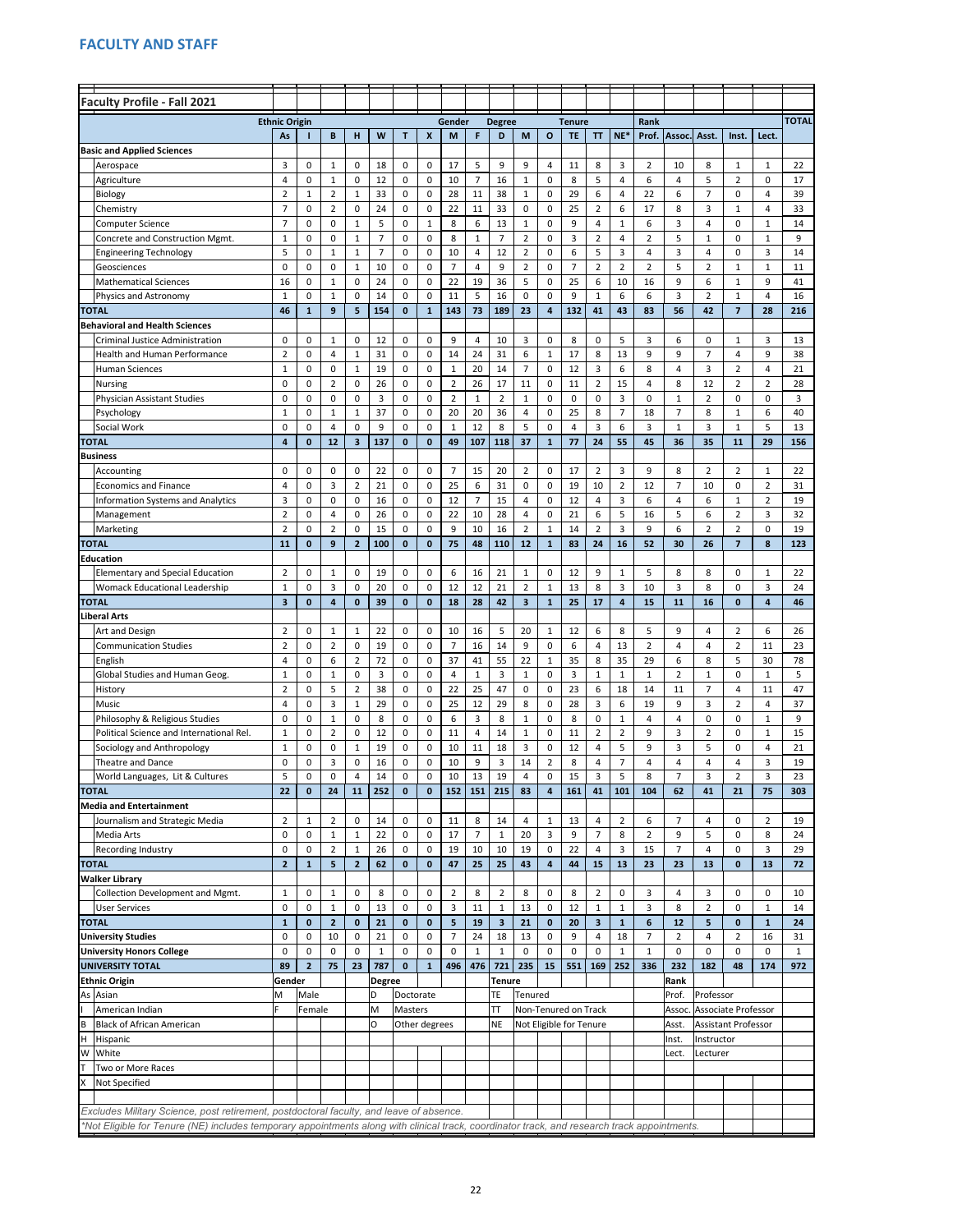## <span id="page-27-0"></span>**University Employees - Fall 2021**

| <b>Male</b><br>Female<br><b>Male</b><br><b>Male</b><br>Female<br>Female<br>%<br>%<br>%<br>%<br>#<br>$\%$<br>%<br>#<br>#<br>#<br>#<br>#<br>Exec./Admin./Mgr.<br>28<br>44.4%<br>24<br>38.1%<br>0<br>0.0%<br>0<br>0.0%<br>28<br>82.4%<br>82.8%<br>White<br>24<br>3<br>0<br>6.3%<br>4.8%<br>0.0%<br>$\mathbf 0$<br>0.0%<br>11.8%<br>3<br><b>Black or African American</b><br>4<br>4<br>10.3%<br>0<br>0.0%<br>0<br>0.0%<br>0.0%<br>0<br>0<br>0.0%<br>0<br>0.0%<br>0<br>0.0%<br>Hispanic<br>$\mathbf 0$<br>0<br>0.0%<br>2.9%<br>1.6%<br>$\mathbf{1}$<br>1.6%<br>0.0%<br>3.4%<br>Asian<br>$\mathbf{1}$<br>1<br>1<br>0.0%<br>0<br>0.0%<br>0<br>0.0%<br>$\mathbf 0$<br>0.0%<br>0.0%<br>0<br>0.0%<br>American Indian<br>0<br>0<br>0.0%<br>0<br>0.0%<br>0<br>0.0%<br>0.0%<br>0.0%<br>0<br>Two Or More Races<br>0<br>0<br>0<br>0.0%<br>0<br>0.0%<br>0<br>Not Specified<br>1.6%<br>$\mathbf{1}$<br>1.6%<br>0.0%<br>$\mathbf{1}$<br>2.9%<br>3.4%<br>1<br>1<br>34<br>54.0%<br>29<br>0.0%<br>29<br>Total Exec./Admin./Mgr.<br>46.0%<br>$\mathbf{0}$<br>$\mathbf{0}$<br>0.0%<br>34<br>100.0%<br>100.0%<br>Faculty<br>390<br>403<br>41.2%<br>39.8%<br>147<br>45.1%<br>43.3%<br>550<br>82.6%<br>531<br>83.1%<br>White<br>141<br>9<br>32<br>3.3%<br>4.2%<br>2.8%<br>18<br>5.5%<br>6.2%<br>59<br>9.2%<br><b>Black or African American</b><br>41<br>41<br>$\overline{7}$<br>$\overline{7}$<br>16<br>1.6%<br>$\mathbf{1}$<br>0.3%<br>0<br>0.0%<br>17<br>2.6%<br>0.7%<br>1.1%<br>Hispanic<br>35<br>$\overline{2}$<br>$\overline{2}$<br>37<br>51<br>5.2%<br>3.6%<br>0.6%<br>0.6%<br>53<br>8.0%<br>5.8%<br>Asian<br>0.1%<br>1<br>0.1%<br>$\mathbf{1}$<br>0.3%<br>$\mathbf{1}$<br>0.3%<br>2<br>0.3%<br>$\overline{2}$<br>0.3%<br>American Indian<br>$\mathbf{1}$<br>0<br>0<br>Two Or More Races<br>0.0%<br>0.0%<br>0<br>0.0%<br>0.0%<br>0<br>0.0%<br>0<br>0.0%<br>0<br>3<br>0.9%<br>0.5%<br>$\overline{2}$<br>0.2%<br>0<br>0.0%<br>0.3%<br>3<br>0.5%<br>3<br>Not Specified<br>$\mathbf{1}$<br>505<br>474<br>666<br>639<br><b>Total Faculty</b><br>51.6%<br>48.4%<br>161<br>49.4%<br>165<br>50.6%<br>100.0%<br>100.0%<br>Prof./Non-Faculty<br>35.7%<br>308<br>49.8%<br>$\mathbf 0$<br>0.0%<br>0<br>0.0%<br>221<br>87.4%<br>308<br>White<br>221<br>84.2%<br>3.6%<br>0.0%<br>0<br>0.0%<br>8.7%<br><b>Black or African American</b><br>22<br>44<br>7.1%<br>0<br>22<br>44<br>12.0%<br>3<br>0.5%<br>0.0%<br>0.0%<br>0.8%<br>3<br>0.8%<br>$\overline{2}$<br>0.3%<br>0<br>0<br>$\overline{2}$<br>Hispanic<br>5<br>6<br>6<br>0.8%<br>0<br>0.0%<br>5<br>1.0%<br>0<br>0.0%<br>2.0%<br>1.6%<br>Asian<br>0.2%<br>0<br>0.0%<br>0<br>0.0%<br>0.4%<br>0.2%<br>$\mathbf{1}$<br>$\mathbf{1}$<br>0.3%<br>American Indian<br>1<br>1<br>0.0%<br>0<br>0.0%<br>$\mathbf 0$<br>0.0%<br>0<br>0.0%<br>0<br>0.0%<br>Alaskan Native<br>0<br>0<br>0.0%<br>0<br>Native Hawaiian or Pacific Islander<br>0<br>0.0%<br>0.0%<br>0<br>0.0%<br>0<br>0.0%<br>0<br>0.0%<br>0<br>0.0%<br>0<br>0.0%<br>0.6%<br>0<br>0.0%<br>0<br>0.0%<br>0<br>0.0%<br>1.1%<br>Two Or More Races<br>4<br>4<br>$\overline{2}$<br>0.3%<br>0<br>0.0%<br>0<br>0.0%<br>0<br>0.0%<br>$\overline{2}$<br>0.8%<br>0<br>0.0%<br>Not Specified<br><b>Total Professional/Non-Faculty</b><br>253<br>40.9%<br>366<br>0.0%<br>$\mathbf{0}$<br>0.0%<br>253<br>100.0%<br>100.0%<br>59.1%<br>$\mathbf{0}$<br>366<br>Clerical/Secretarial<br>White<br>29<br>0.0%<br>0<br>0.0%<br>29<br>10.4%<br>211<br>75.4%<br>0<br>87.9%<br>211<br>85.4%<br>8.6%<br>0<br>0<br>0.0%<br>$\overline{2}$<br><b>Black or African American</b><br>$\overline{2}$<br>0.7%<br>24<br>0.0%<br>6.1%<br>24<br>9.7%<br>0<br>0.0%<br>3<br>1.1%<br>0<br>0.0%<br>$\mathbf 0$<br>0.0%<br>0<br>0.0%<br>3<br>1.2%<br>Hispanic<br>3<br>$\mathbf 0$<br>$\mathbf 0$<br>$\overline{2}$<br>3<br>$\overline{2}$<br>0.7%<br>1.1%<br>0.0%<br>0.0%<br>6.1%<br>1.2%<br>Asian<br>3<br>0<br>$\mathbf 0$<br>0<br>0<br>0.0%<br>1.1%<br>0.0%<br>0.0%<br>0.0%<br>$\mathbf{3}$<br>1.2%<br>American Indian<br>0.0%<br>3<br>1.1%<br>$\mathbf 0$<br>0.0%<br>$\mathbf 0$<br>0.0%<br>0<br>0.0%<br>Two Or More Races<br>0<br>3<br>1.2%<br>0<br>0<br>$\mathbf 0$<br>0.0%<br>0.0%<br>0.0%<br>0.0%<br>0<br>0.0%<br>0<br>0.0%<br>Not Specified<br>0<br><b>Total Clerical/Secretarial</b><br>33<br>11.8%<br>247<br>88.2%<br>$\mathbf{0}$<br>0.0%<br>$\mathbf{0}$<br>0.0%<br>33<br>100.0%<br>247<br>100.0%<br>Tech./Paraprofessional<br>8<br>29.6%<br>$\mathbf 0$<br>0.0%<br>$\mathbf 0$<br>0.0%<br>8<br>White<br>11<br>40.7%<br>72.7%<br>11<br>68.8%<br>5<br>3<br><b>Black or African American</b><br>3<br>18.5%<br>0<br>0.0%<br>0<br>0.0%<br>5<br>11.1%<br>27.3%<br>31.3%<br>0<br>$\mathbf 0$<br>0<br>0.0%<br>0<br>0.0%<br>0<br>0.0%<br>0.0%<br>0.0%<br>0<br>0.0%<br>Hispanic<br>0<br>0.0%<br>$\mathbf 0$<br>0<br>0.0%<br>0<br>0.0%<br>0.0%<br>0<br>0.0%<br>0<br>0.0%<br>Asian<br>0.0%<br>$\mathbf 0$<br>0.0%<br>0.0%<br>0.0%<br>American Indian<br>0<br>0.0%<br>0<br>0<br>0<br>0.0%<br>0<br>0<br>0<br>$\mathbf 0$<br>0<br>0.0%<br>0.0%<br>0.0%<br>0.0%<br>0<br>0.0%<br>0<br>0.0%<br>Two Or More Races<br>$\mathbf 0$<br>Not Specified<br>0<br>0.0%<br>0<br>0.0%<br>$\mathbf 0$<br>0.0%<br>0.0%<br>0<br>0.0%<br>0<br>0.0%<br><b>Total Tech./Paraprofessional</b><br>16<br>$\mathbf{0}$<br>0.0%<br>11<br>40.7%<br>59.3%<br>$\mathbf{0}$<br>0.0%<br>11<br>100.0%<br>16<br>100.0%<br><b>Skilled Crafts</b><br>47.2%<br>33.3%<br>0.0%<br>0.0%<br>77.3%<br>White<br>17<br>12<br>0<br>$\mathbf 0$<br>17<br>12<br>85.7%<br>$\overline{2}$<br>0<br>$\mathbf 0$<br>3<br>3<br>8.3%<br>5.6%<br>0.0%<br>0.0%<br>$\overline{2}$<br><b>Black or African American</b><br>13.6%<br>14.3%<br>0<br>0<br>0.0%<br>0.0%<br>$\mathbf 0$<br>0.0%<br>0<br>0.0%<br>0<br>0.0%<br>0<br>0.0%<br>Hispanic<br>2.8%<br>0<br>0.0%<br>$\mathbf 0$<br>0.0%<br>0<br>0.0%<br>4.5%<br>0.0%<br>$\mathbf{1}$<br>0<br>Asian<br>$\mathbf{1}$<br>$\mathbf 0$<br>0.0%<br>0<br>0.0%<br>$\mathbf 0$<br>0.0%<br>0.0%<br>0<br>0.0%<br>0<br>0.0%<br>American Indian<br>0<br>0.0%<br>0<br>0.0%<br>0<br>0.0%<br>0.0%<br>0.0%<br>0.0%<br>0<br>0<br>0<br>0<br>Two Or More Races<br>2.8%<br>0<br>0.0%<br>0<br>0.0%<br>$\mathbf 0$<br>0.0%<br>4.5%<br>0<br>0.0%<br>Not Specified<br>$\mathbf{1}$<br>1<br><b>Total Skilled Crafts</b><br>22<br>61.1%<br>14<br>38.9%<br>$\mathbf{0}$<br>0.0%<br>$\mathbf{0}$<br>0.0%<br>22<br>100.0%<br>14<br>100.0%<br>Service/Maintenance<br>White<br>67<br>54.9%<br>34<br>27.9%<br>0.0%<br>0<br>0.0%<br>67<br>83.8%<br>0<br>34<br>81.0%<br>$\overline{7}$<br>12<br>9.8%<br>5.7%<br>$\mathbf 0$<br>0.0%<br>0<br>0.0%<br>15.0%<br>$\overline{7}$<br>12<br>16.7%<br><b>Black or African American</b><br>$\mathbf 0$<br>0.0%<br>0.0%<br>2.4%<br>0.0%<br>0.8%<br>$\mathbf 0$<br>0<br>0.0%<br>0<br>$\mathbf{1}$<br>$\mathbf{1}$<br>Hispanic<br>0<br>0<br>0.8%<br>0.0%<br>0.0%<br>0<br>0.0%<br>0<br>0.0%<br>Asian<br>$\mathbf{1}$<br>1.3%<br>1<br>0<br>0.0%<br>0<br>0.0%<br>0<br>0.0%<br>0<br>0.0%<br>0<br>0.0%<br>0<br>American Indian<br>0.0%<br>Two Or More Races<br>0<br>0.0%<br>0<br>0.0%<br>0<br>0.0%<br>0<br>0.0%<br>0<br>0.0%<br>0<br>0.0%<br>0<br>$\mathbf 0$<br>0.0%<br>0<br>0.0%<br>0.0%<br>0<br>0.0%<br>0<br>Not Specified<br>0<br>0.0%<br>0.0%<br><b>Total Service/Maintenance</b><br>80<br>42<br>$\mathbf{0}$<br>0.0%<br>65.6%<br>34.4%<br>$\mathbf{0}$<br>0.0%<br>80<br>100.0%<br>42<br>100.0%<br><b>Total University Employees</b><br>938<br>1,188<br>49.4%<br>50.6%<br>1,099<br>55.2%<br>44.1%<br>55.9%<br>161<br>165<br>44.8%<br>1,353 | <b>Full-time</b> |  |  | <b>Part-time</b> |  |  |  | <b>Total</b> |  |  |  |
|-----------------------------------------------------------------------------------------------------------------------------------------------------------------------------------------------------------------------------------------------------------------------------------------------------------------------------------------------------------------------------------------------------------------------------------------------------------------------------------------------------------------------------------------------------------------------------------------------------------------------------------------------------------------------------------------------------------------------------------------------------------------------------------------------------------------------------------------------------------------------------------------------------------------------------------------------------------------------------------------------------------------------------------------------------------------------------------------------------------------------------------------------------------------------------------------------------------------------------------------------------------------------------------------------------------------------------------------------------------------------------------------------------------------------------------------------------------------------------------------------------------------------------------------------------------------------------------------------------------------------------------------------------------------------------------------------------------------------------------------------------------------------------------------------------------------------------------------------------------------------------------------------------------------------------------------------------------------------------------------------------------------------------------------------------------------------------------------------------------------------------------------------------------------------------------------------------------------------------------------------------------------------------------------------------------------------------------------------------------------------------------------------------------------------------------------------------------------------------------------------------------------------------------------------------------------------------------------------------------------------------------------------------------------------------------------------------------------------------------------------------------------------------------------------------------------------------------------------------------------------------------------------------------------------------------------------------------------------------------------------------------------------------------------------------------------------------------------------------------------------------------------------------------------------------------------------------------------------------------------------------------------------------------------------------------------------------------------------------------------------------------------------------------------------------------------------------------------------------------------------------------------------------------------------------------------------------------------------------------------------------------------------------------------------------------------------------------------------------------------------------------------------------------------------------------------------------------------------------------------------------------------------------------------------------------------------------------------------------------------------------------------------------------------------------------------------------------------------------------------------------------------------------------------------------------------------------------------------------------------------------------------------------------------------------------------------------------------------------------------------------------------------------------------------------------------------------------------------------------------------------------------------------------------------------------------------------------------------------------------------------------------------------------------------------------------------------------------------------------------------------------------------------------------------------------------------------------------------------------------------------------------------------------------------------------------------------------------------------------------------------------------------------------------------------------------------------------------------------------------------------------------------------------------------------------------------------------------------------------------------------------------------------------------------------------------------------------------------------------------------------------------------------------------------------------------------------------------------------------------------------------------------------------------------------------------------------------------------------------------------------------------------------------------------------------------------------------------------------------------------------------------------------------------------------------------------------------------------------------------------------------------------------------------------------------------------------------------------------------------------------------------------------------------------------------------------------------------------------------------------------------------------------------------------------------------------------------------------------------------------------------------------------------------------------------------------------------------------------------------------------------------------------------------------------------------------------------------------------------------------------------------------------------------------------------------------------------------------------------------------------------------------------------------------------------------------------------------------------------------------------------------------------------------------------------------------------------------------------------------------------------------------------------------------------------------------------------------------------------------------------------------------------------------------------------------------------------------------------------------------------------------------------------------------------------------------------------------------------------------------------------------------------------------------------------------------------------------------------------------------------------------------------------------------------------------------------------|------------------|--|--|------------------|--|--|--|--------------|--|--|--|
|                                                                                                                                                                                                                                                                                                                                                                                                                                                                                                                                                                                                                                                                                                                                                                                                                                                                                                                                                                                                                                                                                                                                                                                                                                                                                                                                                                                                                                                                                                                                                                                                                                                                                                                                                                                                                                                                                                                                                                                                                                                                                                                                                                                                                                                                                                                                                                                                                                                                                                                                                                                                                                                                                                                                                                                                                                                                                                                                                                                                                                                                                                                                                                                                                                                                                                                                                                                                                                                                                                                                                                                                                                                                                                                                                                                                                                                                                                                                                                                                                                                                                                                                                                                                                                                                                                                                                                                                                                                                                                                                                                                                                                                                                                                                                                                                                                                                                                                                                                                                                                                                                                                                                                                                                                                                                                                                                                                                                                                                                                                                                                                                                                                                                                                                                                                                                                                                                                                                                                                                                                                                                                                                                                                                                                                                                                                                                                                                                                                                                                                                                                                                                                                                                                                                                                                                                                                                                                                                                                                                                                                                                                                                                                                                                                                                                                                                                                                                                                                           |                  |  |  |                  |  |  |  |              |  |  |  |
|                                                                                                                                                                                                                                                                                                                                                                                                                                                                                                                                                                                                                                                                                                                                                                                                                                                                                                                                                                                                                                                                                                                                                                                                                                                                                                                                                                                                                                                                                                                                                                                                                                                                                                                                                                                                                                                                                                                                                                                                                                                                                                                                                                                                                                                                                                                                                                                                                                                                                                                                                                                                                                                                                                                                                                                                                                                                                                                                                                                                                                                                                                                                                                                                                                                                                                                                                                                                                                                                                                                                                                                                                                                                                                                                                                                                                                                                                                                                                                                                                                                                                                                                                                                                                                                                                                                                                                                                                                                                                                                                                                                                                                                                                                                                                                                                                                                                                                                                                                                                                                                                                                                                                                                                                                                                                                                                                                                                                                                                                                                                                                                                                                                                                                                                                                                                                                                                                                                                                                                                                                                                                                                                                                                                                                                                                                                                                                                                                                                                                                                                                                                                                                                                                                                                                                                                                                                                                                                                                                                                                                                                                                                                                                                                                                                                                                                                                                                                                                                           |                  |  |  |                  |  |  |  |              |  |  |  |
|                                                                                                                                                                                                                                                                                                                                                                                                                                                                                                                                                                                                                                                                                                                                                                                                                                                                                                                                                                                                                                                                                                                                                                                                                                                                                                                                                                                                                                                                                                                                                                                                                                                                                                                                                                                                                                                                                                                                                                                                                                                                                                                                                                                                                                                                                                                                                                                                                                                                                                                                                                                                                                                                                                                                                                                                                                                                                                                                                                                                                                                                                                                                                                                                                                                                                                                                                                                                                                                                                                                                                                                                                                                                                                                                                                                                                                                                                                                                                                                                                                                                                                                                                                                                                                                                                                                                                                                                                                                                                                                                                                                                                                                                                                                                                                                                                                                                                                                                                                                                                                                                                                                                                                                                                                                                                                                                                                                                                                                                                                                                                                                                                                                                                                                                                                                                                                                                                                                                                                                                                                                                                                                                                                                                                                                                                                                                                                                                                                                                                                                                                                                                                                                                                                                                                                                                                                                                                                                                                                                                                                                                                                                                                                                                                                                                                                                                                                                                                                                           |                  |  |  |                  |  |  |  |              |  |  |  |
|                                                                                                                                                                                                                                                                                                                                                                                                                                                                                                                                                                                                                                                                                                                                                                                                                                                                                                                                                                                                                                                                                                                                                                                                                                                                                                                                                                                                                                                                                                                                                                                                                                                                                                                                                                                                                                                                                                                                                                                                                                                                                                                                                                                                                                                                                                                                                                                                                                                                                                                                                                                                                                                                                                                                                                                                                                                                                                                                                                                                                                                                                                                                                                                                                                                                                                                                                                                                                                                                                                                                                                                                                                                                                                                                                                                                                                                                                                                                                                                                                                                                                                                                                                                                                                                                                                                                                                                                                                                                                                                                                                                                                                                                                                                                                                                                                                                                                                                                                                                                                                                                                                                                                                                                                                                                                                                                                                                                                                                                                                                                                                                                                                                                                                                                                                                                                                                                                                                                                                                                                                                                                                                                                                                                                                                                                                                                                                                                                                                                                                                                                                                                                                                                                                                                                                                                                                                                                                                                                                                                                                                                                                                                                                                                                                                                                                                                                                                                                                                           |                  |  |  |                  |  |  |  |              |  |  |  |
|                                                                                                                                                                                                                                                                                                                                                                                                                                                                                                                                                                                                                                                                                                                                                                                                                                                                                                                                                                                                                                                                                                                                                                                                                                                                                                                                                                                                                                                                                                                                                                                                                                                                                                                                                                                                                                                                                                                                                                                                                                                                                                                                                                                                                                                                                                                                                                                                                                                                                                                                                                                                                                                                                                                                                                                                                                                                                                                                                                                                                                                                                                                                                                                                                                                                                                                                                                                                                                                                                                                                                                                                                                                                                                                                                                                                                                                                                                                                                                                                                                                                                                                                                                                                                                                                                                                                                                                                                                                                                                                                                                                                                                                                                                                                                                                                                                                                                                                                                                                                                                                                                                                                                                                                                                                                                                                                                                                                                                                                                                                                                                                                                                                                                                                                                                                                                                                                                                                                                                                                                                                                                                                                                                                                                                                                                                                                                                                                                                                                                                                                                                                                                                                                                                                                                                                                                                                                                                                                                                                                                                                                                                                                                                                                                                                                                                                                                                                                                                                           |                  |  |  |                  |  |  |  |              |  |  |  |
|                                                                                                                                                                                                                                                                                                                                                                                                                                                                                                                                                                                                                                                                                                                                                                                                                                                                                                                                                                                                                                                                                                                                                                                                                                                                                                                                                                                                                                                                                                                                                                                                                                                                                                                                                                                                                                                                                                                                                                                                                                                                                                                                                                                                                                                                                                                                                                                                                                                                                                                                                                                                                                                                                                                                                                                                                                                                                                                                                                                                                                                                                                                                                                                                                                                                                                                                                                                                                                                                                                                                                                                                                                                                                                                                                                                                                                                                                                                                                                                                                                                                                                                                                                                                                                                                                                                                                                                                                                                                                                                                                                                                                                                                                                                                                                                                                                                                                                                                                                                                                                                                                                                                                                                                                                                                                                                                                                                                                                                                                                                                                                                                                                                                                                                                                                                                                                                                                                                                                                                                                                                                                                                                                                                                                                                                                                                                                                                                                                                                                                                                                                                                                                                                                                                                                                                                                                                                                                                                                                                                                                                                                                                                                                                                                                                                                                                                                                                                                                                           |                  |  |  |                  |  |  |  |              |  |  |  |
|                                                                                                                                                                                                                                                                                                                                                                                                                                                                                                                                                                                                                                                                                                                                                                                                                                                                                                                                                                                                                                                                                                                                                                                                                                                                                                                                                                                                                                                                                                                                                                                                                                                                                                                                                                                                                                                                                                                                                                                                                                                                                                                                                                                                                                                                                                                                                                                                                                                                                                                                                                                                                                                                                                                                                                                                                                                                                                                                                                                                                                                                                                                                                                                                                                                                                                                                                                                                                                                                                                                                                                                                                                                                                                                                                                                                                                                                                                                                                                                                                                                                                                                                                                                                                                                                                                                                                                                                                                                                                                                                                                                                                                                                                                                                                                                                                                                                                                                                                                                                                                                                                                                                                                                                                                                                                                                                                                                                                                                                                                                                                                                                                                                                                                                                                                                                                                                                                                                                                                                                                                                                                                                                                                                                                                                                                                                                                                                                                                                                                                                                                                                                                                                                                                                                                                                                                                                                                                                                                                                                                                                                                                                                                                                                                                                                                                                                                                                                                                                           |                  |  |  |                  |  |  |  |              |  |  |  |
|                                                                                                                                                                                                                                                                                                                                                                                                                                                                                                                                                                                                                                                                                                                                                                                                                                                                                                                                                                                                                                                                                                                                                                                                                                                                                                                                                                                                                                                                                                                                                                                                                                                                                                                                                                                                                                                                                                                                                                                                                                                                                                                                                                                                                                                                                                                                                                                                                                                                                                                                                                                                                                                                                                                                                                                                                                                                                                                                                                                                                                                                                                                                                                                                                                                                                                                                                                                                                                                                                                                                                                                                                                                                                                                                                                                                                                                                                                                                                                                                                                                                                                                                                                                                                                                                                                                                                                                                                                                                                                                                                                                                                                                                                                                                                                                                                                                                                                                                                                                                                                                                                                                                                                                                                                                                                                                                                                                                                                                                                                                                                                                                                                                                                                                                                                                                                                                                                                                                                                                                                                                                                                                                                                                                                                                                                                                                                                                                                                                                                                                                                                                                                                                                                                                                                                                                                                                                                                                                                                                                                                                                                                                                                                                                                                                                                                                                                                                                                                                           |                  |  |  |                  |  |  |  |              |  |  |  |
|                                                                                                                                                                                                                                                                                                                                                                                                                                                                                                                                                                                                                                                                                                                                                                                                                                                                                                                                                                                                                                                                                                                                                                                                                                                                                                                                                                                                                                                                                                                                                                                                                                                                                                                                                                                                                                                                                                                                                                                                                                                                                                                                                                                                                                                                                                                                                                                                                                                                                                                                                                                                                                                                                                                                                                                                                                                                                                                                                                                                                                                                                                                                                                                                                                                                                                                                                                                                                                                                                                                                                                                                                                                                                                                                                                                                                                                                                                                                                                                                                                                                                                                                                                                                                                                                                                                                                                                                                                                                                                                                                                                                                                                                                                                                                                                                                                                                                                                                                                                                                                                                                                                                                                                                                                                                                                                                                                                                                                                                                                                                                                                                                                                                                                                                                                                                                                                                                                                                                                                                                                                                                                                                                                                                                                                                                                                                                                                                                                                                                                                                                                                                                                                                                                                                                                                                                                                                                                                                                                                                                                                                                                                                                                                                                                                                                                                                                                                                                                                           |                  |  |  |                  |  |  |  |              |  |  |  |
|                                                                                                                                                                                                                                                                                                                                                                                                                                                                                                                                                                                                                                                                                                                                                                                                                                                                                                                                                                                                                                                                                                                                                                                                                                                                                                                                                                                                                                                                                                                                                                                                                                                                                                                                                                                                                                                                                                                                                                                                                                                                                                                                                                                                                                                                                                                                                                                                                                                                                                                                                                                                                                                                                                                                                                                                                                                                                                                                                                                                                                                                                                                                                                                                                                                                                                                                                                                                                                                                                                                                                                                                                                                                                                                                                                                                                                                                                                                                                                                                                                                                                                                                                                                                                                                                                                                                                                                                                                                                                                                                                                                                                                                                                                                                                                                                                                                                                                                                                                                                                                                                                                                                                                                                                                                                                                                                                                                                                                                                                                                                                                                                                                                                                                                                                                                                                                                                                                                                                                                                                                                                                                                                                                                                                                                                                                                                                                                                                                                                                                                                                                                                                                                                                                                                                                                                                                                                                                                                                                                                                                                                                                                                                                                                                                                                                                                                                                                                                                                           |                  |  |  |                  |  |  |  |              |  |  |  |
|                                                                                                                                                                                                                                                                                                                                                                                                                                                                                                                                                                                                                                                                                                                                                                                                                                                                                                                                                                                                                                                                                                                                                                                                                                                                                                                                                                                                                                                                                                                                                                                                                                                                                                                                                                                                                                                                                                                                                                                                                                                                                                                                                                                                                                                                                                                                                                                                                                                                                                                                                                                                                                                                                                                                                                                                                                                                                                                                                                                                                                                                                                                                                                                                                                                                                                                                                                                                                                                                                                                                                                                                                                                                                                                                                                                                                                                                                                                                                                                                                                                                                                                                                                                                                                                                                                                                                                                                                                                                                                                                                                                                                                                                                                                                                                                                                                                                                                                                                                                                                                                                                                                                                                                                                                                                                                                                                                                                                                                                                                                                                                                                                                                                                                                                                                                                                                                                                                                                                                                                                                                                                                                                                                                                                                                                                                                                                                                                                                                                                                                                                                                                                                                                                                                                                                                                                                                                                                                                                                                                                                                                                                                                                                                                                                                                                                                                                                                                                                                           |                  |  |  |                  |  |  |  |              |  |  |  |
|                                                                                                                                                                                                                                                                                                                                                                                                                                                                                                                                                                                                                                                                                                                                                                                                                                                                                                                                                                                                                                                                                                                                                                                                                                                                                                                                                                                                                                                                                                                                                                                                                                                                                                                                                                                                                                                                                                                                                                                                                                                                                                                                                                                                                                                                                                                                                                                                                                                                                                                                                                                                                                                                                                                                                                                                                                                                                                                                                                                                                                                                                                                                                                                                                                                                                                                                                                                                                                                                                                                                                                                                                                                                                                                                                                                                                                                                                                                                                                                                                                                                                                                                                                                                                                                                                                                                                                                                                                                                                                                                                                                                                                                                                                                                                                                                                                                                                                                                                                                                                                                                                                                                                                                                                                                                                                                                                                                                                                                                                                                                                                                                                                                                                                                                                                                                                                                                                                                                                                                                                                                                                                                                                                                                                                                                                                                                                                                                                                                                                                                                                                                                                                                                                                                                                                                                                                                                                                                                                                                                                                                                                                                                                                                                                                                                                                                                                                                                                                                           |                  |  |  |                  |  |  |  |              |  |  |  |
|                                                                                                                                                                                                                                                                                                                                                                                                                                                                                                                                                                                                                                                                                                                                                                                                                                                                                                                                                                                                                                                                                                                                                                                                                                                                                                                                                                                                                                                                                                                                                                                                                                                                                                                                                                                                                                                                                                                                                                                                                                                                                                                                                                                                                                                                                                                                                                                                                                                                                                                                                                                                                                                                                                                                                                                                                                                                                                                                                                                                                                                                                                                                                                                                                                                                                                                                                                                                                                                                                                                                                                                                                                                                                                                                                                                                                                                                                                                                                                                                                                                                                                                                                                                                                                                                                                                                                                                                                                                                                                                                                                                                                                                                                                                                                                                                                                                                                                                                                                                                                                                                                                                                                                                                                                                                                                                                                                                                                                                                                                                                                                                                                                                                                                                                                                                                                                                                                                                                                                                                                                                                                                                                                                                                                                                                                                                                                                                                                                                                                                                                                                                                                                                                                                                                                                                                                                                                                                                                                                                                                                                                                                                                                                                                                                                                                                                                                                                                                                                           |                  |  |  |                  |  |  |  |              |  |  |  |
|                                                                                                                                                                                                                                                                                                                                                                                                                                                                                                                                                                                                                                                                                                                                                                                                                                                                                                                                                                                                                                                                                                                                                                                                                                                                                                                                                                                                                                                                                                                                                                                                                                                                                                                                                                                                                                                                                                                                                                                                                                                                                                                                                                                                                                                                                                                                                                                                                                                                                                                                                                                                                                                                                                                                                                                                                                                                                                                                                                                                                                                                                                                                                                                                                                                                                                                                                                                                                                                                                                                                                                                                                                                                                                                                                                                                                                                                                                                                                                                                                                                                                                                                                                                                                                                                                                                                                                                                                                                                                                                                                                                                                                                                                                                                                                                                                                                                                                                                                                                                                                                                                                                                                                                                                                                                                                                                                                                                                                                                                                                                                                                                                                                                                                                                                                                                                                                                                                                                                                                                                                                                                                                                                                                                                                                                                                                                                                                                                                                                                                                                                                                                                                                                                                                                                                                                                                                                                                                                                                                                                                                                                                                                                                                                                                                                                                                                                                                                                                                           |                  |  |  |                  |  |  |  |              |  |  |  |
|                                                                                                                                                                                                                                                                                                                                                                                                                                                                                                                                                                                                                                                                                                                                                                                                                                                                                                                                                                                                                                                                                                                                                                                                                                                                                                                                                                                                                                                                                                                                                                                                                                                                                                                                                                                                                                                                                                                                                                                                                                                                                                                                                                                                                                                                                                                                                                                                                                                                                                                                                                                                                                                                                                                                                                                                                                                                                                                                                                                                                                                                                                                                                                                                                                                                                                                                                                                                                                                                                                                                                                                                                                                                                                                                                                                                                                                                                                                                                                                                                                                                                                                                                                                                                                                                                                                                                                                                                                                                                                                                                                                                                                                                                                                                                                                                                                                                                                                                                                                                                                                                                                                                                                                                                                                                                                                                                                                                                                                                                                                                                                                                                                                                                                                                                                                                                                                                                                                                                                                                                                                                                                                                                                                                                                                                                                                                                                                                                                                                                                                                                                                                                                                                                                                                                                                                                                                                                                                                                                                                                                                                                                                                                                                                                                                                                                                                                                                                                                                           |                  |  |  |                  |  |  |  |              |  |  |  |
|                                                                                                                                                                                                                                                                                                                                                                                                                                                                                                                                                                                                                                                                                                                                                                                                                                                                                                                                                                                                                                                                                                                                                                                                                                                                                                                                                                                                                                                                                                                                                                                                                                                                                                                                                                                                                                                                                                                                                                                                                                                                                                                                                                                                                                                                                                                                                                                                                                                                                                                                                                                                                                                                                                                                                                                                                                                                                                                                                                                                                                                                                                                                                                                                                                                                                                                                                                                                                                                                                                                                                                                                                                                                                                                                                                                                                                                                                                                                                                                                                                                                                                                                                                                                                                                                                                                                                                                                                                                                                                                                                                                                                                                                                                                                                                                                                                                                                                                                                                                                                                                                                                                                                                                                                                                                                                                                                                                                                                                                                                                                                                                                                                                                                                                                                                                                                                                                                                                                                                                                                                                                                                                                                                                                                                                                                                                                                                                                                                                                                                                                                                                                                                                                                                                                                                                                                                                                                                                                                                                                                                                                                                                                                                                                                                                                                                                                                                                                                                                           |                  |  |  |                  |  |  |  |              |  |  |  |
|                                                                                                                                                                                                                                                                                                                                                                                                                                                                                                                                                                                                                                                                                                                                                                                                                                                                                                                                                                                                                                                                                                                                                                                                                                                                                                                                                                                                                                                                                                                                                                                                                                                                                                                                                                                                                                                                                                                                                                                                                                                                                                                                                                                                                                                                                                                                                                                                                                                                                                                                                                                                                                                                                                                                                                                                                                                                                                                                                                                                                                                                                                                                                                                                                                                                                                                                                                                                                                                                                                                                                                                                                                                                                                                                                                                                                                                                                                                                                                                                                                                                                                                                                                                                                                                                                                                                                                                                                                                                                                                                                                                                                                                                                                                                                                                                                                                                                                                                                                                                                                                                                                                                                                                                                                                                                                                                                                                                                                                                                                                                                                                                                                                                                                                                                                                                                                                                                                                                                                                                                                                                                                                                                                                                                                                                                                                                                                                                                                                                                                                                                                                                                                                                                                                                                                                                                                                                                                                                                                                                                                                                                                                                                                                                                                                                                                                                                                                                                                                           |                  |  |  |                  |  |  |  |              |  |  |  |
|                                                                                                                                                                                                                                                                                                                                                                                                                                                                                                                                                                                                                                                                                                                                                                                                                                                                                                                                                                                                                                                                                                                                                                                                                                                                                                                                                                                                                                                                                                                                                                                                                                                                                                                                                                                                                                                                                                                                                                                                                                                                                                                                                                                                                                                                                                                                                                                                                                                                                                                                                                                                                                                                                                                                                                                                                                                                                                                                                                                                                                                                                                                                                                                                                                                                                                                                                                                                                                                                                                                                                                                                                                                                                                                                                                                                                                                                                                                                                                                                                                                                                                                                                                                                                                                                                                                                                                                                                                                                                                                                                                                                                                                                                                                                                                                                                                                                                                                                                                                                                                                                                                                                                                                                                                                                                                                                                                                                                                                                                                                                                                                                                                                                                                                                                                                                                                                                                                                                                                                                                                                                                                                                                                                                                                                                                                                                                                                                                                                                                                                                                                                                                                                                                                                                                                                                                                                                                                                                                                                                                                                                                                                                                                                                                                                                                                                                                                                                                                                           |                  |  |  |                  |  |  |  |              |  |  |  |
|                                                                                                                                                                                                                                                                                                                                                                                                                                                                                                                                                                                                                                                                                                                                                                                                                                                                                                                                                                                                                                                                                                                                                                                                                                                                                                                                                                                                                                                                                                                                                                                                                                                                                                                                                                                                                                                                                                                                                                                                                                                                                                                                                                                                                                                                                                                                                                                                                                                                                                                                                                                                                                                                                                                                                                                                                                                                                                                                                                                                                                                                                                                                                                                                                                                                                                                                                                                                                                                                                                                                                                                                                                                                                                                                                                                                                                                                                                                                                                                                                                                                                                                                                                                                                                                                                                                                                                                                                                                                                                                                                                                                                                                                                                                                                                                                                                                                                                                                                                                                                                                                                                                                                                                                                                                                                                                                                                                                                                                                                                                                                                                                                                                                                                                                                                                                                                                                                                                                                                                                                                                                                                                                                                                                                                                                                                                                                                                                                                                                                                                                                                                                                                                                                                                                                                                                                                                                                                                                                                                                                                                                                                                                                                                                                                                                                                                                                                                                                                                           |                  |  |  |                  |  |  |  |              |  |  |  |
|                                                                                                                                                                                                                                                                                                                                                                                                                                                                                                                                                                                                                                                                                                                                                                                                                                                                                                                                                                                                                                                                                                                                                                                                                                                                                                                                                                                                                                                                                                                                                                                                                                                                                                                                                                                                                                                                                                                                                                                                                                                                                                                                                                                                                                                                                                                                                                                                                                                                                                                                                                                                                                                                                                                                                                                                                                                                                                                                                                                                                                                                                                                                                                                                                                                                                                                                                                                                                                                                                                                                                                                                                                                                                                                                                                                                                                                                                                                                                                                                                                                                                                                                                                                                                                                                                                                                                                                                                                                                                                                                                                                                                                                                                                                                                                                                                                                                                                                                                                                                                                                                                                                                                                                                                                                                                                                                                                                                                                                                                                                                                                                                                                                                                                                                                                                                                                                                                                                                                                                                                                                                                                                                                                                                                                                                                                                                                                                                                                                                                                                                                                                                                                                                                                                                                                                                                                                                                                                                                                                                                                                                                                                                                                                                                                                                                                                                                                                                                                                           |                  |  |  |                  |  |  |  |              |  |  |  |
|                                                                                                                                                                                                                                                                                                                                                                                                                                                                                                                                                                                                                                                                                                                                                                                                                                                                                                                                                                                                                                                                                                                                                                                                                                                                                                                                                                                                                                                                                                                                                                                                                                                                                                                                                                                                                                                                                                                                                                                                                                                                                                                                                                                                                                                                                                                                                                                                                                                                                                                                                                                                                                                                                                                                                                                                                                                                                                                                                                                                                                                                                                                                                                                                                                                                                                                                                                                                                                                                                                                                                                                                                                                                                                                                                                                                                                                                                                                                                                                                                                                                                                                                                                                                                                                                                                                                                                                                                                                                                                                                                                                                                                                                                                                                                                                                                                                                                                                                                                                                                                                                                                                                                                                                                                                                                                                                                                                                                                                                                                                                                                                                                                                                                                                                                                                                                                                                                                                                                                                                                                                                                                                                                                                                                                                                                                                                                                                                                                                                                                                                                                                                                                                                                                                                                                                                                                                                                                                                                                                                                                                                                                                                                                                                                                                                                                                                                                                                                                                           |                  |  |  |                  |  |  |  |              |  |  |  |
|                                                                                                                                                                                                                                                                                                                                                                                                                                                                                                                                                                                                                                                                                                                                                                                                                                                                                                                                                                                                                                                                                                                                                                                                                                                                                                                                                                                                                                                                                                                                                                                                                                                                                                                                                                                                                                                                                                                                                                                                                                                                                                                                                                                                                                                                                                                                                                                                                                                                                                                                                                                                                                                                                                                                                                                                                                                                                                                                                                                                                                                                                                                                                                                                                                                                                                                                                                                                                                                                                                                                                                                                                                                                                                                                                                                                                                                                                                                                                                                                                                                                                                                                                                                                                                                                                                                                                                                                                                                                                                                                                                                                                                                                                                                                                                                                                                                                                                                                                                                                                                                                                                                                                                                                                                                                                                                                                                                                                                                                                                                                                                                                                                                                                                                                                                                                                                                                                                                                                                                                                                                                                                                                                                                                                                                                                                                                                                                                                                                                                                                                                                                                                                                                                                                                                                                                                                                                                                                                                                                                                                                                                                                                                                                                                                                                                                                                                                                                                                                           |                  |  |  |                  |  |  |  |              |  |  |  |
|                                                                                                                                                                                                                                                                                                                                                                                                                                                                                                                                                                                                                                                                                                                                                                                                                                                                                                                                                                                                                                                                                                                                                                                                                                                                                                                                                                                                                                                                                                                                                                                                                                                                                                                                                                                                                                                                                                                                                                                                                                                                                                                                                                                                                                                                                                                                                                                                                                                                                                                                                                                                                                                                                                                                                                                                                                                                                                                                                                                                                                                                                                                                                                                                                                                                                                                                                                                                                                                                                                                                                                                                                                                                                                                                                                                                                                                                                                                                                                                                                                                                                                                                                                                                                                                                                                                                                                                                                                                                                                                                                                                                                                                                                                                                                                                                                                                                                                                                                                                                                                                                                                                                                                                                                                                                                                                                                                                                                                                                                                                                                                                                                                                                                                                                                                                                                                                                                                                                                                                                                                                                                                                                                                                                                                                                                                                                                                                                                                                                                                                                                                                                                                                                                                                                                                                                                                                                                                                                                                                                                                                                                                                                                                                                                                                                                                                                                                                                                                                           |                  |  |  |                  |  |  |  |              |  |  |  |
|                                                                                                                                                                                                                                                                                                                                                                                                                                                                                                                                                                                                                                                                                                                                                                                                                                                                                                                                                                                                                                                                                                                                                                                                                                                                                                                                                                                                                                                                                                                                                                                                                                                                                                                                                                                                                                                                                                                                                                                                                                                                                                                                                                                                                                                                                                                                                                                                                                                                                                                                                                                                                                                                                                                                                                                                                                                                                                                                                                                                                                                                                                                                                                                                                                                                                                                                                                                                                                                                                                                                                                                                                                                                                                                                                                                                                                                                                                                                                                                                                                                                                                                                                                                                                                                                                                                                                                                                                                                                                                                                                                                                                                                                                                                                                                                                                                                                                                                                                                                                                                                                                                                                                                                                                                                                                                                                                                                                                                                                                                                                                                                                                                                                                                                                                                                                                                                                                                                                                                                                                                                                                                                                                                                                                                                                                                                                                                                                                                                                                                                                                                                                                                                                                                                                                                                                                                                                                                                                                                                                                                                                                                                                                                                                                                                                                                                                                                                                                                                           |                  |  |  |                  |  |  |  |              |  |  |  |
|                                                                                                                                                                                                                                                                                                                                                                                                                                                                                                                                                                                                                                                                                                                                                                                                                                                                                                                                                                                                                                                                                                                                                                                                                                                                                                                                                                                                                                                                                                                                                                                                                                                                                                                                                                                                                                                                                                                                                                                                                                                                                                                                                                                                                                                                                                                                                                                                                                                                                                                                                                                                                                                                                                                                                                                                                                                                                                                                                                                                                                                                                                                                                                                                                                                                                                                                                                                                                                                                                                                                                                                                                                                                                                                                                                                                                                                                                                                                                                                                                                                                                                                                                                                                                                                                                                                                                                                                                                                                                                                                                                                                                                                                                                                                                                                                                                                                                                                                                                                                                                                                                                                                                                                                                                                                                                                                                                                                                                                                                                                                                                                                                                                                                                                                                                                                                                                                                                                                                                                                                                                                                                                                                                                                                                                                                                                                                                                                                                                                                                                                                                                                                                                                                                                                                                                                                                                                                                                                                                                                                                                                                                                                                                                                                                                                                                                                                                                                                                                           |                  |  |  |                  |  |  |  |              |  |  |  |
|                                                                                                                                                                                                                                                                                                                                                                                                                                                                                                                                                                                                                                                                                                                                                                                                                                                                                                                                                                                                                                                                                                                                                                                                                                                                                                                                                                                                                                                                                                                                                                                                                                                                                                                                                                                                                                                                                                                                                                                                                                                                                                                                                                                                                                                                                                                                                                                                                                                                                                                                                                                                                                                                                                                                                                                                                                                                                                                                                                                                                                                                                                                                                                                                                                                                                                                                                                                                                                                                                                                                                                                                                                                                                                                                                                                                                                                                                                                                                                                                                                                                                                                                                                                                                                                                                                                                                                                                                                                                                                                                                                                                                                                                                                                                                                                                                                                                                                                                                                                                                                                                                                                                                                                                                                                                                                                                                                                                                                                                                                                                                                                                                                                                                                                                                                                                                                                                                                                                                                                                                                                                                                                                                                                                                                                                                                                                                                                                                                                                                                                                                                                                                                                                                                                                                                                                                                                                                                                                                                                                                                                                                                                                                                                                                                                                                                                                                                                                                                                           |                  |  |  |                  |  |  |  |              |  |  |  |
|                                                                                                                                                                                                                                                                                                                                                                                                                                                                                                                                                                                                                                                                                                                                                                                                                                                                                                                                                                                                                                                                                                                                                                                                                                                                                                                                                                                                                                                                                                                                                                                                                                                                                                                                                                                                                                                                                                                                                                                                                                                                                                                                                                                                                                                                                                                                                                                                                                                                                                                                                                                                                                                                                                                                                                                                                                                                                                                                                                                                                                                                                                                                                                                                                                                                                                                                                                                                                                                                                                                                                                                                                                                                                                                                                                                                                                                                                                                                                                                                                                                                                                                                                                                                                                                                                                                                                                                                                                                                                                                                                                                                                                                                                                                                                                                                                                                                                                                                                                                                                                                                                                                                                                                                                                                                                                                                                                                                                                                                                                                                                                                                                                                                                                                                                                                                                                                                                                                                                                                                                                                                                                                                                                                                                                                                                                                                                                                                                                                                                                                                                                                                                                                                                                                                                                                                                                                                                                                                                                                                                                                                                                                                                                                                                                                                                                                                                                                                                                                           |                  |  |  |                  |  |  |  |              |  |  |  |
|                                                                                                                                                                                                                                                                                                                                                                                                                                                                                                                                                                                                                                                                                                                                                                                                                                                                                                                                                                                                                                                                                                                                                                                                                                                                                                                                                                                                                                                                                                                                                                                                                                                                                                                                                                                                                                                                                                                                                                                                                                                                                                                                                                                                                                                                                                                                                                                                                                                                                                                                                                                                                                                                                                                                                                                                                                                                                                                                                                                                                                                                                                                                                                                                                                                                                                                                                                                                                                                                                                                                                                                                                                                                                                                                                                                                                                                                                                                                                                                                                                                                                                                                                                                                                                                                                                                                                                                                                                                                                                                                                                                                                                                                                                                                                                                                                                                                                                                                                                                                                                                                                                                                                                                                                                                                                                                                                                                                                                                                                                                                                                                                                                                                                                                                                                                                                                                                                                                                                                                                                                                                                                                                                                                                                                                                                                                                                                                                                                                                                                                                                                                                                                                                                                                                                                                                                                                                                                                                                                                                                                                                                                                                                                                                                                                                                                                                                                                                                                                           |                  |  |  |                  |  |  |  |              |  |  |  |
|                                                                                                                                                                                                                                                                                                                                                                                                                                                                                                                                                                                                                                                                                                                                                                                                                                                                                                                                                                                                                                                                                                                                                                                                                                                                                                                                                                                                                                                                                                                                                                                                                                                                                                                                                                                                                                                                                                                                                                                                                                                                                                                                                                                                                                                                                                                                                                                                                                                                                                                                                                                                                                                                                                                                                                                                                                                                                                                                                                                                                                                                                                                                                                                                                                                                                                                                                                                                                                                                                                                                                                                                                                                                                                                                                                                                                                                                                                                                                                                                                                                                                                                                                                                                                                                                                                                                                                                                                                                                                                                                                                                                                                                                                                                                                                                                                                                                                                                                                                                                                                                                                                                                                                                                                                                                                                                                                                                                                                                                                                                                                                                                                                                                                                                                                                                                                                                                                                                                                                                                                                                                                                                                                                                                                                                                                                                                                                                                                                                                                                                                                                                                                                                                                                                                                                                                                                                                                                                                                                                                                                                                                                                                                                                                                                                                                                                                                                                                                                                           |                  |  |  |                  |  |  |  |              |  |  |  |
|                                                                                                                                                                                                                                                                                                                                                                                                                                                                                                                                                                                                                                                                                                                                                                                                                                                                                                                                                                                                                                                                                                                                                                                                                                                                                                                                                                                                                                                                                                                                                                                                                                                                                                                                                                                                                                                                                                                                                                                                                                                                                                                                                                                                                                                                                                                                                                                                                                                                                                                                                                                                                                                                                                                                                                                                                                                                                                                                                                                                                                                                                                                                                                                                                                                                                                                                                                                                                                                                                                                                                                                                                                                                                                                                                                                                                                                                                                                                                                                                                                                                                                                                                                                                                                                                                                                                                                                                                                                                                                                                                                                                                                                                                                                                                                                                                                                                                                                                                                                                                                                                                                                                                                                                                                                                                                                                                                                                                                                                                                                                                                                                                                                                                                                                                                                                                                                                                                                                                                                                                                                                                                                                                                                                                                                                                                                                                                                                                                                                                                                                                                                                                                                                                                                                                                                                                                                                                                                                                                                                                                                                                                                                                                                                                                                                                                                                                                                                                                                           |                  |  |  |                  |  |  |  |              |  |  |  |
|                                                                                                                                                                                                                                                                                                                                                                                                                                                                                                                                                                                                                                                                                                                                                                                                                                                                                                                                                                                                                                                                                                                                                                                                                                                                                                                                                                                                                                                                                                                                                                                                                                                                                                                                                                                                                                                                                                                                                                                                                                                                                                                                                                                                                                                                                                                                                                                                                                                                                                                                                                                                                                                                                                                                                                                                                                                                                                                                                                                                                                                                                                                                                                                                                                                                                                                                                                                                                                                                                                                                                                                                                                                                                                                                                                                                                                                                                                                                                                                                                                                                                                                                                                                                                                                                                                                                                                                                                                                                                                                                                                                                                                                                                                                                                                                                                                                                                                                                                                                                                                                                                                                                                                                                                                                                                                                                                                                                                                                                                                                                                                                                                                                                                                                                                                                                                                                                                                                                                                                                                                                                                                                                                                                                                                                                                                                                                                                                                                                                                                                                                                                                                                                                                                                                                                                                                                                                                                                                                                                                                                                                                                                                                                                                                                                                                                                                                                                                                                                           |                  |  |  |                  |  |  |  |              |  |  |  |
|                                                                                                                                                                                                                                                                                                                                                                                                                                                                                                                                                                                                                                                                                                                                                                                                                                                                                                                                                                                                                                                                                                                                                                                                                                                                                                                                                                                                                                                                                                                                                                                                                                                                                                                                                                                                                                                                                                                                                                                                                                                                                                                                                                                                                                                                                                                                                                                                                                                                                                                                                                                                                                                                                                                                                                                                                                                                                                                                                                                                                                                                                                                                                                                                                                                                                                                                                                                                                                                                                                                                                                                                                                                                                                                                                                                                                                                                                                                                                                                                                                                                                                                                                                                                                                                                                                                                                                                                                                                                                                                                                                                                                                                                                                                                                                                                                                                                                                                                                                                                                                                                                                                                                                                                                                                                                                                                                                                                                                                                                                                                                                                                                                                                                                                                                                                                                                                                                                                                                                                                                                                                                                                                                                                                                                                                                                                                                                                                                                                                                                                                                                                                                                                                                                                                                                                                                                                                                                                                                                                                                                                                                                                                                                                                                                                                                                                                                                                                                                                           |                  |  |  |                  |  |  |  |              |  |  |  |
|                                                                                                                                                                                                                                                                                                                                                                                                                                                                                                                                                                                                                                                                                                                                                                                                                                                                                                                                                                                                                                                                                                                                                                                                                                                                                                                                                                                                                                                                                                                                                                                                                                                                                                                                                                                                                                                                                                                                                                                                                                                                                                                                                                                                                                                                                                                                                                                                                                                                                                                                                                                                                                                                                                                                                                                                                                                                                                                                                                                                                                                                                                                                                                                                                                                                                                                                                                                                                                                                                                                                                                                                                                                                                                                                                                                                                                                                                                                                                                                                                                                                                                                                                                                                                                                                                                                                                                                                                                                                                                                                                                                                                                                                                                                                                                                                                                                                                                                                                                                                                                                                                                                                                                                                                                                                                                                                                                                                                                                                                                                                                                                                                                                                                                                                                                                                                                                                                                                                                                                                                                                                                                                                                                                                                                                                                                                                                                                                                                                                                                                                                                                                                                                                                                                                                                                                                                                                                                                                                                                                                                                                                                                                                                                                                                                                                                                                                                                                                                                           |                  |  |  |                  |  |  |  |              |  |  |  |
|                                                                                                                                                                                                                                                                                                                                                                                                                                                                                                                                                                                                                                                                                                                                                                                                                                                                                                                                                                                                                                                                                                                                                                                                                                                                                                                                                                                                                                                                                                                                                                                                                                                                                                                                                                                                                                                                                                                                                                                                                                                                                                                                                                                                                                                                                                                                                                                                                                                                                                                                                                                                                                                                                                                                                                                                                                                                                                                                                                                                                                                                                                                                                                                                                                                                                                                                                                                                                                                                                                                                                                                                                                                                                                                                                                                                                                                                                                                                                                                                                                                                                                                                                                                                                                                                                                                                                                                                                                                                                                                                                                                                                                                                                                                                                                                                                                                                                                                                                                                                                                                                                                                                                                                                                                                                                                                                                                                                                                                                                                                                                                                                                                                                                                                                                                                                                                                                                                                                                                                                                                                                                                                                                                                                                                                                                                                                                                                                                                                                                                                                                                                                                                                                                                                                                                                                                                                                                                                                                                                                                                                                                                                                                                                                                                                                                                                                                                                                                                                           |                  |  |  |                  |  |  |  |              |  |  |  |
|                                                                                                                                                                                                                                                                                                                                                                                                                                                                                                                                                                                                                                                                                                                                                                                                                                                                                                                                                                                                                                                                                                                                                                                                                                                                                                                                                                                                                                                                                                                                                                                                                                                                                                                                                                                                                                                                                                                                                                                                                                                                                                                                                                                                                                                                                                                                                                                                                                                                                                                                                                                                                                                                                                                                                                                                                                                                                                                                                                                                                                                                                                                                                                                                                                                                                                                                                                                                                                                                                                                                                                                                                                                                                                                                                                                                                                                                                                                                                                                                                                                                                                                                                                                                                                                                                                                                                                                                                                                                                                                                                                                                                                                                                                                                                                                                                                                                                                                                                                                                                                                                                                                                                                                                                                                                                                                                                                                                                                                                                                                                                                                                                                                                                                                                                                                                                                                                                                                                                                                                                                                                                                                                                                                                                                                                                                                                                                                                                                                                                                                                                                                                                                                                                                                                                                                                                                                                                                                                                                                                                                                                                                                                                                                                                                                                                                                                                                                                                                                           |                  |  |  |                  |  |  |  |              |  |  |  |
|                                                                                                                                                                                                                                                                                                                                                                                                                                                                                                                                                                                                                                                                                                                                                                                                                                                                                                                                                                                                                                                                                                                                                                                                                                                                                                                                                                                                                                                                                                                                                                                                                                                                                                                                                                                                                                                                                                                                                                                                                                                                                                                                                                                                                                                                                                                                                                                                                                                                                                                                                                                                                                                                                                                                                                                                                                                                                                                                                                                                                                                                                                                                                                                                                                                                                                                                                                                                                                                                                                                                                                                                                                                                                                                                                                                                                                                                                                                                                                                                                                                                                                                                                                                                                                                                                                                                                                                                                                                                                                                                                                                                                                                                                                                                                                                                                                                                                                                                                                                                                                                                                                                                                                                                                                                                                                                                                                                                                                                                                                                                                                                                                                                                                                                                                                                                                                                                                                                                                                                                                                                                                                                                                                                                                                                                                                                                                                                                                                                                                                                                                                                                                                                                                                                                                                                                                                                                                                                                                                                                                                                                                                                                                                                                                                                                                                                                                                                                                                                           |                  |  |  |                  |  |  |  |              |  |  |  |
|                                                                                                                                                                                                                                                                                                                                                                                                                                                                                                                                                                                                                                                                                                                                                                                                                                                                                                                                                                                                                                                                                                                                                                                                                                                                                                                                                                                                                                                                                                                                                                                                                                                                                                                                                                                                                                                                                                                                                                                                                                                                                                                                                                                                                                                                                                                                                                                                                                                                                                                                                                                                                                                                                                                                                                                                                                                                                                                                                                                                                                                                                                                                                                                                                                                                                                                                                                                                                                                                                                                                                                                                                                                                                                                                                                                                                                                                                                                                                                                                                                                                                                                                                                                                                                                                                                                                                                                                                                                                                                                                                                                                                                                                                                                                                                                                                                                                                                                                                                                                                                                                                                                                                                                                                                                                                                                                                                                                                                                                                                                                                                                                                                                                                                                                                                                                                                                                                                                                                                                                                                                                                                                                                                                                                                                                                                                                                                                                                                                                                                                                                                                                                                                                                                                                                                                                                                                                                                                                                                                                                                                                                                                                                                                                                                                                                                                                                                                                                                                           |                  |  |  |                  |  |  |  |              |  |  |  |
|                                                                                                                                                                                                                                                                                                                                                                                                                                                                                                                                                                                                                                                                                                                                                                                                                                                                                                                                                                                                                                                                                                                                                                                                                                                                                                                                                                                                                                                                                                                                                                                                                                                                                                                                                                                                                                                                                                                                                                                                                                                                                                                                                                                                                                                                                                                                                                                                                                                                                                                                                                                                                                                                                                                                                                                                                                                                                                                                                                                                                                                                                                                                                                                                                                                                                                                                                                                                                                                                                                                                                                                                                                                                                                                                                                                                                                                                                                                                                                                                                                                                                                                                                                                                                                                                                                                                                                                                                                                                                                                                                                                                                                                                                                                                                                                                                                                                                                                                                                                                                                                                                                                                                                                                                                                                                                                                                                                                                                                                                                                                                                                                                                                                                                                                                                                                                                                                                                                                                                                                                                                                                                                                                                                                                                                                                                                                                                                                                                                                                                                                                                                                                                                                                                                                                                                                                                                                                                                                                                                                                                                                                                                                                                                                                                                                                                                                                                                                                                                           |                  |  |  |                  |  |  |  |              |  |  |  |
|                                                                                                                                                                                                                                                                                                                                                                                                                                                                                                                                                                                                                                                                                                                                                                                                                                                                                                                                                                                                                                                                                                                                                                                                                                                                                                                                                                                                                                                                                                                                                                                                                                                                                                                                                                                                                                                                                                                                                                                                                                                                                                                                                                                                                                                                                                                                                                                                                                                                                                                                                                                                                                                                                                                                                                                                                                                                                                                                                                                                                                                                                                                                                                                                                                                                                                                                                                                                                                                                                                                                                                                                                                                                                                                                                                                                                                                                                                                                                                                                                                                                                                                                                                                                                                                                                                                                                                                                                                                                                                                                                                                                                                                                                                                                                                                                                                                                                                                                                                                                                                                                                                                                                                                                                                                                                                                                                                                                                                                                                                                                                                                                                                                                                                                                                                                                                                                                                                                                                                                                                                                                                                                                                                                                                                                                                                                                                                                                                                                                                                                                                                                                                                                                                                                                                                                                                                                                                                                                                                                                                                                                                                                                                                                                                                                                                                                                                                                                                                                           |                  |  |  |                  |  |  |  |              |  |  |  |
|                                                                                                                                                                                                                                                                                                                                                                                                                                                                                                                                                                                                                                                                                                                                                                                                                                                                                                                                                                                                                                                                                                                                                                                                                                                                                                                                                                                                                                                                                                                                                                                                                                                                                                                                                                                                                                                                                                                                                                                                                                                                                                                                                                                                                                                                                                                                                                                                                                                                                                                                                                                                                                                                                                                                                                                                                                                                                                                                                                                                                                                                                                                                                                                                                                                                                                                                                                                                                                                                                                                                                                                                                                                                                                                                                                                                                                                                                                                                                                                                                                                                                                                                                                                                                                                                                                                                                                                                                                                                                                                                                                                                                                                                                                                                                                                                                                                                                                                                                                                                                                                                                                                                                                                                                                                                                                                                                                                                                                                                                                                                                                                                                                                                                                                                                                                                                                                                                                                                                                                                                                                                                                                                                                                                                                                                                                                                                                                                                                                                                                                                                                                                                                                                                                                                                                                                                                                                                                                                                                                                                                                                                                                                                                                                                                                                                                                                                                                                                                                           |                  |  |  |                  |  |  |  |              |  |  |  |
|                                                                                                                                                                                                                                                                                                                                                                                                                                                                                                                                                                                                                                                                                                                                                                                                                                                                                                                                                                                                                                                                                                                                                                                                                                                                                                                                                                                                                                                                                                                                                                                                                                                                                                                                                                                                                                                                                                                                                                                                                                                                                                                                                                                                                                                                                                                                                                                                                                                                                                                                                                                                                                                                                                                                                                                                                                                                                                                                                                                                                                                                                                                                                                                                                                                                                                                                                                                                                                                                                                                                                                                                                                                                                                                                                                                                                                                                                                                                                                                                                                                                                                                                                                                                                                                                                                                                                                                                                                                                                                                                                                                                                                                                                                                                                                                                                                                                                                                                                                                                                                                                                                                                                                                                                                                                                                                                                                                                                                                                                                                                                                                                                                                                                                                                                                                                                                                                                                                                                                                                                                                                                                                                                                                                                                                                                                                                                                                                                                                                                                                                                                                                                                                                                                                                                                                                                                                                                                                                                                                                                                                                                                                                                                                                                                                                                                                                                                                                                                                           |                  |  |  |                  |  |  |  |              |  |  |  |
|                                                                                                                                                                                                                                                                                                                                                                                                                                                                                                                                                                                                                                                                                                                                                                                                                                                                                                                                                                                                                                                                                                                                                                                                                                                                                                                                                                                                                                                                                                                                                                                                                                                                                                                                                                                                                                                                                                                                                                                                                                                                                                                                                                                                                                                                                                                                                                                                                                                                                                                                                                                                                                                                                                                                                                                                                                                                                                                                                                                                                                                                                                                                                                                                                                                                                                                                                                                                                                                                                                                                                                                                                                                                                                                                                                                                                                                                                                                                                                                                                                                                                                                                                                                                                                                                                                                                                                                                                                                                                                                                                                                                                                                                                                                                                                                                                                                                                                                                                                                                                                                                                                                                                                                                                                                                                                                                                                                                                                                                                                                                                                                                                                                                                                                                                                                                                                                                                                                                                                                                                                                                                                                                                                                                                                                                                                                                                                                                                                                                                                                                                                                                                                                                                                                                                                                                                                                                                                                                                                                                                                                                                                                                                                                                                                                                                                                                                                                                                                                           |                  |  |  |                  |  |  |  |              |  |  |  |
|                                                                                                                                                                                                                                                                                                                                                                                                                                                                                                                                                                                                                                                                                                                                                                                                                                                                                                                                                                                                                                                                                                                                                                                                                                                                                                                                                                                                                                                                                                                                                                                                                                                                                                                                                                                                                                                                                                                                                                                                                                                                                                                                                                                                                                                                                                                                                                                                                                                                                                                                                                                                                                                                                                                                                                                                                                                                                                                                                                                                                                                                                                                                                                                                                                                                                                                                                                                                                                                                                                                                                                                                                                                                                                                                                                                                                                                                                                                                                                                                                                                                                                                                                                                                                                                                                                                                                                                                                                                                                                                                                                                                                                                                                                                                                                                                                                                                                                                                                                                                                                                                                                                                                                                                                                                                                                                                                                                                                                                                                                                                                                                                                                                                                                                                                                                                                                                                                                                                                                                                                                                                                                                                                                                                                                                                                                                                                                                                                                                                                                                                                                                                                                                                                                                                                                                                                                                                                                                                                                                                                                                                                                                                                                                                                                                                                                                                                                                                                                                           |                  |  |  |                  |  |  |  |              |  |  |  |
|                                                                                                                                                                                                                                                                                                                                                                                                                                                                                                                                                                                                                                                                                                                                                                                                                                                                                                                                                                                                                                                                                                                                                                                                                                                                                                                                                                                                                                                                                                                                                                                                                                                                                                                                                                                                                                                                                                                                                                                                                                                                                                                                                                                                                                                                                                                                                                                                                                                                                                                                                                                                                                                                                                                                                                                                                                                                                                                                                                                                                                                                                                                                                                                                                                                                                                                                                                                                                                                                                                                                                                                                                                                                                                                                                                                                                                                                                                                                                                                                                                                                                                                                                                                                                                                                                                                                                                                                                                                                                                                                                                                                                                                                                                                                                                                                                                                                                                                                                                                                                                                                                                                                                                                                                                                                                                                                                                                                                                                                                                                                                                                                                                                                                                                                                                                                                                                                                                                                                                                                                                                                                                                                                                                                                                                                                                                                                                                                                                                                                                                                                                                                                                                                                                                                                                                                                                                                                                                                                                                                                                                                                                                                                                                                                                                                                                                                                                                                                                                           |                  |  |  |                  |  |  |  |              |  |  |  |
|                                                                                                                                                                                                                                                                                                                                                                                                                                                                                                                                                                                                                                                                                                                                                                                                                                                                                                                                                                                                                                                                                                                                                                                                                                                                                                                                                                                                                                                                                                                                                                                                                                                                                                                                                                                                                                                                                                                                                                                                                                                                                                                                                                                                                                                                                                                                                                                                                                                                                                                                                                                                                                                                                                                                                                                                                                                                                                                                                                                                                                                                                                                                                                                                                                                                                                                                                                                                                                                                                                                                                                                                                                                                                                                                                                                                                                                                                                                                                                                                                                                                                                                                                                                                                                                                                                                                                                                                                                                                                                                                                                                                                                                                                                                                                                                                                                                                                                                                                                                                                                                                                                                                                                                                                                                                                                                                                                                                                                                                                                                                                                                                                                                                                                                                                                                                                                                                                                                                                                                                                                                                                                                                                                                                                                                                                                                                                                                                                                                                                                                                                                                                                                                                                                                                                                                                                                                                                                                                                                                                                                                                                                                                                                                                                                                                                                                                                                                                                                                           |                  |  |  |                  |  |  |  |              |  |  |  |
|                                                                                                                                                                                                                                                                                                                                                                                                                                                                                                                                                                                                                                                                                                                                                                                                                                                                                                                                                                                                                                                                                                                                                                                                                                                                                                                                                                                                                                                                                                                                                                                                                                                                                                                                                                                                                                                                                                                                                                                                                                                                                                                                                                                                                                                                                                                                                                                                                                                                                                                                                                                                                                                                                                                                                                                                                                                                                                                                                                                                                                                                                                                                                                                                                                                                                                                                                                                                                                                                                                                                                                                                                                                                                                                                                                                                                                                                                                                                                                                                                                                                                                                                                                                                                                                                                                                                                                                                                                                                                                                                                                                                                                                                                                                                                                                                                                                                                                                                                                                                                                                                                                                                                                                                                                                                                                                                                                                                                                                                                                                                                                                                                                                                                                                                                                                                                                                                                                                                                                                                                                                                                                                                                                                                                                                                                                                                                                                                                                                                                                                                                                                                                                                                                                                                                                                                                                                                                                                                                                                                                                                                                                                                                                                                                                                                                                                                                                                                                                                           |                  |  |  |                  |  |  |  |              |  |  |  |
|                                                                                                                                                                                                                                                                                                                                                                                                                                                                                                                                                                                                                                                                                                                                                                                                                                                                                                                                                                                                                                                                                                                                                                                                                                                                                                                                                                                                                                                                                                                                                                                                                                                                                                                                                                                                                                                                                                                                                                                                                                                                                                                                                                                                                                                                                                                                                                                                                                                                                                                                                                                                                                                                                                                                                                                                                                                                                                                                                                                                                                                                                                                                                                                                                                                                                                                                                                                                                                                                                                                                                                                                                                                                                                                                                                                                                                                                                                                                                                                                                                                                                                                                                                                                                                                                                                                                                                                                                                                                                                                                                                                                                                                                                                                                                                                                                                                                                                                                                                                                                                                                                                                                                                                                                                                                                                                                                                                                                                                                                                                                                                                                                                                                                                                                                                                                                                                                                                                                                                                                                                                                                                                                                                                                                                                                                                                                                                                                                                                                                                                                                                                                                                                                                                                                                                                                                                                                                                                                                                                                                                                                                                                                                                                                                                                                                                                                                                                                                                                           |                  |  |  |                  |  |  |  |              |  |  |  |
|                                                                                                                                                                                                                                                                                                                                                                                                                                                                                                                                                                                                                                                                                                                                                                                                                                                                                                                                                                                                                                                                                                                                                                                                                                                                                                                                                                                                                                                                                                                                                                                                                                                                                                                                                                                                                                                                                                                                                                                                                                                                                                                                                                                                                                                                                                                                                                                                                                                                                                                                                                                                                                                                                                                                                                                                                                                                                                                                                                                                                                                                                                                                                                                                                                                                                                                                                                                                                                                                                                                                                                                                                                                                                                                                                                                                                                                                                                                                                                                                                                                                                                                                                                                                                                                                                                                                                                                                                                                                                                                                                                                                                                                                                                                                                                                                                                                                                                                                                                                                                                                                                                                                                                                                                                                                                                                                                                                                                                                                                                                                                                                                                                                                                                                                                                                                                                                                                                                                                                                                                                                                                                                                                                                                                                                                                                                                                                                                                                                                                                                                                                                                                                                                                                                                                                                                                                                                                                                                                                                                                                                                                                                                                                                                                                                                                                                                                                                                                                                           |                  |  |  |                  |  |  |  |              |  |  |  |
|                                                                                                                                                                                                                                                                                                                                                                                                                                                                                                                                                                                                                                                                                                                                                                                                                                                                                                                                                                                                                                                                                                                                                                                                                                                                                                                                                                                                                                                                                                                                                                                                                                                                                                                                                                                                                                                                                                                                                                                                                                                                                                                                                                                                                                                                                                                                                                                                                                                                                                                                                                                                                                                                                                                                                                                                                                                                                                                                                                                                                                                                                                                                                                                                                                                                                                                                                                                                                                                                                                                                                                                                                                                                                                                                                                                                                                                                                                                                                                                                                                                                                                                                                                                                                                                                                                                                                                                                                                                                                                                                                                                                                                                                                                                                                                                                                                                                                                                                                                                                                                                                                                                                                                                                                                                                                                                                                                                                                                                                                                                                                                                                                                                                                                                                                                                                                                                                                                                                                                                                                                                                                                                                                                                                                                                                                                                                                                                                                                                                                                                                                                                                                                                                                                                                                                                                                                                                                                                                                                                                                                                                                                                                                                                                                                                                                                                                                                                                                                                           |                  |  |  |                  |  |  |  |              |  |  |  |
|                                                                                                                                                                                                                                                                                                                                                                                                                                                                                                                                                                                                                                                                                                                                                                                                                                                                                                                                                                                                                                                                                                                                                                                                                                                                                                                                                                                                                                                                                                                                                                                                                                                                                                                                                                                                                                                                                                                                                                                                                                                                                                                                                                                                                                                                                                                                                                                                                                                                                                                                                                                                                                                                                                                                                                                                                                                                                                                                                                                                                                                                                                                                                                                                                                                                                                                                                                                                                                                                                                                                                                                                                                                                                                                                                                                                                                                                                                                                                                                                                                                                                                                                                                                                                                                                                                                                                                                                                                                                                                                                                                                                                                                                                                                                                                                                                                                                                                                                                                                                                                                                                                                                                                                                                                                                                                                                                                                                                                                                                                                                                                                                                                                                                                                                                                                                                                                                                                                                                                                                                                                                                                                                                                                                                                                                                                                                                                                                                                                                                                                                                                                                                                                                                                                                                                                                                                                                                                                                                                                                                                                                                                                                                                                                                                                                                                                                                                                                                                                           |                  |  |  |                  |  |  |  |              |  |  |  |
|                                                                                                                                                                                                                                                                                                                                                                                                                                                                                                                                                                                                                                                                                                                                                                                                                                                                                                                                                                                                                                                                                                                                                                                                                                                                                                                                                                                                                                                                                                                                                                                                                                                                                                                                                                                                                                                                                                                                                                                                                                                                                                                                                                                                                                                                                                                                                                                                                                                                                                                                                                                                                                                                                                                                                                                                                                                                                                                                                                                                                                                                                                                                                                                                                                                                                                                                                                                                                                                                                                                                                                                                                                                                                                                                                                                                                                                                                                                                                                                                                                                                                                                                                                                                                                                                                                                                                                                                                                                                                                                                                                                                                                                                                                                                                                                                                                                                                                                                                                                                                                                                                                                                                                                                                                                                                                                                                                                                                                                                                                                                                                                                                                                                                                                                                                                                                                                                                                                                                                                                                                                                                                                                                                                                                                                                                                                                                                                                                                                                                                                                                                                                                                                                                                                                                                                                                                                                                                                                                                                                                                                                                                                                                                                                                                                                                                                                                                                                                                                           |                  |  |  |                  |  |  |  |              |  |  |  |
|                                                                                                                                                                                                                                                                                                                                                                                                                                                                                                                                                                                                                                                                                                                                                                                                                                                                                                                                                                                                                                                                                                                                                                                                                                                                                                                                                                                                                                                                                                                                                                                                                                                                                                                                                                                                                                                                                                                                                                                                                                                                                                                                                                                                                                                                                                                                                                                                                                                                                                                                                                                                                                                                                                                                                                                                                                                                                                                                                                                                                                                                                                                                                                                                                                                                                                                                                                                                                                                                                                                                                                                                                                                                                                                                                                                                                                                                                                                                                                                                                                                                                                                                                                                                                                                                                                                                                                                                                                                                                                                                                                                                                                                                                                                                                                                                                                                                                                                                                                                                                                                                                                                                                                                                                                                                                                                                                                                                                                                                                                                                                                                                                                                                                                                                                                                                                                                                                                                                                                                                                                                                                                                                                                                                                                                                                                                                                                                                                                                                                                                                                                                                                                                                                                                                                                                                                                                                                                                                                                                                                                                                                                                                                                                                                                                                                                                                                                                                                                                           |                  |  |  |                  |  |  |  |              |  |  |  |
|                                                                                                                                                                                                                                                                                                                                                                                                                                                                                                                                                                                                                                                                                                                                                                                                                                                                                                                                                                                                                                                                                                                                                                                                                                                                                                                                                                                                                                                                                                                                                                                                                                                                                                                                                                                                                                                                                                                                                                                                                                                                                                                                                                                                                                                                                                                                                                                                                                                                                                                                                                                                                                                                                                                                                                                                                                                                                                                                                                                                                                                                                                                                                                                                                                                                                                                                                                                                                                                                                                                                                                                                                                                                                                                                                                                                                                                                                                                                                                                                                                                                                                                                                                                                                                                                                                                                                                                                                                                                                                                                                                                                                                                                                                                                                                                                                                                                                                                                                                                                                                                                                                                                                                                                                                                                                                                                                                                                                                                                                                                                                                                                                                                                                                                                                                                                                                                                                                                                                                                                                                                                                                                                                                                                                                                                                                                                                                                                                                                                                                                                                                                                                                                                                                                                                                                                                                                                                                                                                                                                                                                                                                                                                                                                                                                                                                                                                                                                                                                           |                  |  |  |                  |  |  |  |              |  |  |  |
|                                                                                                                                                                                                                                                                                                                                                                                                                                                                                                                                                                                                                                                                                                                                                                                                                                                                                                                                                                                                                                                                                                                                                                                                                                                                                                                                                                                                                                                                                                                                                                                                                                                                                                                                                                                                                                                                                                                                                                                                                                                                                                                                                                                                                                                                                                                                                                                                                                                                                                                                                                                                                                                                                                                                                                                                                                                                                                                                                                                                                                                                                                                                                                                                                                                                                                                                                                                                                                                                                                                                                                                                                                                                                                                                                                                                                                                                                                                                                                                                                                                                                                                                                                                                                                                                                                                                                                                                                                                                                                                                                                                                                                                                                                                                                                                                                                                                                                                                                                                                                                                                                                                                                                                                                                                                                                                                                                                                                                                                                                                                                                                                                                                                                                                                                                                                                                                                                                                                                                                                                                                                                                                                                                                                                                                                                                                                                                                                                                                                                                                                                                                                                                                                                                                                                                                                                                                                                                                                                                                                                                                                                                                                                                                                                                                                                                                                                                                                                                                           |                  |  |  |                  |  |  |  |              |  |  |  |
|                                                                                                                                                                                                                                                                                                                                                                                                                                                                                                                                                                                                                                                                                                                                                                                                                                                                                                                                                                                                                                                                                                                                                                                                                                                                                                                                                                                                                                                                                                                                                                                                                                                                                                                                                                                                                                                                                                                                                                                                                                                                                                                                                                                                                                                                                                                                                                                                                                                                                                                                                                                                                                                                                                                                                                                                                                                                                                                                                                                                                                                                                                                                                                                                                                                                                                                                                                                                                                                                                                                                                                                                                                                                                                                                                                                                                                                                                                                                                                                                                                                                                                                                                                                                                                                                                                                                                                                                                                                                                                                                                                                                                                                                                                                                                                                                                                                                                                                                                                                                                                                                                                                                                                                                                                                                                                                                                                                                                                                                                                                                                                                                                                                                                                                                                                                                                                                                                                                                                                                                                                                                                                                                                                                                                                                                                                                                                                                                                                                                                                                                                                                                                                                                                                                                                                                                                                                                                                                                                                                                                                                                                                                                                                                                                                                                                                                                                                                                                                                           |                  |  |  |                  |  |  |  |              |  |  |  |
|                                                                                                                                                                                                                                                                                                                                                                                                                                                                                                                                                                                                                                                                                                                                                                                                                                                                                                                                                                                                                                                                                                                                                                                                                                                                                                                                                                                                                                                                                                                                                                                                                                                                                                                                                                                                                                                                                                                                                                                                                                                                                                                                                                                                                                                                                                                                                                                                                                                                                                                                                                                                                                                                                                                                                                                                                                                                                                                                                                                                                                                                                                                                                                                                                                                                                                                                                                                                                                                                                                                                                                                                                                                                                                                                                                                                                                                                                                                                                                                                                                                                                                                                                                                                                                                                                                                                                                                                                                                                                                                                                                                                                                                                                                                                                                                                                                                                                                                                                                                                                                                                                                                                                                                                                                                                                                                                                                                                                                                                                                                                                                                                                                                                                                                                                                                                                                                                                                                                                                                                                                                                                                                                                                                                                                                                                                                                                                                                                                                                                                                                                                                                                                                                                                                                                                                                                                                                                                                                                                                                                                                                                                                                                                                                                                                                                                                                                                                                                                                           |                  |  |  |                  |  |  |  |              |  |  |  |
|                                                                                                                                                                                                                                                                                                                                                                                                                                                                                                                                                                                                                                                                                                                                                                                                                                                                                                                                                                                                                                                                                                                                                                                                                                                                                                                                                                                                                                                                                                                                                                                                                                                                                                                                                                                                                                                                                                                                                                                                                                                                                                                                                                                                                                                                                                                                                                                                                                                                                                                                                                                                                                                                                                                                                                                                                                                                                                                                                                                                                                                                                                                                                                                                                                                                                                                                                                                                                                                                                                                                                                                                                                                                                                                                                                                                                                                                                                                                                                                                                                                                                                                                                                                                                                                                                                                                                                                                                                                                                                                                                                                                                                                                                                                                                                                                                                                                                                                                                                                                                                                                                                                                                                                                                                                                                                                                                                                                                                                                                                                                                                                                                                                                                                                                                                                                                                                                                                                                                                                                                                                                                                                                                                                                                                                                                                                                                                                                                                                                                                                                                                                                                                                                                                                                                                                                                                                                                                                                                                                                                                                                                                                                                                                                                                                                                                                                                                                                                                                           |                  |  |  |                  |  |  |  |              |  |  |  |
|                                                                                                                                                                                                                                                                                                                                                                                                                                                                                                                                                                                                                                                                                                                                                                                                                                                                                                                                                                                                                                                                                                                                                                                                                                                                                                                                                                                                                                                                                                                                                                                                                                                                                                                                                                                                                                                                                                                                                                                                                                                                                                                                                                                                                                                                                                                                                                                                                                                                                                                                                                                                                                                                                                                                                                                                                                                                                                                                                                                                                                                                                                                                                                                                                                                                                                                                                                                                                                                                                                                                                                                                                                                                                                                                                                                                                                                                                                                                                                                                                                                                                                                                                                                                                                                                                                                                                                                                                                                                                                                                                                                                                                                                                                                                                                                                                                                                                                                                                                                                                                                                                                                                                                                                                                                                                                                                                                                                                                                                                                                                                                                                                                                                                                                                                                                                                                                                                                                                                                                                                                                                                                                                                                                                                                                                                                                                                                                                                                                                                                                                                                                                                                                                                                                                                                                                                                                                                                                                                                                                                                                                                                                                                                                                                                                                                                                                                                                                                                                           |                  |  |  |                  |  |  |  |              |  |  |  |
|                                                                                                                                                                                                                                                                                                                                                                                                                                                                                                                                                                                                                                                                                                                                                                                                                                                                                                                                                                                                                                                                                                                                                                                                                                                                                                                                                                                                                                                                                                                                                                                                                                                                                                                                                                                                                                                                                                                                                                                                                                                                                                                                                                                                                                                                                                                                                                                                                                                                                                                                                                                                                                                                                                                                                                                                                                                                                                                                                                                                                                                                                                                                                                                                                                                                                                                                                                                                                                                                                                                                                                                                                                                                                                                                                                                                                                                                                                                                                                                                                                                                                                                                                                                                                                                                                                                                                                                                                                                                                                                                                                                                                                                                                                                                                                                                                                                                                                                                                                                                                                                                                                                                                                                                                                                                                                                                                                                                                                                                                                                                                                                                                                                                                                                                                                                                                                                                                                                                                                                                                                                                                                                                                                                                                                                                                                                                                                                                                                                                                                                                                                                                                                                                                                                                                                                                                                                                                                                                                                                                                                                                                                                                                                                                                                                                                                                                                                                                                                                           |                  |  |  |                  |  |  |  |              |  |  |  |
|                                                                                                                                                                                                                                                                                                                                                                                                                                                                                                                                                                                                                                                                                                                                                                                                                                                                                                                                                                                                                                                                                                                                                                                                                                                                                                                                                                                                                                                                                                                                                                                                                                                                                                                                                                                                                                                                                                                                                                                                                                                                                                                                                                                                                                                                                                                                                                                                                                                                                                                                                                                                                                                                                                                                                                                                                                                                                                                                                                                                                                                                                                                                                                                                                                                                                                                                                                                                                                                                                                                                                                                                                                                                                                                                                                                                                                                                                                                                                                                                                                                                                                                                                                                                                                                                                                                                                                                                                                                                                                                                                                                                                                                                                                                                                                                                                                                                                                                                                                                                                                                                                                                                                                                                                                                                                                                                                                                                                                                                                                                                                                                                                                                                                                                                                                                                                                                                                                                                                                                                                                                                                                                                                                                                                                                                                                                                                                                                                                                                                                                                                                                                                                                                                                                                                                                                                                                                                                                                                                                                                                                                                                                                                                                                                                                                                                                                                                                                                                                           |                  |  |  |                  |  |  |  |              |  |  |  |
|                                                                                                                                                                                                                                                                                                                                                                                                                                                                                                                                                                                                                                                                                                                                                                                                                                                                                                                                                                                                                                                                                                                                                                                                                                                                                                                                                                                                                                                                                                                                                                                                                                                                                                                                                                                                                                                                                                                                                                                                                                                                                                                                                                                                                                                                                                                                                                                                                                                                                                                                                                                                                                                                                                                                                                                                                                                                                                                                                                                                                                                                                                                                                                                                                                                                                                                                                                                                                                                                                                                                                                                                                                                                                                                                                                                                                                                                                                                                                                                                                                                                                                                                                                                                                                                                                                                                                                                                                                                                                                                                                                                                                                                                                                                                                                                                                                                                                                                                                                                                                                                                                                                                                                                                                                                                                                                                                                                                                                                                                                                                                                                                                                                                                                                                                                                                                                                                                                                                                                                                                                                                                                                                                                                                                                                                                                                                                                                                                                                                                                                                                                                                                                                                                                                                                                                                                                                                                                                                                                                                                                                                                                                                                                                                                                                                                                                                                                                                                                                           |                  |  |  |                  |  |  |  |              |  |  |  |
|                                                                                                                                                                                                                                                                                                                                                                                                                                                                                                                                                                                                                                                                                                                                                                                                                                                                                                                                                                                                                                                                                                                                                                                                                                                                                                                                                                                                                                                                                                                                                                                                                                                                                                                                                                                                                                                                                                                                                                                                                                                                                                                                                                                                                                                                                                                                                                                                                                                                                                                                                                                                                                                                                                                                                                                                                                                                                                                                                                                                                                                                                                                                                                                                                                                                                                                                                                                                                                                                                                                                                                                                                                                                                                                                                                                                                                                                                                                                                                                                                                                                                                                                                                                                                                                                                                                                                                                                                                                                                                                                                                                                                                                                                                                                                                                                                                                                                                                                                                                                                                                                                                                                                                                                                                                                                                                                                                                                                                                                                                                                                                                                                                                                                                                                                                                                                                                                                                                                                                                                                                                                                                                                                                                                                                                                                                                                                                                                                                                                                                                                                                                                                                                                                                                                                                                                                                                                                                                                                                                                                                                                                                                                                                                                                                                                                                                                                                                                                                                           |                  |  |  |                  |  |  |  |              |  |  |  |
|                                                                                                                                                                                                                                                                                                                                                                                                                                                                                                                                                                                                                                                                                                                                                                                                                                                                                                                                                                                                                                                                                                                                                                                                                                                                                                                                                                                                                                                                                                                                                                                                                                                                                                                                                                                                                                                                                                                                                                                                                                                                                                                                                                                                                                                                                                                                                                                                                                                                                                                                                                                                                                                                                                                                                                                                                                                                                                                                                                                                                                                                                                                                                                                                                                                                                                                                                                                                                                                                                                                                                                                                                                                                                                                                                                                                                                                                                                                                                                                                                                                                                                                                                                                                                                                                                                                                                                                                                                                                                                                                                                                                                                                                                                                                                                                                                                                                                                                                                                                                                                                                                                                                                                                                                                                                                                                                                                                                                                                                                                                                                                                                                                                                                                                                                                                                                                                                                                                                                                                                                                                                                                                                                                                                                                                                                                                                                                                                                                                                                                                                                                                                                                                                                                                                                                                                                                                                                                                                                                                                                                                                                                                                                                                                                                                                                                                                                                                                                                                           |                  |  |  |                  |  |  |  |              |  |  |  |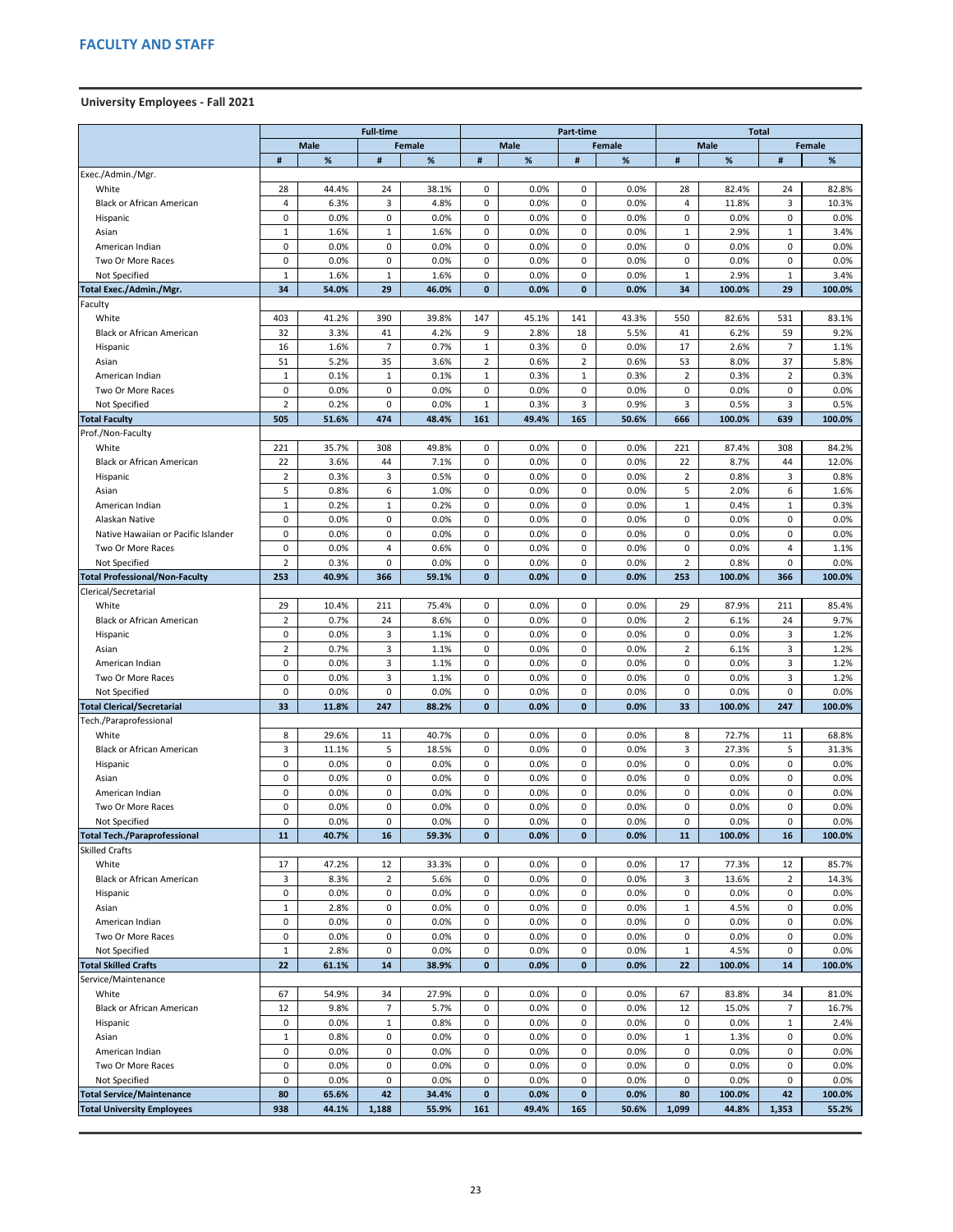## <span id="page-28-0"></span>**PUBLIC DISCLOSURES**

#### **Fall-to-Fall Retention for New Freshmen**

| <b>Years</b> | <b>Retained/Graduated</b> |       | <b>Not Retained</b> | <b>Total</b> |       |
|--------------|---------------------------|-------|---------------------|--------------|-------|
| 2020-21      | 2,292                     | 74.1% | 801                 | 25.9%        | 3,093 |
| 2019-20      | 2,577                     | 78.5% | 715                 | 21.8%        | 3,282 |
| 2018-19      | 2,158                     | 75.4% | 704                 | 24.6%        | 2,862 |
| 2017-18      | 2,256                     | 75.8% | 720l                | 24.2%        | 2,976 |
| 2016-17      | 2,202                     | 76.8% | 665                 | 23.2%        | 2,867 |
| 2015-16      | 2,129                     | 76.2% | 664                 | 23.8%        | 2,793 |
| 2014-15      | 2,251                     | 74.2% | 783                 | 25.8%        | 3,034 |

#### **Eight-Year Graduation Rate (MTSU Official Graduation Rate for SACSCOC Reporting)**



#### **Undergraduate Course Pass Rates by Course Level**

| Level               | <b>Fall 2016</b> | <b>Fall 2017</b> | <b>Fall 2018</b> | <b>Fall 2019</b> | <b>Fall 2020</b> |
|---------------------|------------------|------------------|------------------|------------------|------------------|
| 1000 Level Courses  | 86.0%            | 86.7%            | 87.0%            | 87.0%            | 83.9%            |
| 12000 Level Courses | 85.9%            | 86.6%            | 86.6%            | 86.9%            | 83.7%            |
| 3000 Level Courses  | 91.1%            | 91.2%            | 91.7%            | 91.8%            | 89.8%            |
| 4000 Level Courses  | 93.7%            | 93.8%            | 94.2%            | 94.1%            | 92.0%            |
| All                 | 88.7%            | 89.2%            | 89.6%            | 89.6%            | 86.9%            |

#### **Undergraduate Course Pass Rates by Instructional Method**

| <b>Instructional Method</b>    | <b>Fall 2016</b> | <b>Fall 2017</b> | <b>Fall 2018</b> | <b>Fall 2019</b> | <b>Fall 2020</b> |
|--------------------------------|------------------|------------------|------------------|------------------|------------------|
| Conventional                   | 89.7%            | 89.8%            | 90.3%            | 89.9%            | 87.8%            |
| Distance                       | 84.3%            | 86.2%            | 86.9%            | 86.4%            | 86.1%            |
| Independent\Coop\Student Teach | 93.7%            | 94.6%            | 93.7%            | 93.5%            | 95.1%            |
| <b>All</b>                     | 89.2%            | 89.6%            | $90.0\%$         | 89.6%            | 86.8%            |

#### **Institutional Pass Rates on Licensure Exams**

| Licensure Exam                    | 2016-17 | 2017-18 | 2018-19 | 2019-20     | $2020 - 21$ |
|-----------------------------------|---------|---------|---------|-------------|-------------|
| edTPA - Special Education         | 100%    | 100%    | 73%     |             | 73% 70%     |
| edTPA - Early Childhood Education | 100%    | 96%     | 89%     |             | 89% 100%    |
| ledTPA - Art Education            | 94%     | 100%    | 100%    |             | 100% 100%   |
| edTPA - Business Education        | 100%    | 100%    | 100%    | $100\%$ --- |             |
| edTPA - Interdisciplinary Studies | 100%--- |         | $---$   |             | $---$       |
| edTPA - Physical Education        | 100%    | 83%     | 80%     |             | 80% 71.4%   |
| <b>NCLEX - RN</b>                 | 98%     | 93%     | 91%     |             | 91% 94%     |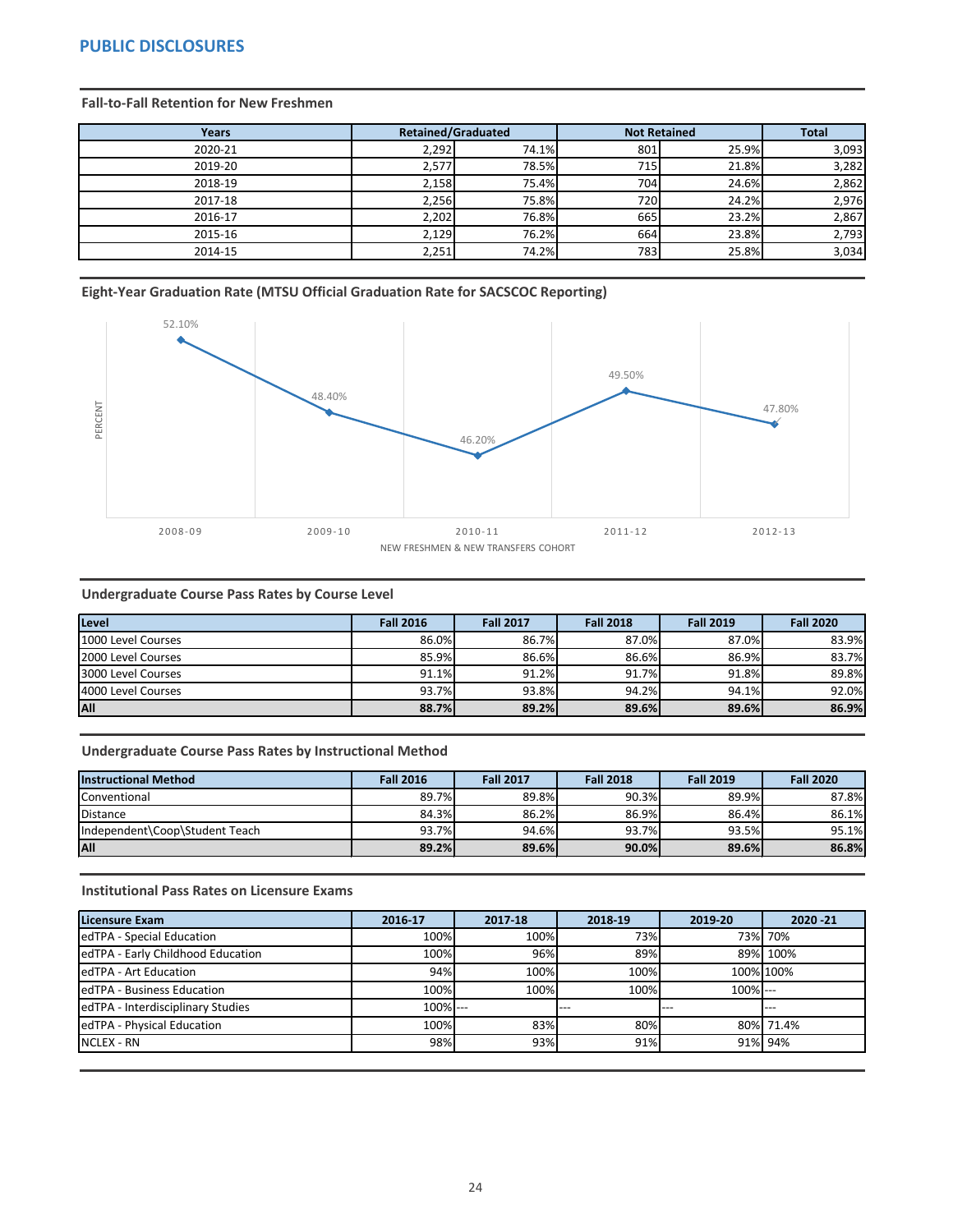# **Index**

|                                                            | Page           |
|------------------------------------------------------------|----------------|
| About the Fact Book                                        | 1              |
| <b>ACT Scores of New Freshmen</b>                          | 3              |
| Admissions                                                 | 3              |
| Admitted and Enrolled by Gender                            | 3              |
| Average ACT Scores of New Freshmen                         | 7              |
| Average New UG Transfer GPA                                | 9              |
| Course Pass Rates by Course Level, Undergraduate           | 24             |
| Course Pass Rates by Instructional Method, Undergraduate   | 24             |
| Degrees Conferred by College                               | 16             |
| Degrees Conferred by Degree Type                           | 16             |
| Degrees Conferred by Ethnicity                             | 16             |
| Degrees Conferred by Gender                                | 16             |
| <b>Eight-year Graduation Rate</b>                          | 24             |
| Employees                                                  | 23             |
| Enrollment, Fall                                           | 5.             |
| Enrollment, Undergraduate                                  | 4              |
| Enrollment, Graduate                                       | 5              |
| <b>Faculty Profile</b>                                     | 22             |
| Fall FTE by College                                        | 6              |
| Fall Headcount by Classification                           | 6              |
| Fall Headcount by College and Department, Graduate         | 5              |
| Fall Headcount by College and Department, Undergraduate    | 4              |
| Fall Headcount by Enrollment Status                        | 6              |
| Fall Headcount by Level                                    | 6              |
| Fall Student Credit Hours by College                       | 6              |
| Fall-to-Fall Retention by Student Classification           | 13             |
| <b>Financial Aid</b>                                       | 2              |
| Four-Year Graduation Rate Trend by College and Department  | 20             |
| Freshmen, Enrollment                                       | 7              |
| FTE                                                        | 2              |
| <b>Full-time Employees</b>                                 | $\overline{L}$ |
| <b>Graduate Annual Cost of Attendance</b>                  | 2              |
| <b>Graduate Degrees Conferred</b>                          | 2              |
| Graduate Degrees Conferred by College and Department       | 18             |
| Graduate Fall Headcount by Classification                  | 5              |
| Graduate Fall Headcount by College and Department          | 5              |
| <b>Graduate Headcount by Classification</b>                | 2              |
| <b>Graduate Headcount by College</b>                       | $\overline{2}$ |
| Graduate Headcount by Enrollment Status                    | 2              |
| Graduate Headcount by Ethnicity                            | 2              |
| Graduate Headcount by Gender                               | $\overline{2}$ |
| Graduate Headcount by Residency                            | 2              |
| Graduates in Four, Five and Six Years by College           | 19             |
| Graduation Rate by Gender, Six-Year                        | 19             |
| Graduation Rate Trend by College and Department, Four-Year | 20             |
| Graduation Rate Trend by College and Department, Six-Year  | 21             |
| Graduation Rate, Eight-year                                | 24             |
| <b>Graduation Rates</b>                                    | 19             |
| <b>Graduation Rates by Ethnicity</b>                       | 19             |
| Headcount                                                  | 2              |
| <b>Institutional Graduation Rates</b>                      | 19             |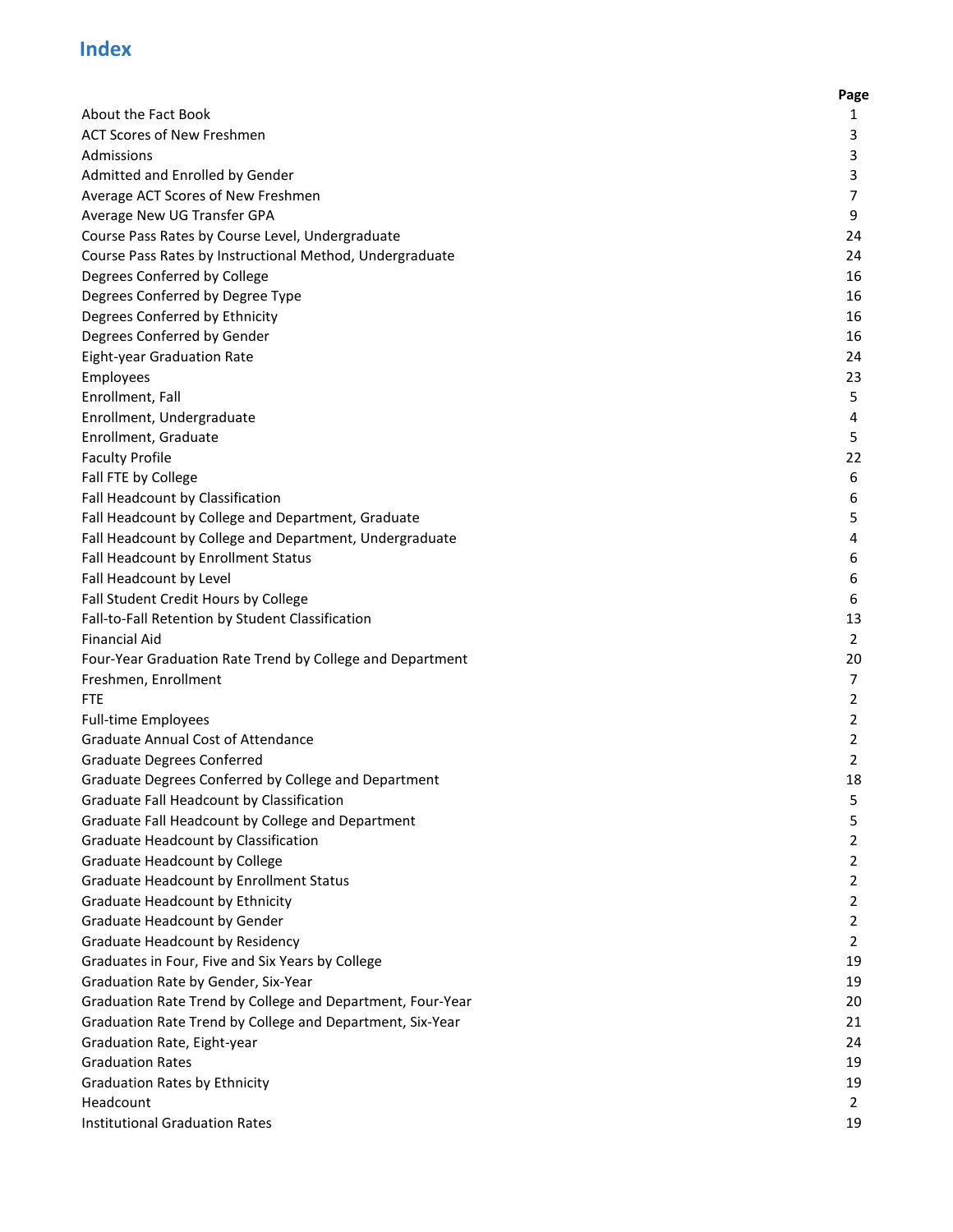# **Index**

| Institutional Graduation Rates by Ethnicity                   | 19             |
|---------------------------------------------------------------|----------------|
| Institutional Pass Rates on Licensure Exams                   | 24             |
| Licensure Exams Pass Rates                                    | 24             |
| Majors of New Freshmen, Top Ten                               | $\overline{7}$ |
| Majors of New Graduate Students, Top Ten                      | 11             |
| Majors of New UG Transfers, Top Ten                           | 9              |
| New Freshmen Applied, Admitted and Enrolled                   | 3              |
| New Freshmen by College                                       | $\overline{7}$ |
| New Freshmen by College and Department                        | 8              |
| New Freshmen by Enrollment Status                             | 8              |
| New Freshmen by Ethnicity                                     | 7              |
| New Freshmen by Gender                                        | $\overline{7}$ |
| New Freshmen by High School                                   | $\overline{7}$ |
| New Freshmen by TN County                                     | 7              |
| New Freshmen Fall-to-Fall Retention by College and Department | 14             |
| New Freshmen Fall-to-Fall Retention by Enrollment Status      | 13             |
| New Freshmen Fall-to-Fall Retention by Ethnicity              | 13             |
| New Freshmen Fall-to-Fall Retention by Gender                 | 14             |
| New Freshmen Retention by College                             | 13             |
| New Graduate Student by Classification                        | 11             |
| New Graduate Student by College                               | 11             |
| New Graduate Student by College and Department                | 12             |
| New Graduate Student by Country                               | 11             |
| New Graduate Student by Enrollment Status                     | 12             |
| New Graduate Student by Ethnicity                             | 11             |
| New Graduate Student by Gender                                | 11             |
| New Graduate Student by TN County                             | 11             |
| New Graduate Student by US Region                             | 11             |
| New UG Transfer by College                                    | 9              |
| New UG Transfer by College and Department                     | 10             |
| New UG Transfer by Enrollment Status                          | 10             |
| New UG Transfer by Ethnicity                                  | q              |
| New UG Transfer by Gender                                     | 9              |
| New UG Transfer by TN County                                  | 9              |
| New UG Transfer by Transfer Institution                       | 9              |
| Percent of Admitted New Freshmen Who Enrolled                 | 3              |
| Retention, New Freshmen                                       | 14             |
| Retention, Undergraduate                                      | 15             |
| Six-Year Graduation Rate by Gender                            | 19             |
| Six-Year Graduation Rate Trend by College and Department      | 21             |
| Staff                                                         | 23             |
| Top Ten Majors of New Freshmen                                | $\overline{7}$ |
| Top Ten Majors of New Graduate Students                       | 11             |
| Top Ten Majors of New UG Transfers                            | 9              |
| <b>Total Degrees Conferred by Gender</b>                      | 18             |
| <b>Total Degrees Conferred by Level</b>                       | 17             |
| <b>Total Fall FTE by College</b>                              | 6              |
| Total Fall Headcount by Classification                        | 6              |
| Total Fall Headcount by Enrollment Status                     | 6              |
| Total Fall Headcount by Level                                 | 6              |
| Total Fall Student Credit Hours by College                    | 6              |
| <b>Total Graduate Degrees</b>                                 | 16             |
|                                                               |                |